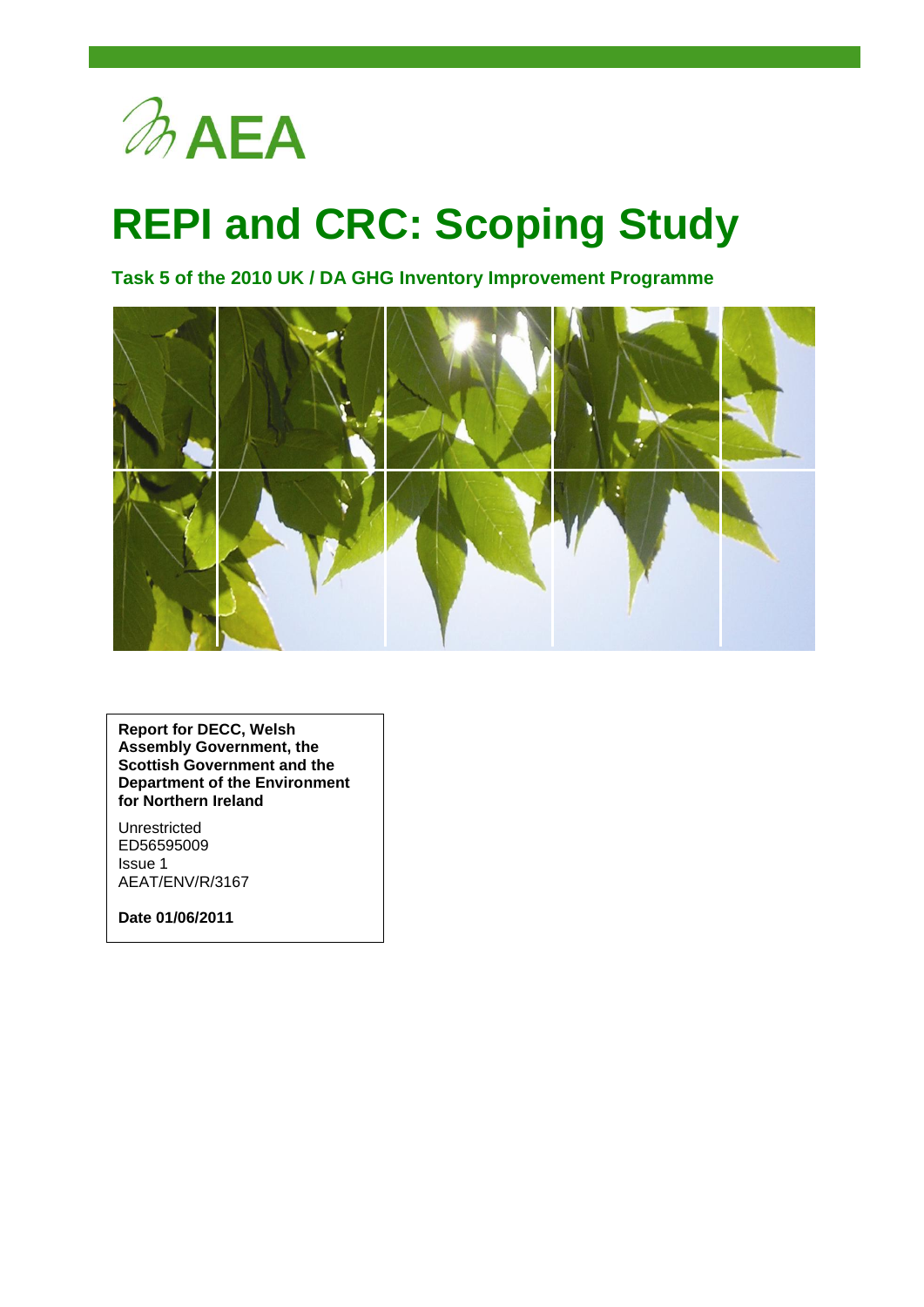#### **Customer: Contact:**

The Department for Energy and Climate Change, Welsh Assembly Government, the Scottish Government and the Department of the Environment for Northern Ireland

#### **Customer reference:**

#### **Confidentiality, copyright & reproduction:**

This report is the Copyright of DECC, Welsh Assembly Government, the Scottish Government and the Department of the Environment for Northern Ireland and has been prepared by AEA Technology plc under contract to DECC . The contents of this report may not be reproduced in whole or in part, nor passed to any organisation or person without the specific prior written permission of DECC, Welsh Assembly Government, the Scottish Government and the Department of the Environment for Northern Ireland. AEA Technology plc accepts no liability whatsoever to any third party for any loss or damage arising from any interpretation or use of the information contained in this report, or reliance on any views expressed therein

#### **AEA reference:**

ED56595009-R3167 Issue 1

Glen Thistlethwaite AEA Gemini Building, Harwell International Business Centre, Didcot, OX11 0QR t: 0870 190 6584 f: 0870 190 6318 e: [Glen.Thistlethwaite@aeat.co.uk](mailto:Glen.Thistlethwaite@aeat.co.uk) AEA is a business name of AEA AEA is certificated to ISO9001 and ISO14001

#### **Authors:**

Neil Passant, Christopher Conolly, Glen **Thistlethwaite** 

#### **Approved By:**

Glen Thistlethwaite

#### **Date:**

01 June 2011

Signed:<br>Cal As Kettesite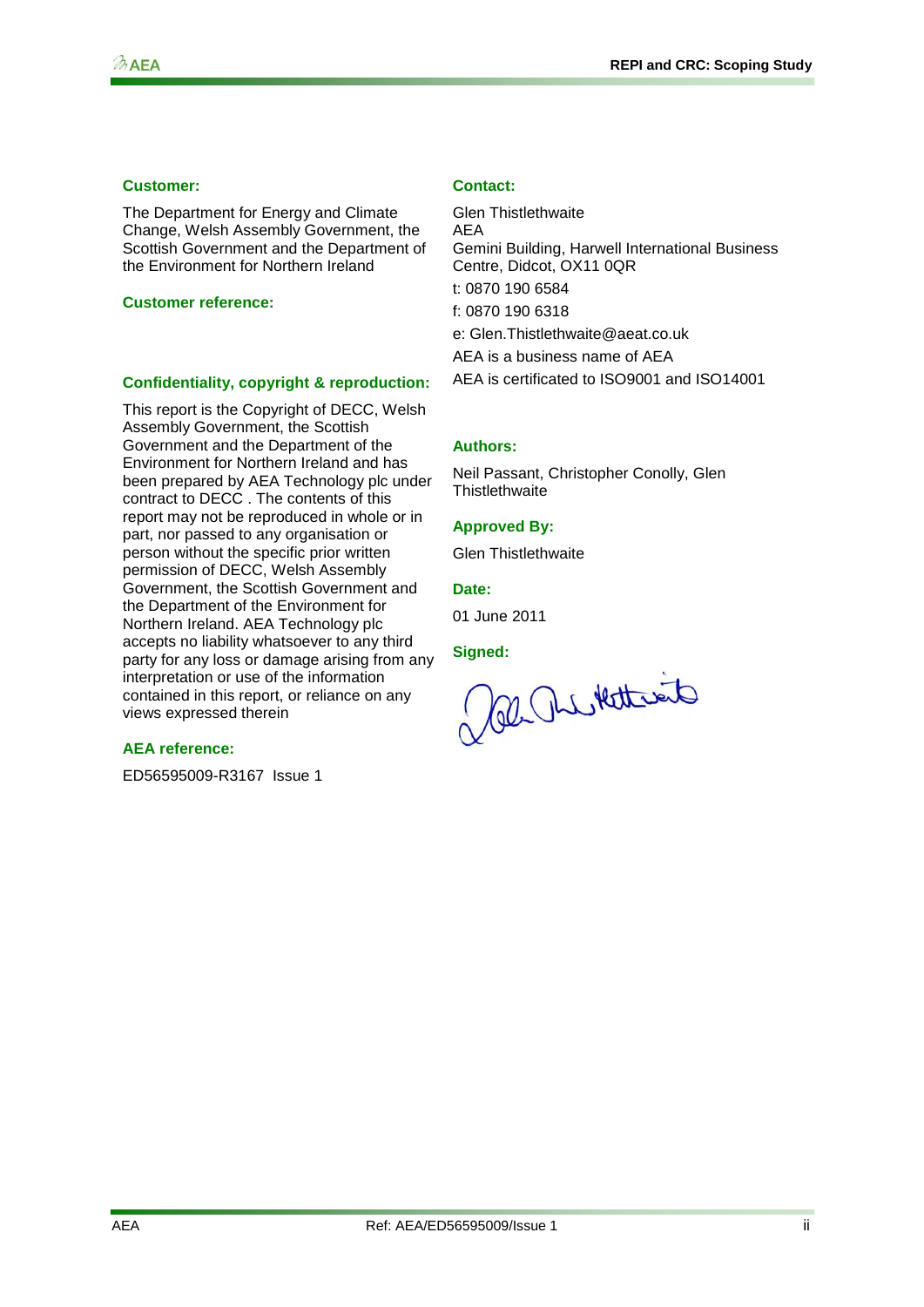# **Executive Summary**

This report summarises a review of two new energy and emissions datasets that are generated through new regulatory mechanisms:

- The **Resource Efficiency Physical Index** (REPI). These data were collected for the first time in 2010-11 by the Environment Agency of England and Wales, from all site operators that are permitted under Environmental Permitting Regulations (EPR). The data include estimates of annual energy and water consumption, site production, and waste generation.
- The **Carbon Reduction Commitment Energy Efficiency Scheme** (CRC). This is a new UKwide emissions trading scheme that will become operational during 2011-12; a dataset from scheme participants of registration data has been made available for review.

In both cases, the data are not publicly available but have been provided for this review in order to assess their usefulness for the purposes of reporting the UK GHG inventory; where operators indicated their data are commercially confidential, these data have not been accessed in this study.

The AEA industry emission experts have reviewed the data, assessed the quality and completeness of the data, and compared aggregated data from the CRC and REPI against national energy statistics published within the *Digest of UK Energy Statistics* (DUKES), and emissions data published through the *EU Emissions Trading System* (EUETS) and the inventories of emissions from sites regulated under *Environmental Permitting Regulations* (EPR).

The study sought to identify where the new data may be useful (now or in the future) to improve the accuracy and sensitivity to policy actions of the UK and DA GHG inventories; the data may be useful to inform national and sub-national energy statistics that underpin UK and DA emission inventories as well as emission maps. Hence, the review has focussed on the geographical- and sector- resolution of the data, and the study recommendations for future research are primarily aimed at improving the completeness and granularity of reporting via these mechanisms in future.

The review has highlighted that both datasets are not directly useful for inventory emissions work at this time; further development and research is needed to make use of these new datasets due to limitations in the scope, detail, completeness and quality of the data. The completeness and quality of reporting is insufficient to enable comprehensive analysis of either dataset, and hence the analysis in this report is regarded as indicative.

The REPI data does provide energy data that are sectorally- and geographically-referenced, and the AEA experts reviewed the data to identify outliers and have estimated that the reported energy use was at least 70% consistent with other datasets such as that available from the EUETS. The REPI data do not provide complete coverage for industry sectors, but nevertheless provides a significant step forward in coverage of energy reporting within many sectors in England and Wales, as many companies under the EUETS reporting threshold do report their energy use data under REPI. The study team has recommended provision of specific technical guidance and slight modifications to the reporting template, for consideration by the Environment Agency team. It is also recommended that Scottish and Northern Irish government consider rolling-out the REPI data gathering system via the regulatory functions of SEPA and the NIEA.

The CRC data was found to be very difficult to analyse and identify benefits to energy and emissions data reporting. Data are presented by participant organisation and are not geographically-referenced. Some public sector data can be geographically-referenced. Many CRC participants operate across more than one economic sector, and hence the sector-referencing of the CRC dataset is limited. The analysis identified many instances of mis-reporting by participants, often by up to three orders of magnitude. The CRC registration dataset is therefore regarded to be of very limited use for emissions inventory work at this stage; the study team opted to focus on the public sector to perform more detailed data analysis, in order to explore the sector data that appeared to be potentially most useful from the CRC. This analysis indicates that the coverage of public sector bodies within CRC varies within the UK but that in some cases there is a high percentage of organisations reporting under CRC and therefore the data may become useful to inform de-minimis energy allocations for the public sector at DA and UK level. Meter data matching work to improve the resolution of the CRC data (by sector, by location) is being considered by DECC; it is recommended that further work to analyse the CRC data for inventory reporting awaits the outcomes from that data matching exercise, if it proceeds.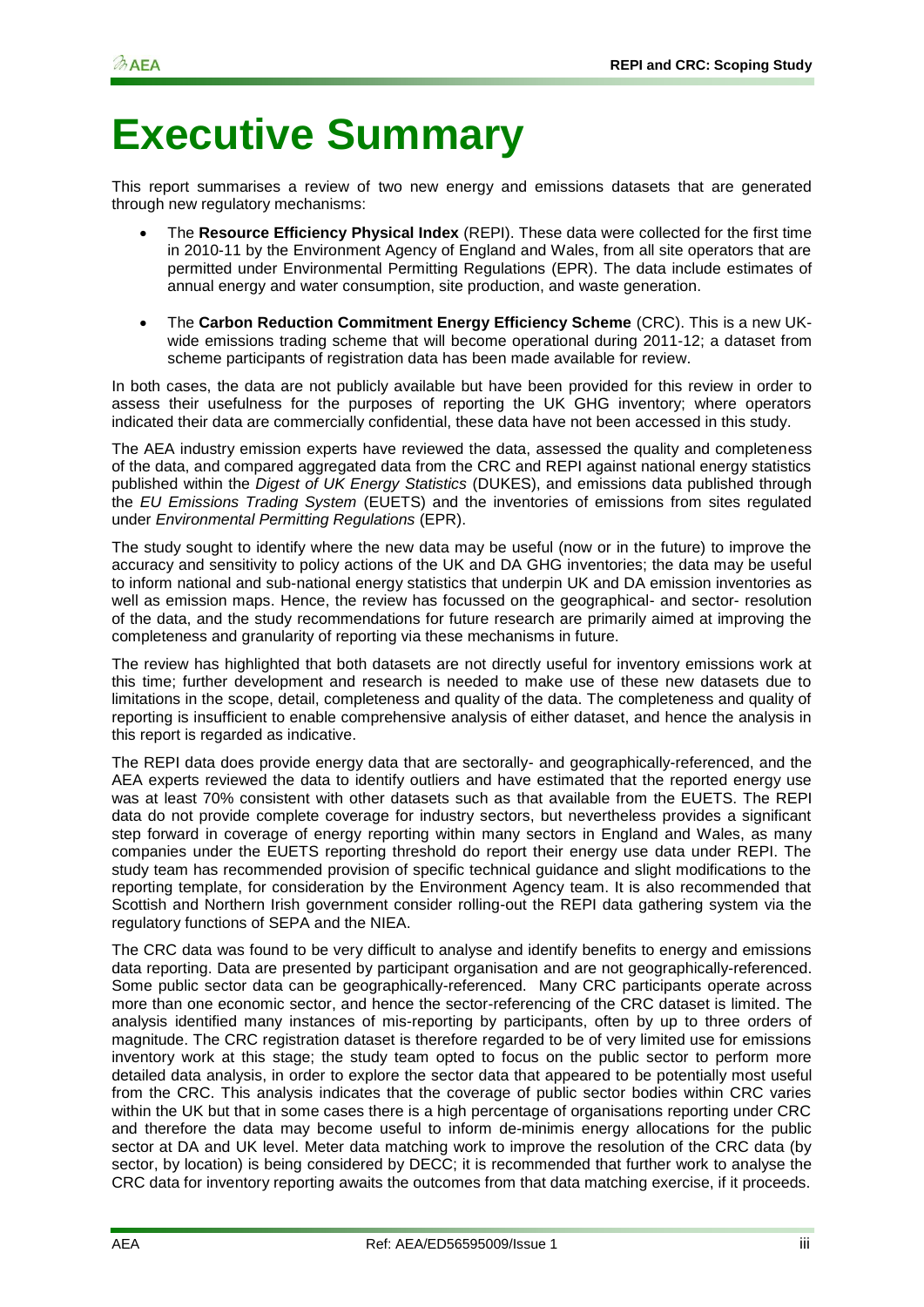# **Table of Contents**

| 1                |               |  |    |  |  |  |
|------------------|---------------|--|----|--|--|--|
| $\overline{2}$   |               |  |    |  |  |  |
|                  | 21            |  |    |  |  |  |
|                  | $2.2^{\circ}$ |  |    |  |  |  |
| 3                |               |  |    |  |  |  |
|                  |               |  |    |  |  |  |
|                  |               |  |    |  |  |  |
| $\boldsymbol{4}$ |               |  |    |  |  |  |
|                  | 4.1           |  |    |  |  |  |
|                  | 4.2           |  |    |  |  |  |
|                  | 4.3           |  |    |  |  |  |
| 5                |               |  | 31 |  |  |  |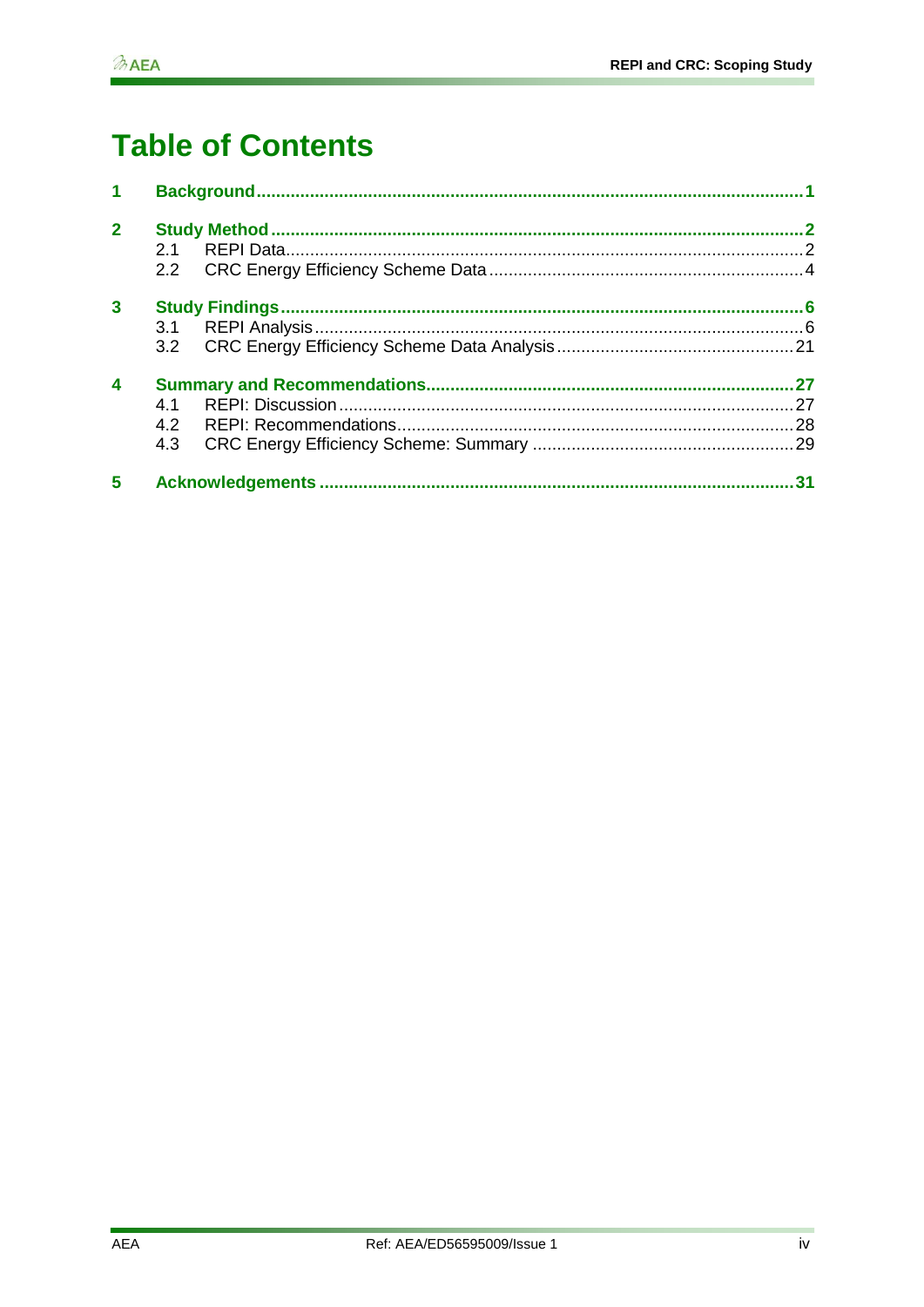# <span id="page-4-0"></span>**1 Background**

This report summarises the findings of Task 5 within the UK and Devolved Administration (DA) Greenhouse Gas (GHG) Inventory Improvement Programme, 2010-2011. The AEA inventory team has conducted a scoping study to investigate the detail, format, coverage and usefulness of new information on fuel use within a range of economic sectors that have arisen from new data reporting mechanisms implemented by environmental regulators.

The main aim of the study is to identify where the new data may be useful (now or in the future) to improve the accuracy and sensitivity to policy actions of the UK and DA GHG inventories; the data may be useful to inform national and sub-national energy statistics that underpin UK and DA emission inventories, and/or used within the AEA point source database work to improve the accuracy of emission mapping outputs as well as DA-level emission estimates. In addition, we have briefly considered the wider benefits (or potential benefits) of the new data, to provide new information for use by policy analysts and to improve air quality emissions inventory and mapping work.

The two sets of new data that been reviewed are:

- The **Resource Efficiency Physical Index** (REPI). These data have been collected for the first time in 2010-11 by the Environment Agency of England and Wales, from all site operators that are permitted under Environmental Permitting Regulations / Integrated Pollution Prevention and Control (EPR/IPPC). The data include estimates of annual energy consumption, by fuel type, as well as data on site production, waste generation and water consumption.
- The **Carbon Reduction Commitment Energy Efficiency Scheme** (CRC). This is a new UKwide emissions trading scheme that will become operational during 2011-12, and for which a dataset from scheme participants of registration data has been made available to energy and emission inventory analysts.

The key criteria of interest in reviewing these new data and assessing their usefulness for inventory work are:

- The **geographical coverage** of the data, and whether the data can be **geographicallyreferenced** to enable use within sub-national (DA, LA, mapping) energy and/or emissions work to improve data accuracy at local/regional level;
- The **sector coverage** of the data, and whether the data can be **allocated to a specific economic sector**, to improve energy and/or emission estimates for a given emission source within the UK and ideally at local/regional level;
- Whether the data appear to be **accurate and consistent** with other datasets such as energy use data by sector available from the Digest of UK Energy Statistics (DUKES) and the EU Emissions Trading Scheme (EUETS). If so, whether this applies to specific sectors or across
- all sectors;
- Whether observed limitations in data format, detail, accuracy or consistency indicate any **priorities for further research** and/or any recommendations that could be made to the regulatory agencies to amend the current reporting systems to enable the output data to be more directly useful for local and regional emission inventories and related policy analysis.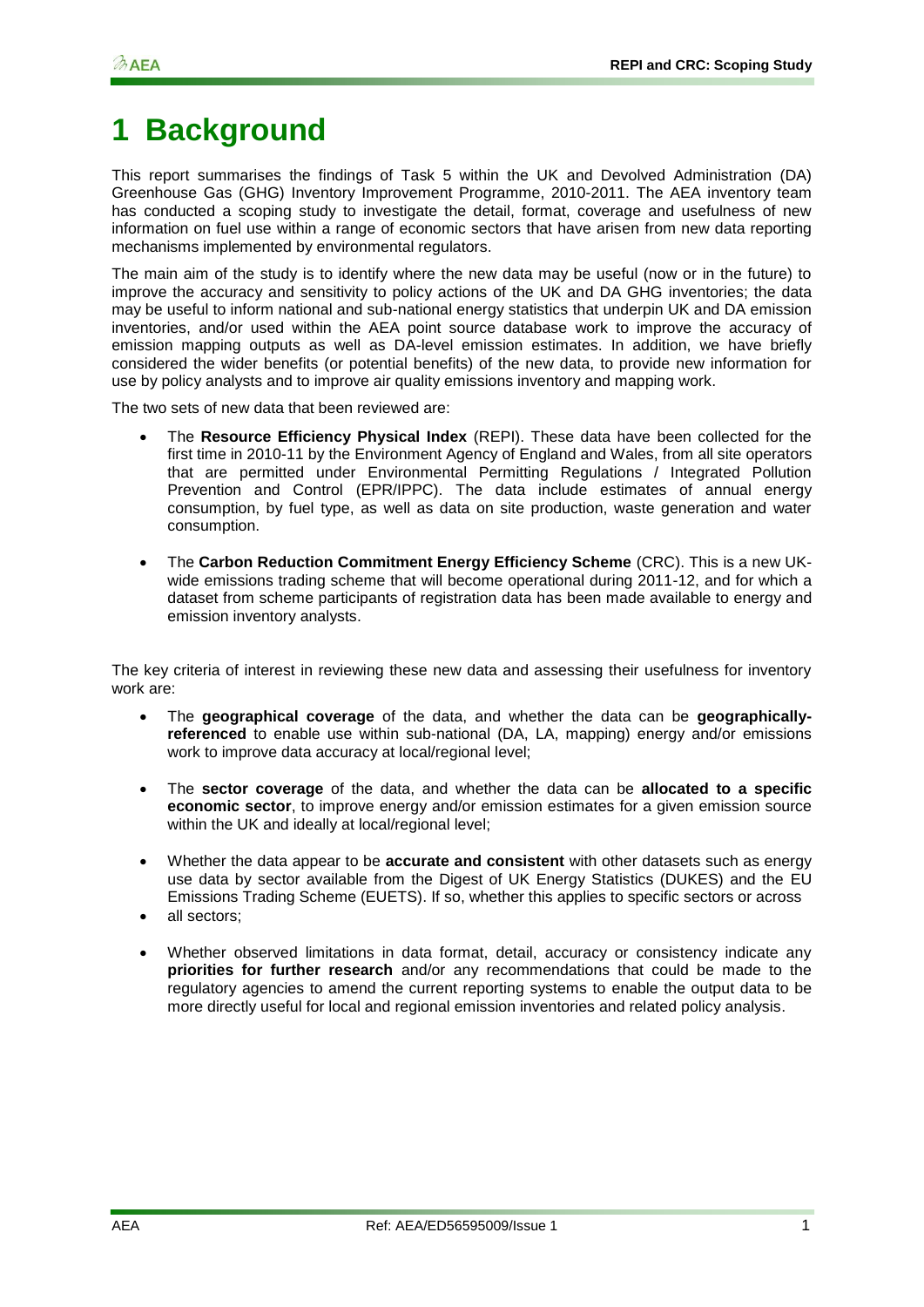# <span id="page-5-0"></span>**2 Study Method**

The task has comprised of a desk-based study of available data, consultation with the Environment Agency teams that are responsible for the development and regulation of the two new datasets, and email and phone follow-up with stakeholders such as DECC energy statisticians and policy leads.

The access to CRC data for the purposes of this study has been limited, as the Environment Agency has been conducting ongoing data quality checking on the participant registration data throughout January to March 2011, ahead of the collation and analysis of the first year of CRC scheme data, which is due to be reported by participants during July 2011. The CRC dataset used for this study is associated with high uncertainty. The Environment Agency team is conducting checks of participant registration data against forecast electricity estimates based on energy supplier information, and seeking to resolve any large data discrepancies through consultation with participants.

Furthermore, from meetings and email and phone consultation with CRC stakeholders (within the Environment Agency, DECC, Scottish Government and Welsh Assembly Government) it has become clear that a detailed study of the current registration data is of limited value, given the narrow scope of the current data and the lack of sector- or geographical-resolution of the CRC records. As a result of this, and to ensure cost-effective delivery of this research, more resources have been directed towards analysis of the REPI data, whilst only a limited review of the CRC data has been conducted and is presented here.

### <span id="page-5-1"></span>**2.1 REPI Data**

The Pollution Inventory (PI) team within the Environment Agency manages the compilation of the REPI data; the REPI data have been collected for one year only, as operators reported the data to the PI team alongside annual emission returns for 2009. Whilst the emissions data of the PI were published by summer 2010, the REPI dataset underwent specific quality checking routines and were not released for this analysis until early 2011.

Note that the REPI data are not published, as they are intended for use in sector-specific benchmarking graphs on the Agency"s website, without individual installation data presented. Furthermore, several site operators have stipulated that the REPI data are commercially confidential, and for these sites no quantitative information from the REPI dataset has been provided to AEA. As a result, this report does not include any site-specific data or commentary, in order to protect commercial confidentiality of the data; where possible, we present aggregated sector-wide data to illustrate the study findings.

The table below outlines the data processing conducted to analyse the REPI data.

| <b>Step</b>                                                                                                                                                    | <b>Comment</b>                                                                                                                                                                                                                                                                                                                                                                                                                                       |
|----------------------------------------------------------------------------------------------------------------------------------------------------------------|------------------------------------------------------------------------------------------------------------------------------------------------------------------------------------------------------------------------------------------------------------------------------------------------------------------------------------------------------------------------------------------------------------------------------------------------------|
| Allocation of each site to source sectors, aligned<br>with NAEI emissions database and AEA point<br>source database.                                           | The REPI data includes an allocation of more<br>than 1600 (1682) of sites to be allocated. Of<br>these sites 32 included no quantitative data due<br>to commercial confidentiality, 555 sites report no<br>gas usage, 1094 sites report no oil usage, 1609<br>sites report no coal usage and 1519 sites report<br>no non-fossil fuel consumption reported. AEA<br>can't be certain that zero usage is correct or just<br>not reported for all sites. |
| Alignment of REPI data with Point source<br>database. REPI permit IDs are used to link each<br>line of REPI data to an AEA point sources<br>database Plant ID. | This enables the REPI data to be quickly<br>matched with other data available to AEA such as<br>EUETS data as well as allowing us to use<br>existing inventory systems to categorise each line<br>of REPI data by, for example, region, sector,<br>inventory source etc.                                                                                                                                                                             |

#### **Table 2-1** REPI Data Processing Steps to Enable Analysis and Comparison against Energy and Emissions Data from other Sources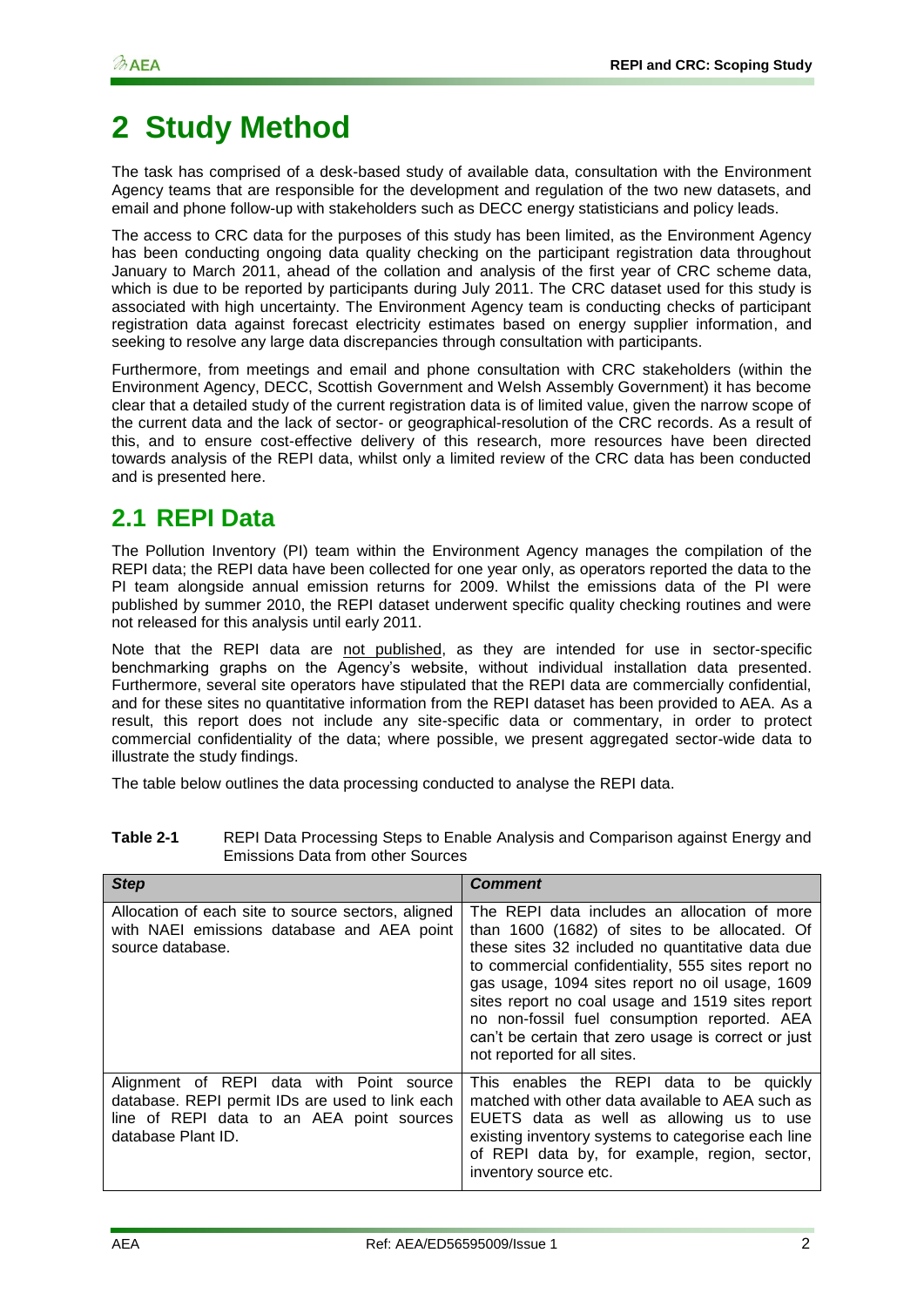| <b>Step</b>                                                                                                                                                                                                                                                                                                                                                                                                                                                                                                                              | <b>Comment</b>                                                                                                                                                                                                                                                                                                                                                                                                                                                                                                                                                                                                                                                                                      |
|------------------------------------------------------------------------------------------------------------------------------------------------------------------------------------------------------------------------------------------------------------------------------------------------------------------------------------------------------------------------------------------------------------------------------------------------------------------------------------------------------------------------------------------|-----------------------------------------------------------------------------------------------------------------------------------------------------------------------------------------------------------------------------------------------------------------------------------------------------------------------------------------------------------------------------------------------------------------------------------------------------------------------------------------------------------------------------------------------------------------------------------------------------------------------------------------------------------------------------------------------------|
| Allocation of REPI sites to Region IDs.                                                                                                                                                                                                                                                                                                                                                                                                                                                                                                  | The REPI data only covers England and Wales,<br>and each Plant ID is already assigned to either<br>England or Wales, so this is a simple query to run<br>once the REPI sites are allocated to NAEI Plant<br>ID, except for new sites not previously allocated<br>within the AEA database.                                                                                                                                                                                                                                                                                                                                                                                                           |
| Allocation of REPI sites to NAEI source codes.                                                                                                                                                                                                                                                                                                                                                                                                                                                                                           | There are some cases where there is a one-to-<br>many relationship as a REPI site may comprise<br>one or more combustion processes, as well as<br>process (non-combustion) emission sources.                                                                                                                                                                                                                                                                                                                                                                                                                                                                                                        |
| Allocation of REPI sites to DUKES energy use<br>categories                                                                                                                                                                                                                                                                                                                                                                                                                                                                               | Many of the NAEI source codes have a one-to-<br>one relationship with the categories of fuel users<br>in DUKES so some of this task was simple. In<br>the case of industrial combustion plant, however,<br>DUKES uses eleven categories that are covered<br>by a single NAEI source code. In this case, and<br>a few other areas, it was necessary for us to<br>allocate REPI sites to one of the DECC<br>categories based on our knowledge of the<br>processes, or based on the type of process being<br>regulated (as given by the ASR code).                                                                                                                                                     |
| Estimation of carbon combustion emissions for<br>each REPI site.                                                                                                                                                                                                                                                                                                                                                                                                                                                                         | Fuel use converted into units so that GHG<br>emission factors could be used<br>to estimate<br>emissions.                                                                                                                                                                                                                                                                                                                                                                                                                                                                                                                                                                                            |
| REPI provides a breakdown of fuel use<br>for gas, electricity, solid fuels, oils and<br>bio-carbon sources.<br>AEA assumed that oil use<br>above<br>10000MWh indicated fuel oil use, and<br>below that threshold was gas oil use.<br>AEA used expert judgement to allocate<br>gas use to either natural gas or other<br>gases such as coke oven gas. Similarly,<br>non-fossil fuels had to be based on<br>expert judgement.<br>Emissions of $CO2$ from the fuel use were<br>estimated using 2009 GHGI emission<br>factors for each fuel. | Judgement made on specific type of fuel for gas,<br>oil and non-fossil fuels. There will be some<br>uncertainty in making these judgements however<br>most of the judgements made for gas will be<br>correct (because most gas used in the UK will be<br>natural gas) and the uncertainty will be largely<br>unimportant for oil (because the impact on the<br>quality of carbon emission estimates is very low).<br>There will be much larger uncertainties for non-<br>fossil fuel as specific fuel types aren't as easily to<br>identify and will range from fuels with zero fossil<br>carbon (wood, sewage gas etc.) through to fuels<br>with high fossil carbon (e.g. some types of<br>waste). |
|                                                                                                                                                                                                                                                                                                                                                                                                                                                                                                                                          | GHG emission factors used to calculate carbon<br>Factors were not available for all<br>emissions.<br>types of non-fossil fuels, so the closest available<br>factor was used instead.                                                                                                                                                                                                                                                                                                                                                                                                                                                                                                                |
| Comparison of REPI-derived $CO2$ emission<br>estimates against EPR/IPPC and EUETS (where<br>applicable) emissions data.                                                                                                                                                                                                                                                                                                                                                                                                                  | The REPI emission based on estimates of fuel<br>consumption can be compared against IPPC and<br>EUETS data to provide an initial consistency<br>check. It has been assumed that the scope of the<br>REPI reporting is the same as the scope of IPPC<br>reporting.                                                                                                                                                                                                                                                                                                                                                                                                                                   |
|                                                                                                                                                                                                                                                                                                                                                                                                                                                                                                                                          | This allows possible inconsistencies in data to be<br>identified. Where potential inconsistencies have<br>been identified the Environment Agency will be<br>provided with details so that they can review if<br>required                                                                                                                                                                                                                                                                                                                                                                                                                                                                            |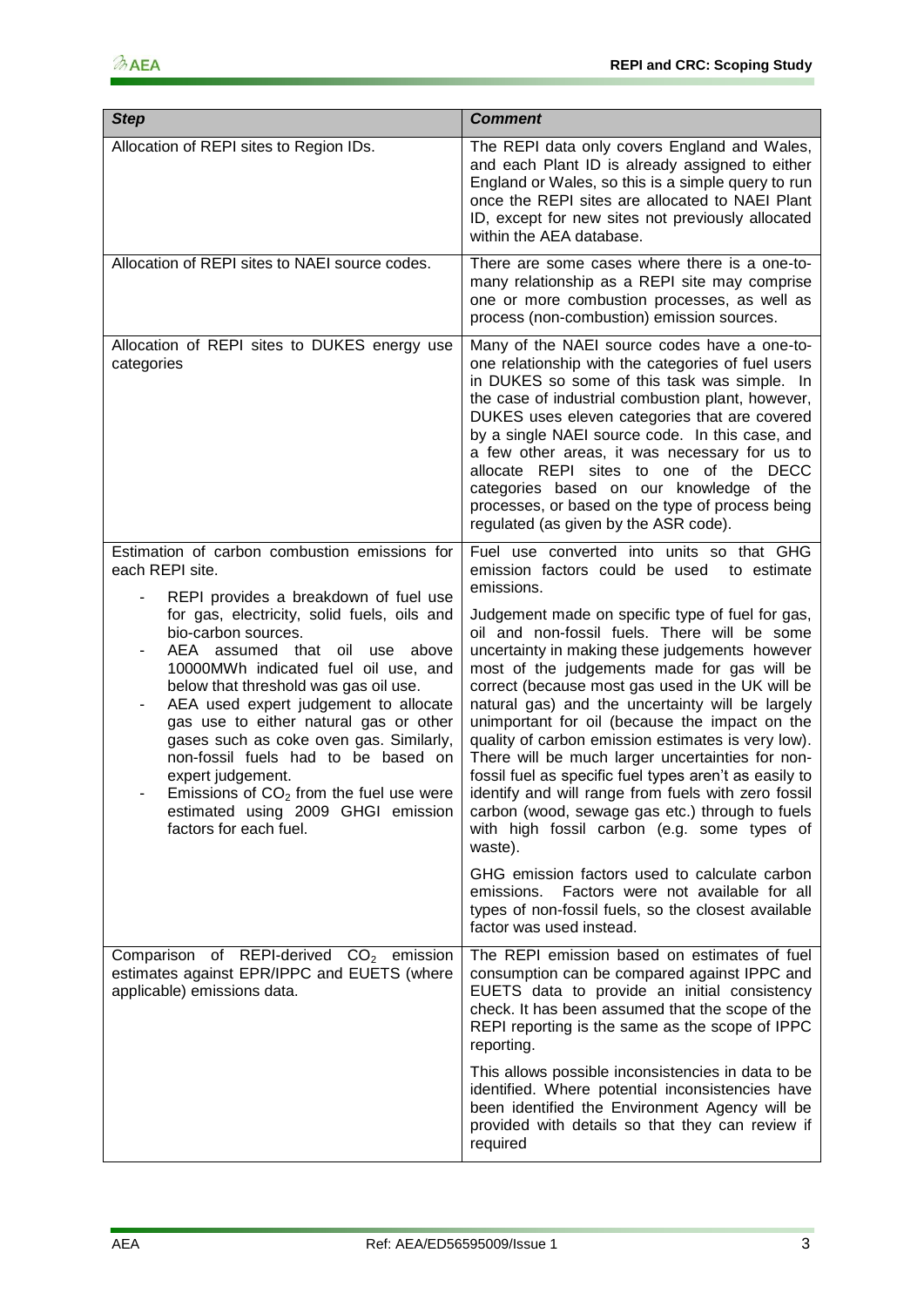The analysis conducted by AEA includes various assumptions, most notably as regards the emission factors for each fuel, and allocation to NAEI fuel type (e.g. gas oil or fuel oil). The observed differences between REPI-derived emission estimates and those from EUETS or IPPC may in some cases be down to differences in scope. For example, the REPI energy data are presented split out by electricity, gas, oils, coal and non-fossil fuels, and it is unclear whether operators would include estimates of fuels such as petroleum coke, coke and (all) biofuels within those reporting categories or whether they will have omitted this data.

Furthermore the REPI-derived estimates exclude any emissions from process-derived carbon dioxide emissions (such as from the decarbonisation of limestone and dolomite in many mineral processes), and so the direct comparison of REPI-derived emission estimates to IPPC and EUETS totals is not possible. Additional time and resources are needed to compare fuel estimates between REPI and EUETS; this may help to provide an insight into the consistency and completeness of REPI reporting for energy intensive industries such as cement kilns, but is a low priority given the good quality EUETS data already available and typically high traded percentage of these processes.

## <span id="page-7-0"></span>**2.2 CRC Energy Efficiency Scheme Data**

### **2.2.1 CRC Registration Data**

The Environment Agency CRC team provided a dataset of registration data from all scheme participants in mid-February, and the AEA team has conducted some preliminary analysis of these data. A meeting of stakeholders at DECC, including representatives of WAG and SG, discussed the data scope and reporting format, and requested clarifications from the Agency on access to information on scheme participants and how it may be possible to develop geographically- and sectorreferenced energy data from the CRC. There are ongoing discussions between DECC and the Environment Agency to explore whether access can be granted to supplementary data (e.g. from participant registration packs) and technical expertise to explore whether electricity meters can be matched to specific premises and then to specific sectors, in order to develop the CRC dataset for use in energy statistics and mapping.

The Environment Agency CRC team are conducting ongoing data quality checking, to compare the registration data (electricity use at Half Hourly Meters - HHMs - in MWhs) submitted by scheme participants against an initial estimate dataset from analysis based on energy company information. The Agency team has been identifying outlier data, following up with participants and resolving data inconsistencies.

There are uncertainties associated with the CRC Registration data that have been used for this study, and note that the CRC registration data covers a sub-set of the total CRC information that will be reported by participants in July 2011. Therefore, all of the analysis presented in this report must be regarded as indicative only. No participant-specific information is presented here, to protect data confidentiality. The analysis is presented aggregated by sector.

#### **2.2.2 Initial Analysis of CRC Registration Data**

The AEA team has used the latest  $(21<sup>st</sup>$  February 2011) CRC registration dataset for this research, and in order to obtain the most use from this data, we have explored the usefulness of the data in the one sector where geographical- and sector-referencing is generally achievable through the participant name, i.e. the public sector. The monitoring of energy use and GHG emissions within the public sector is a high priority for all levels of Government in the UK; the CRC is a new dataset that may help to improve the understanding of energy use and to identify possible opportunities for energy efficiency and/or fuel switching (e.g. to renewable fuels) to achieve emission reductions in the public sector.

#### **2.2.3 Public Sector Analysis**

The AEA team has queried the CRC data to identify:

- Local councils
- County councils
- Police forces / constabularies
- NHS Trusts / hospitals
- Universities, colleges and schools
- Central Government Departments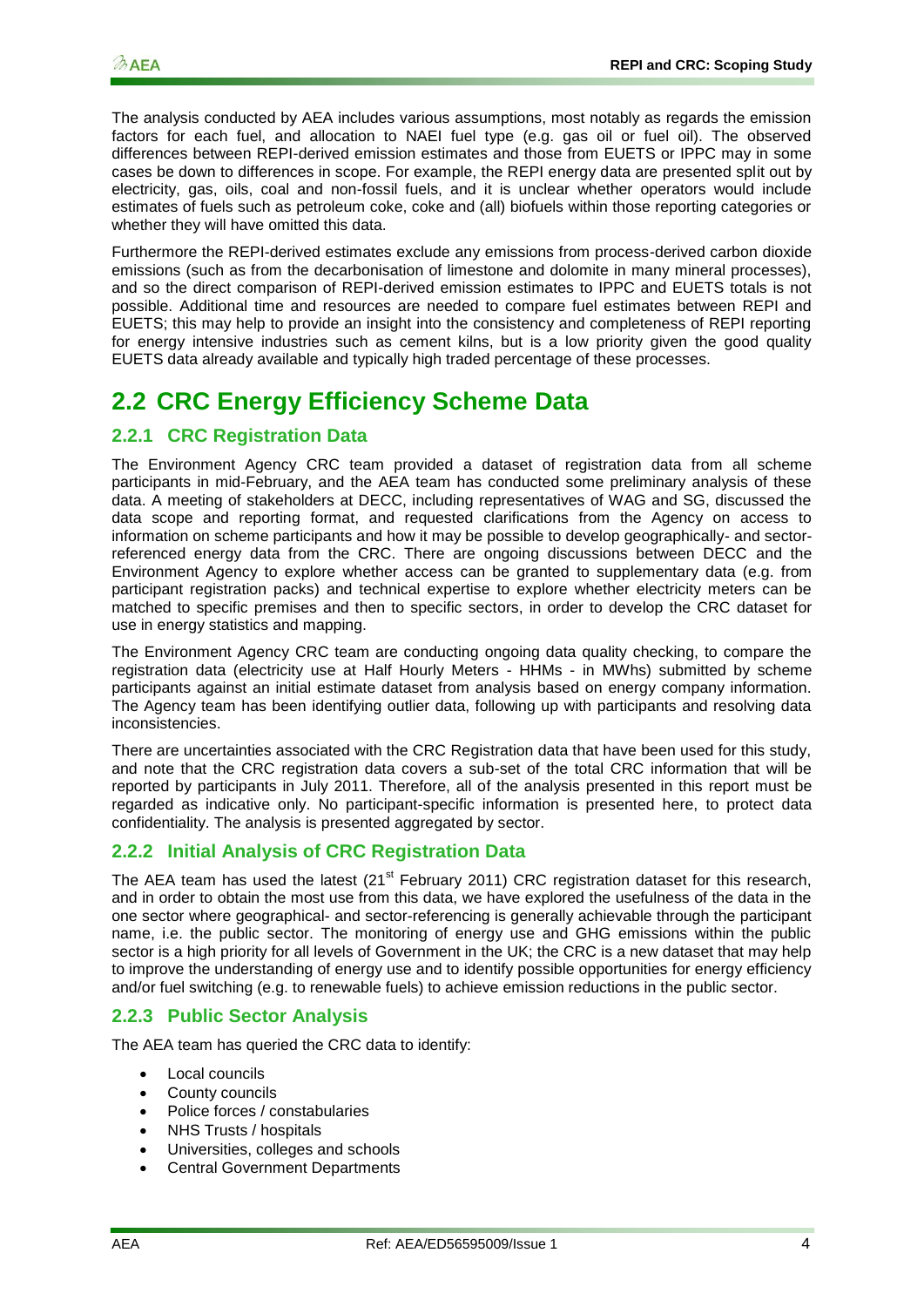- Devolved Governments / Departments
- Other public sector bodies such as museums, Government agencies etc

This process identified 616 public sector CRC participants (i.e. 22% of all participants); there may be other public sector participants that have been overlooked, as the process of identifying them manually is not ideal.

Each of these 616 public sector participants was then allocated to one of the constituent countries of the UK (i.e. England, Scotland, Wales, Northern Ireland), in order to enable comparison between reported data and coverage of CRC between countries.

In some cases, where the participants are known to have sites across the UK (e.g. the Health & Safety Executive and the Crown Prosecution Service), the participant has been allocated to "all" and the electricity allocation for those participants between the 4 countries has been estimated based on the overall split of electricity consumption from DECC Energy Trends. This assumption introduces uncertainty to the public sector analysis, but the overall impact of this assumption is very small in the overall context, given the lack of certainty in the participant registration data and the small level of emissions for these UK-wide participants.

In the case of central Government Departments and agencies, the participants have been allocated entirely to England, unless they are known to be based elsewhere (e.g. ONS and DVLA in Wales), as we have assumed that the majority of Departmental buildings are London-based.

To enable analysis of the public sector coverage within the CRC, the 616 participants were allocated to the following sub-sectors:

- PUBLIC LA (county councils, local councils and London boroughs)
- PUBLIC NHS (NHS trusts, Primary Care Trusts, individual hospitals)
- PUBLIC Police (Police forces, constabularies)
- PUBLIC UK (central Government departments)
- PUBLIC DA (Scottish and Welsh Assembly Governments, and individual Northern Ireland Departments)
- PUBLIC Education (Universities, colleges and schools)
- PUBLIC Other (Agencies, Commissions, Museums, Research councils etc.)

The largest sub-sectors in terms of reported electricity use are the PUBLIC – LA, PUBLIC – NHS, PUBLIC – UK and PUBLIC – Education sectors. Further research was then conducted to review the coverage of several of the main public sector sub-sectors, to ascertain the completeness of sector reporting under CRC, by country where possible. The findings are reporting in Section 3.2.

#### **2.2.4 Analysis of Top 50 Electricity Users**

In order to assess a limited sub-set of the remaining CRC Registration data, the AEA team has reviewed the participant registration data for the top 50 electricity users. The limited data quality of the dataset has been outlined above; the top 50 electricity users were identified following quality checks during which the AEA team discounted 46 participants that were assumed to have mis-reported data by a factor of 100 or 1000 due to the extremely high reported electricity use compared to the Agency"s other indicative dataset from energy supplier information.

The "assumed" top 50 electricity consumers in the CRC registration dataset were then allocated to economic sectors.

To enable an initial analysis of the ease of geographical referencing of the top 50 electricity users, the AEA team used expert judgement and knowledge of the organisations to assess whether the participants would comprise of a "few" sites (where we judged the participant CRC scope to comprise 10 sites or fewer, e.g. chemical manufacturing companies) or "many" sites (where we judged that the participant CRC scope would comprise more than 10 sites, e.g. banks, supermarkets).

Sector 3.2.3 summarises the findings of this exercise, summarising the sectors that are evident in the top 50 participants, the percentage of the total reported CRC registration electricity use that the top 50 participants cover, and an indication of the ease of geographical referencing for the energy use reported by the top 50 participants.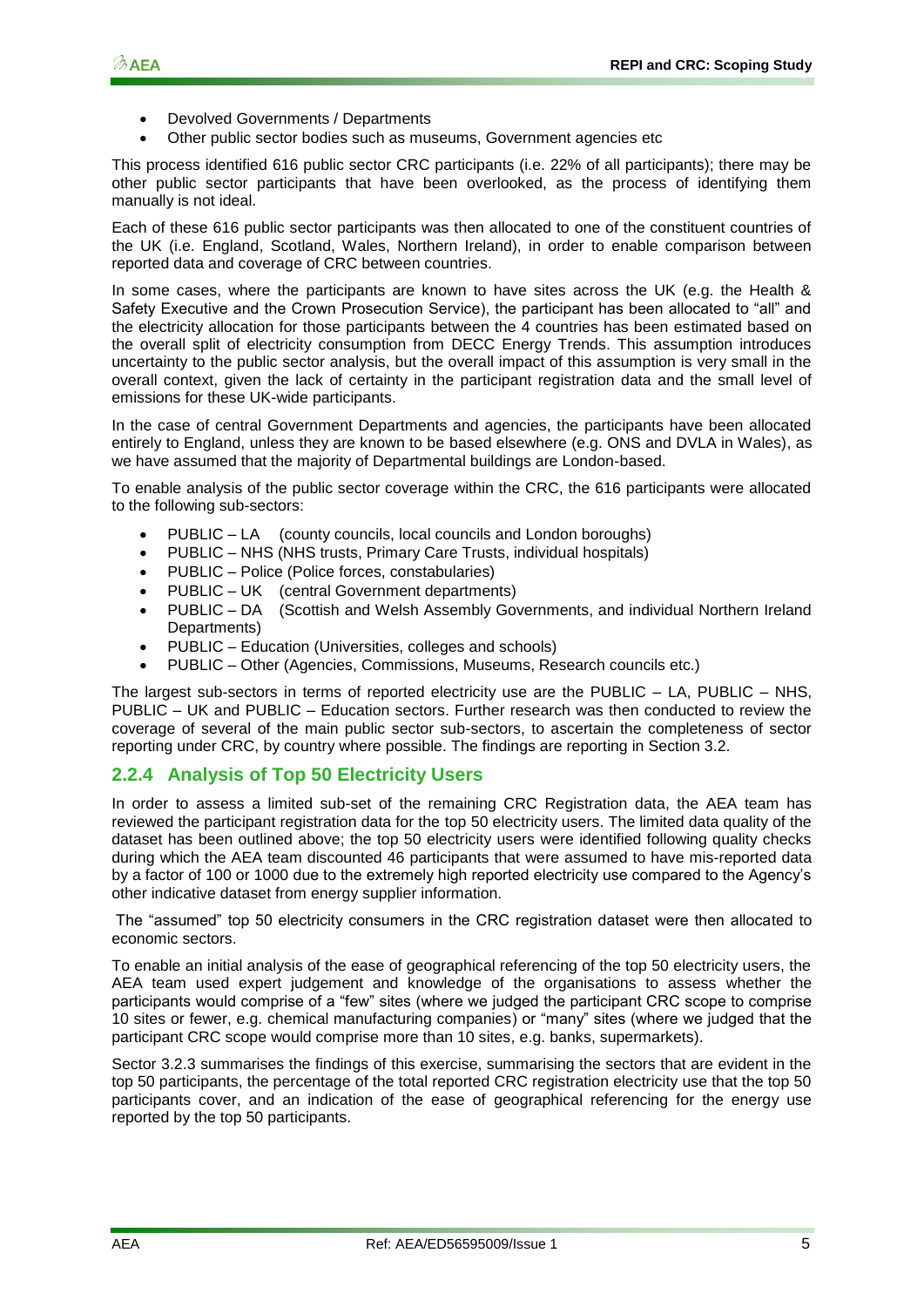# <span id="page-9-0"></span>**3 Study Findings**

## <span id="page-9-1"></span>**3.1 REPI Analysis**

The review of the REPI data is presented below, from an initial assessment of the data format and detail, the routine quality checks performed by the Agency and then through the AEA analysis to compare REPI data against energy data within the Digest of UK Energy Statistics (DECC, 2010) and REPI-derived carbon dioxide emission estimates with EUETS and EPR/IPPC data.

### **3.1.1 REPI Data Scope and Format**

The REPI data is an annual dataset compiled by the Environment Agency Pollution Inventory team, based on operator returns from all EPR/IPPC-regulated sites within England and Wales. The completeness of operator reporting is very high; a small minority of site operators have requested that REPI returns be considered commercial confidential. The data cover the calendar year, and within the REPI dataset the data fields that operators provide include:

- Year
- Authorisation ID (EPR/IPPC permit number)
- Activity Schedule Reference (ASR) Code and Description (indicates main site activity)
- Operator Name, Site Address, postcode, eastings and northings, EA Region Name
- Commercial Output (MWh, tonnes)
- Raw material consumption in tonnes (gross, net)
- Energy Consumption in MWh (gross total, grid electricity consumption and production, gas consumption, oil consumption, coal consumption, non-fossil fuel<sup>1</sup> consumption**,** total net consumption)
- Water Consumption in  $m^3$  (gross total water, net water use, mains water, direct abstraction)
- Waste Production in tonnes (gross total waste production, hazardous waste disposal, hazardous waste recovery, non-hazardous waste disposal, nonhazardous waste recovery, net total waste production)

Non-fossil fuel for the purposes of this report refers to waste plus renewable fuels e.g. biomass, waste chemicals, waste wood

The study analysis has focussed on the use of energy data, and has not considered the usefulness of waste, water and raw material consumption data in detail. Key messages from the review are detailed below with ticks denoting where there are positive aspects to REPI and crosses where there are areas of improvement:

- The above suite of information for each site provides a high level of detail to enable allocation of sites to economic sectors and specific geographical locations, and opens up the usefulness of the dataset for query from national down to local level across many environmental media and issues.
- $\checkmark$  In terms of emissions inventory work, the sector- and geographical- resolution makes the dataset highly useful for emissions mapping and consideration within analysis at all levels of Government from Local Authority (LA) to Devolved Administration to UK. Provided that data quality can be improved / assured, and the data made available for energy and emissions mapping, the REPI dataset could be particularly useful to improve the LA  $CO<sub>2</sub>$  dataset currently published by DECC and used by LAs to track progress against GHG indicators.
- $\checkmark$  The scope of the REPI data includes sites that are within EUETS, but also (for the first time) provides energy data on many industrial sites that are outside of the scope of the EUETS.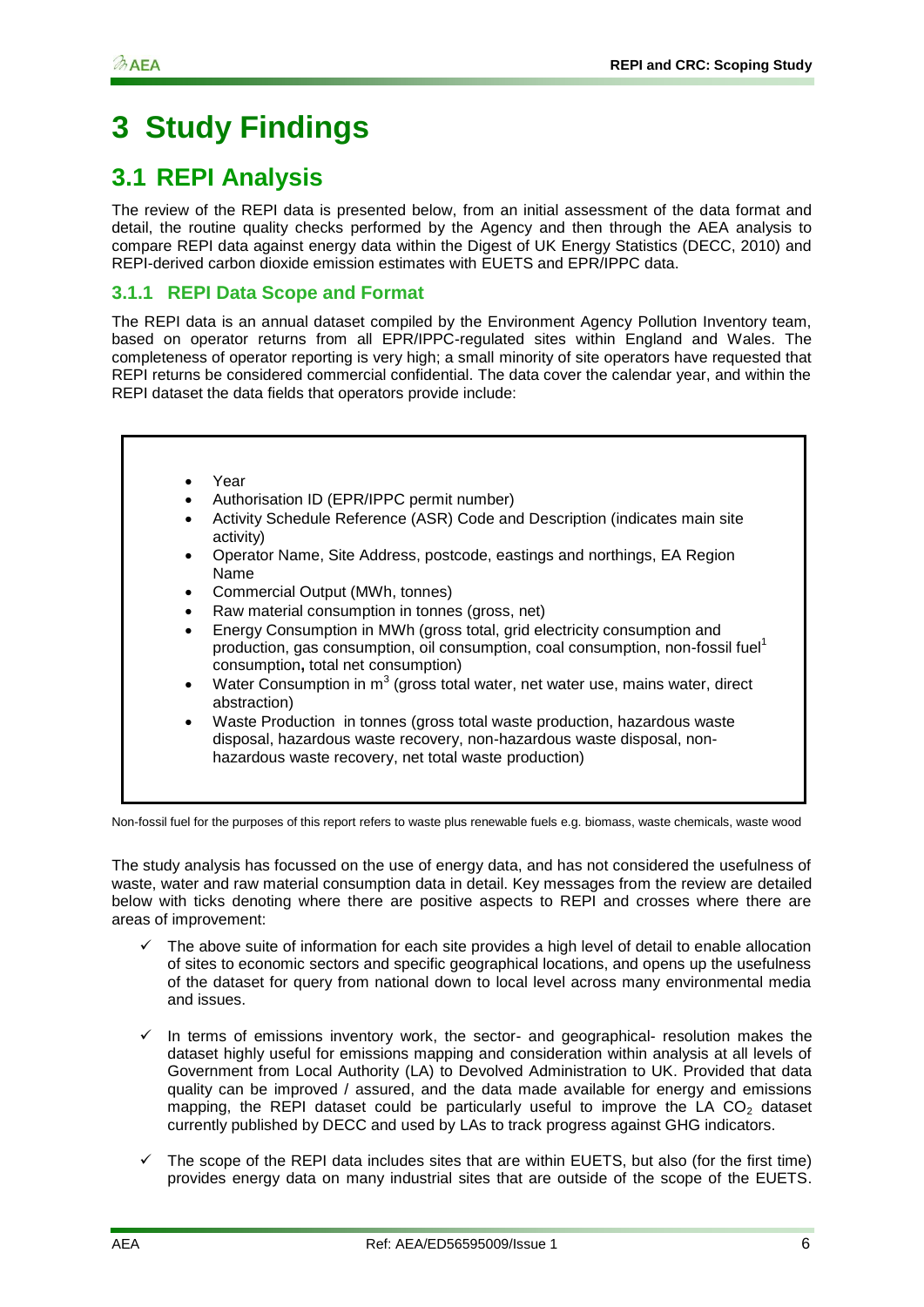Hence the REPI dataset provides energy data for the non-traded sector across many major industrial sectors such as iron and steel, mineral processing, chemical manufacture, textiles, food and drink, paper and pulp, other manufacturing; emissions from these sites fall within the scope for devolved Government GHG emission reduction targets. Depending on the REPI data quality and availability, therefore, these data are directly useful to Welsh Assembly Government energy and industry policy analysts, and their counterparts in England, to identify opportunities for fuel-switching, energy efficiency and to track progress in uptake of renewable and waste-derived energy use over time.

- The REPI data may also be useful to help to develop the minor fuel-specific, sector-specific allocations at UK level within national energy statistics published by DECC within DUKES, and this would improve the accuracy of the allocations of emissions to industrial sectors and IPCC sectors in the UK GHGI, although it will not affect the overall UK GHGI totals (i.e. just the allocations). There are a range of sectors where the EUETS data are currently the "best available energy dataset" and these are taken into consideration by DECC as part of the annual DUKES Commodity Balance compilation, which underpins the GHGI at all geographical levels. However, the narrow definition of "combustion" applied in the EUETS does limit the completeness of the EUETS energy data; the REPI data will not only help to improve the coverage of energy data by including more installations than EUETS, but also in some sectors will provide a more complete picture of energy use for some installations that report to EUETS. For example, where directly-fired heaters, stenters and driers are used (e.g. in paper & pulp manufacture, some non-ferrous metal processes, some chemical processes), the REPI energy data should include the fuel for these combustion processes, whereas the EUETS does not.
- The insight into fuel-specific energy use by site could be used to significantly improve the energy and emissions mapping within the UK, to improve the accuracy (and local sensitivity to policy impacts) of estimates for a wide range of pollutant emissions to the atmosphere including GHGs as well as air quality pollutants such as  $NO<sub>x</sub>$ ,  $SO<sub>2</sub>$ ,  $PM<sub>10</sub>$  and heavy metals. The reporting of pollutant emissions to the Pollution Inventory is governed by reporting thresholds for annual estimates, and hence many sites do not report all pollutants if they are below the Agency"s PI reporting threshold. In emissions mapping work, therefore, the Inventory Agency has historically made estimates of energy use by fuel type for these sites in order to generate estimates of species such as heavy metals. The REPI data will be useful to over-write these assumptions and aid the generation of more accurate local emission maps.
- $\checkmark$  The REPI data could also help to improve other UK emission inventory datasets such as the UK Air Accounts published by ONS. The Air Accounts includes a highly detailed breakdown of emissions by economic sector, and the REPI data could be used to check or even improve that breakdown.
- The REPI data provides (for the first time) site-specific insight into electricity within industrial sectors; the EUETS and Climate Change Agreement data do not provide such a level of detail. These data could be useful to greatly improve the understanding of electricity use by different end-user sectors, which is a key element of some GHG reporting mechanisms (such as the WAG Climate Change Strategy reporting against reduction targets).
- The overall coverage of the REPI data is limited to all EPR/IPPC sites in England and Wales. Equivalent data from Scotland Northern Ireland are needed to provide a comprehensive UKwide picture at this level of detail. If these data were to become available, then a more comprehensive picture of energy use within specific industrial sectors would become available to supplement (and challenge) the DUKES Commodity Balance tables, which are constructed based on periodic surveys rather than annual data returns.
- The combined reporting of waste and renewables under "non fossil fuels" reduces the transparency and usefulness of the dataset to track site-specific use of these different energy sources, and also limits the scope for detailed quality checking of the dataset; the AEA team has developed initial estimates of carbon dioxide emissions for each site in the REPI dataset, based on the fuel-specific information, but it is impossible to generate highly certain estimates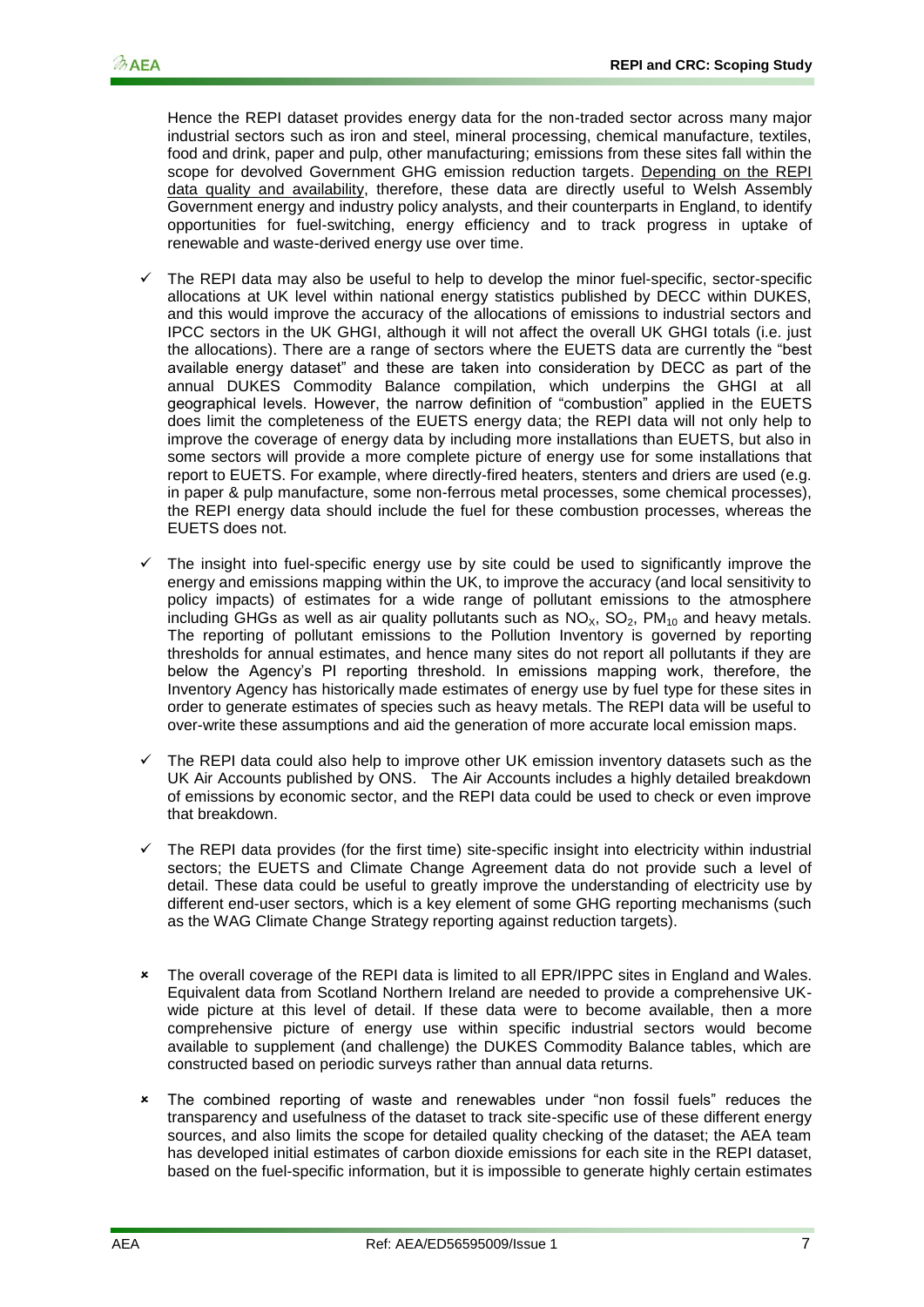of carbon dioxide from this non-fossil-fuel data, without additional information. For some sites, such as landfill sites or sewage treatment works, it is possible to make confident judgements about non-fossil fuel use i.e. it is likely to be landfill gas and sewage gas respectively at these kind of sites. But for many other sites, particularly those engaged in manufacturing, any one of a number of different fuels might possibly be used, and indeed there will be some sites that use a range of wastes and/or renewable fuels. Furthermore, the AEA industrial emissions team is aware of several sites that we know use biofuels where the REPI data do not indicate this, which suggests some inconsistent reporting within this "non fossil fuels" field.

\* The reporting format and supplementary operator guidance is not definitive for some fuel types that are important sources of emissions (GHGs and AQ pollutants) within several sectors. For example, there is no specific mention within the guidance of how to report use of petroleum coke, coke, LPG and refinery gases / other petroleum gases. Therefore it is seemingly left to the operators discretion as regards whether to include energy use estimates for such fuels, and if so where to allocate the fuel use. It is likely that some operators may report coke and petcoke use within either the "coal" (for coke) and "oil" (for petcoke) fields, whilst LPG and OPG/RFG are probably included within "Gas" data, but it is not certain that this is consistently the case, and this limits the usefulness of the REPI data.

#### **3.1.2 Routine QA/QC of the REPI Data**

From consultation with the REPI / PI team at the Environment Agency (Personal Communication: Richard Clarke, 2011) , we understand that the first year of REPI data collection and quality checking has been a challenging process; further development of REPI quality assurance systems may be implemented during 2011 as a review of the current system is scheduled for spring/summer. The 2010 dataset is currently being compiled and already a high response rate is evident; review of the second year of REPI data will undoubtedly move the data quality forwards considerably, through consistency checks against the reported data for 2009.

The Agency has indicated that for some sectors the REPI reporting metrics may need to be revised to ensure that the data are more relevant to the specific industries and generate more useful sector-wide outputs.

The first year of REPI data were reviewed by Environment Agency industrial regulation experts within the Pollution Inventory team to identify outliers within the core dataset. In the absence of previous data for many sites, this is inevitably a very challenging task, especially to identify under-reporting of REPI parameters (as over-reporting leads to obvious spikes within a sector dataset).

#### **3.1.3 Comparison of REPI Data against DUKES, EUETS and EPR/IPPC Data**

As outlined in section 2.1 above, the AEA team has performed a series of data management steps to allocate sites and fuels and apply assumptions on fuel type and emission factors, to generate emission estimates that enable comparison of REPI data against installation emissions data within EUETS and EPR/IPPC inventories. In addition, the study team has compared REPI energy data against sector allocations within UK energy statistics within DUKES.

The analysis of the REPI energy data is evidently a very resource-intensive process; the study team notes that it is not easy to identify groups of similar processes, where the relationship between REPI data and EUETS or IPPC emissions data is consistent and clear. The analysis has in many cases led to considering many sites in isolation to determine the key issues affecting data consistency.

Note also that the REPI energy data are presented in net energy terms, rather than gross (as in many other datasets).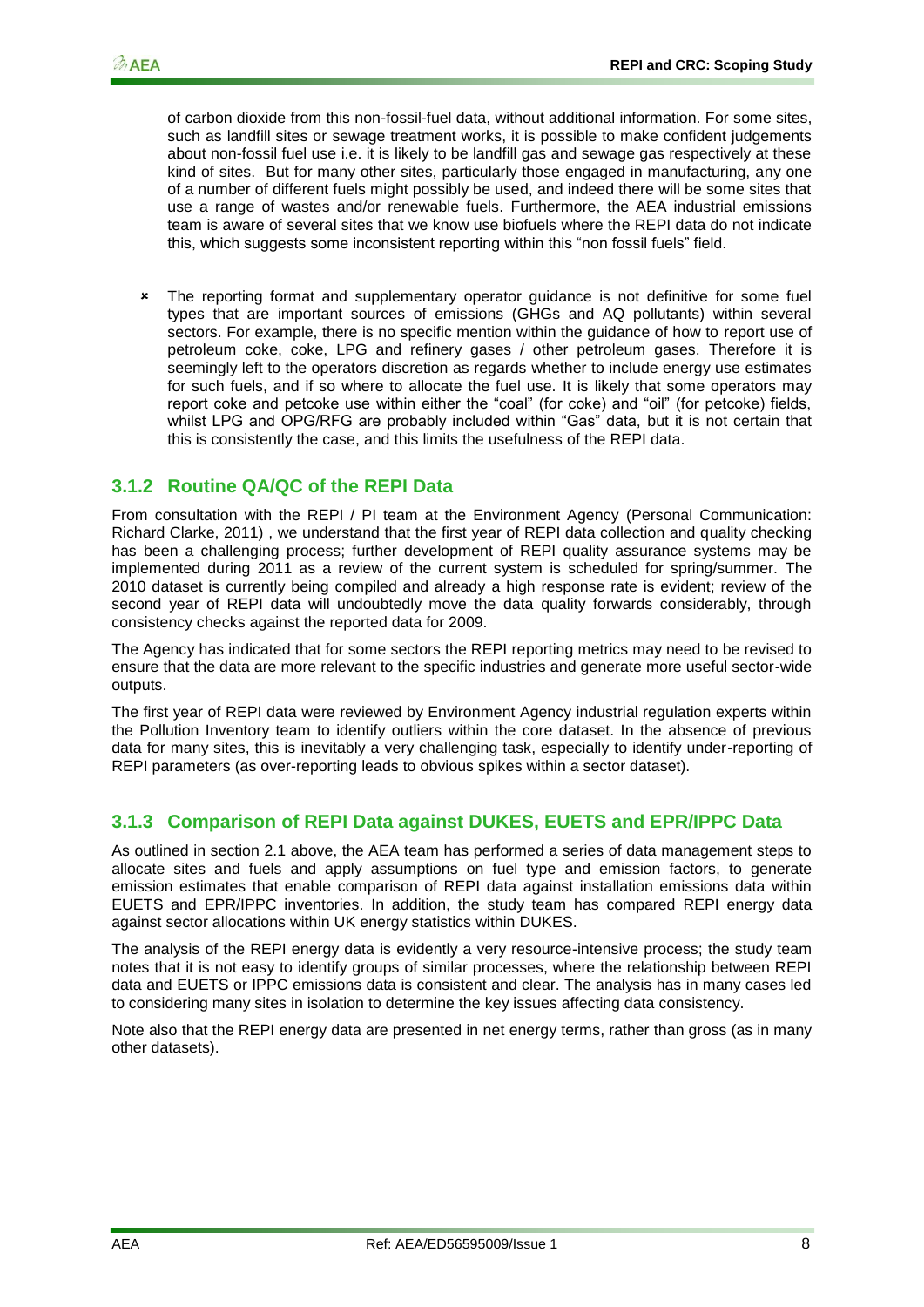#### *3.1.3.1 Limitations of the Analysis and Quality Checking Against other Data*

First, it is useful to discuss some cross-cutting limitations to the analysis of REPI data and the quality checks through comparison of energy and emission estimates.

#### *Uncertainties in Fuel Allocations and Operator Reporting*

As outlined above, the REPI system is not definitive in how operators should report use of some fuels (e.g. coke, petroleum coke, refinery gases). From the analysis, it also appears likely that some operators have not reported biofuels/waste-derived fuels under non-fossil fuels as they should and some may have reported these fuels under, for example gas (in the case of biogases.). Therefore there are uncertainties over the completeness of the REPI data with regard to all fuel use, and the derived emission estimates are made more uncertain due to the possibility of incomplete and inconsistent reporting.

REPI fuels data should be reported in net energy terms, but it is possible that some operators may have confused net and gross energy data. Certainly, there are instances where differences between our carbon emission estimates based on REPI data, and carbon emissions from PI or EUETS sources were consistent with confusion of gross and net energy.

Even if reporting is complete and fuels correctly allocated to REPI categories, the carbon emission estimates that we have derived will be slightly uncertain. There are two main reasons for this. Firstly, we have used default values for the calorific value of coals used by various sectors, whereas at least some businesses within each sector may use coals that deviate significantly from those default values. This is important because the calorific value is used to generate a sector specific carbon emission factor. Secondly, as already mentioned, the nature of non-fossil fuels used at sites cannot always be guessed with any certainty and the fossil carbon content of waste-derived and renewable fuels range from high (perhaps 70-80% carbon for waste oils) to zero for biofuels. Uncertainty is far less for estimation of carbon for the gas and oil lines in REPI since the carbon content of these fuels tends to be fairly consistent.

The scope of the REPI data and the PI data are intended to be the same, at least in the sense that both sets of data should apply to the same permitted process. But there will still be differences in terms of what is included in the carbon emissions derived from the REPI data, and carbon emissions reported in the PI:

- We have only included fossil carbon from use of fuels in the estimates based on REPI
- The PI includes emissions reported separately for "carbon from renewable sources" and carbon. It is not certain whether "carbon" is intended to include or exclude carbon from renewable sources, and nor is it certain how consistent the reporting by operators would be;
- The PI carbon figures will also include any emissions from processes such as cement, lime, and glass production, arc furnaces, aluminium smelting.

The EUETS data provide a further set of variables since EUETS permits can differ in scope to the IPPC permits that are the basis of REPI and the PI. EU ETS emissions data excludes biocarbon but includes some processes. However, EU ETS permits do not cover all types of combustion devices as already described in Section 3.1.1.

Where quality checks indicate gaps or inconsistencies, this uncertainty in scope and completeness can inhibit resolution of such issues. As a general rule, we have a good understanding of the scope of EUETS and PI data for the largest combustion plant, including power stations, steelworks, refineries and cement & lime works and, in these cases, it is often relatively easy to make confident judgements about the reasons for differences. For other industrial plant, it is much more difficult

In these cases, the lack of clarity of scope means that where data gaps or inconsistencies are noted, the reasons behind the inconsistency cannot always be resolved without very resource-intensive review. The experience of working with EUETS data, however, has shown that in most cases the data inconsistencies that were identified in the first few years of the dataset can now be explained due to known differences in reporting scope, once the dataset is large enough to identify and close out the genuine mis-reports. It may be several years, therefore, before the REPI dataset is regarded as accurate enough for use in energy and emissions analysis for some sectors, but the EUETS experience has shown us that to disregard new data as "wrong" because it apparently is inconsistent with other longer-term data is not necessarily the right approach. Even very large differences between the REPI-based carbon emissions and carbon emissions reported in the PI do not necessarily invalidate the REPI data since the PI emissions could relate to processes, or use of fuels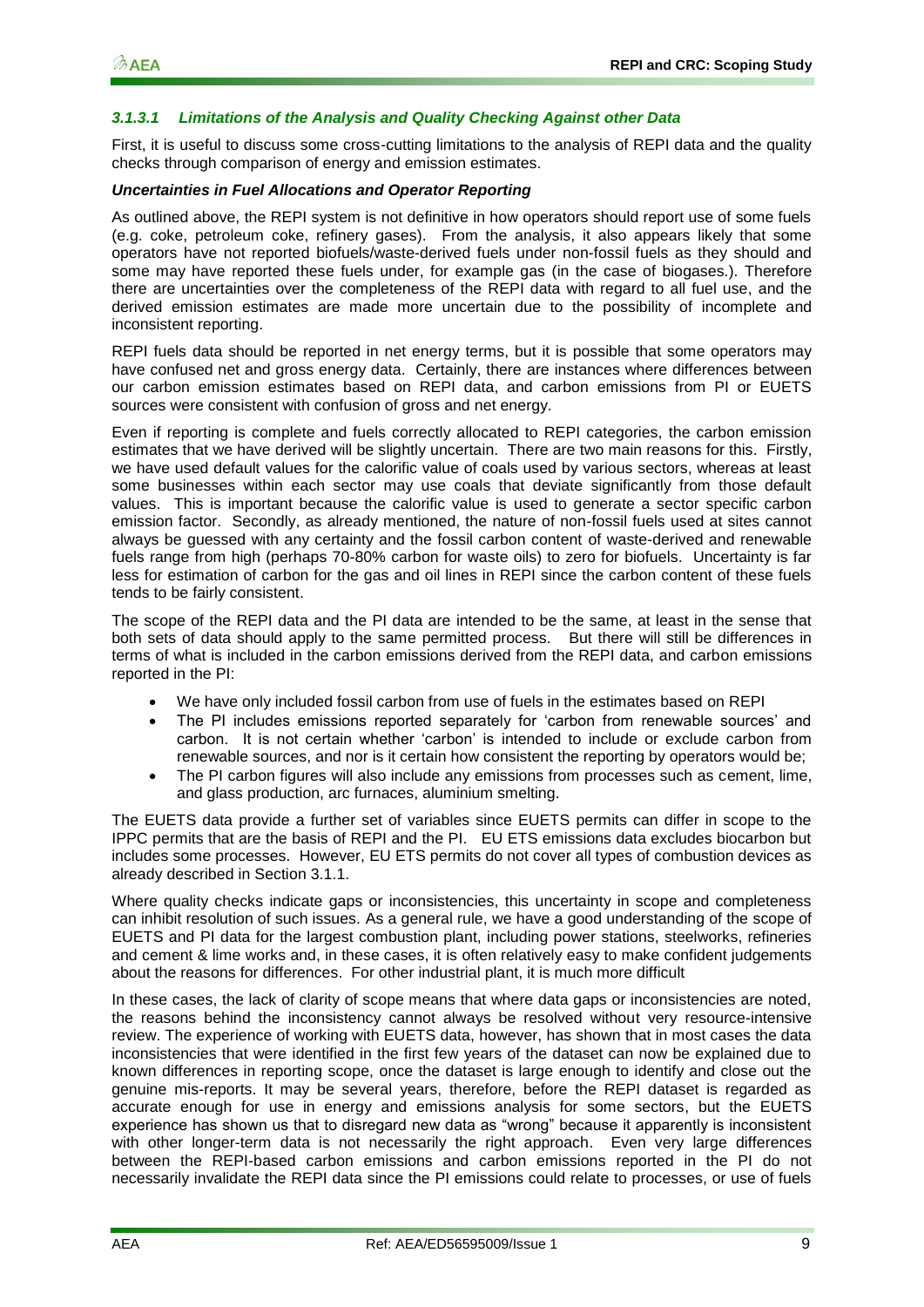not requested for REPI. Therefore, we have used expert judgement to judge the quality of the REPI data rather than using rigid analysis of differences between the different data sets.

One potential issue is that EUETS energy and emissions data reporting covers the most energyintensive sites and sectors in the UK, and hence the level of operator competence in managing energy data would be expected to be high. In the REPI dataset, the "added value" is really focussed on the smaller, less energy intensive sites that are below EUETS reporting thresholds, so the level of operator expertise in energy management may be expected to be somewhat lower, so data quality could prove to be more questionable. Where conversions from fuel bills, volume or mass-based data into energy-based data (i.e. MWh) are needed, the potential for reporting errors is high.

#### **REPI Energy and Emissions Data Quality Assessment**

The AEA team of industrial emissions experts has reviewed the REPI data, derived estimated carbon dioxide emissions from the REPI energy data, and then compared those REPI-estimated emissions against operator-reported emissions from the Pollution Inventory and also from EUETS. In some cases there is close consistency between the data, whilst in others there is not. Using expert judgement and site-specific knowledge, the AEA team has then assigned each REPI energy data record to one of 5 data quality ratings, as indicated in Table 3.1 below.

| <b>Data Quality Rating</b> | <b>Description</b>                                                                                       |
|----------------------------|----------------------------------------------------------------------------------------------------------|
| Α                          | REPI data considered as correct with minimal errors                                                      |
| в                          | REPI data is not totally consistent with other datasets, however is considered<br>as reasonably accurate |
| C                          | REPI data is not totally consistent and there are some limited concerns<br>relating to the data          |
| No Rating Possible         | Insufficient EPR/IPPC/EU-ETS data to compare with REPI data.                                             |
| <b>Rejected Data</b>       | Data considered as inaccurate due to poor reporting or inaccurate<br>conversions in the data submission  |

<span id="page-13-1"></span>**Table 3-1** REPI Data Quality Descriptions (as assigned by the AEA study team)

Table 3.2 summarises how many REPI sites correspond to each of the data quality criterion, and the sum of carbon dioxide (quoted "as carbon") for each of the data quality criteria.

<span id="page-13-0"></span>**Table 3-2** Data Quality Ratings for REPI Data in 2009, and the Estimated Total Carbon that correspond to each of the Data Quality Ratings.

| <b>Data Quality</b><br><b>Rating</b> | <b>Number</b> | <b>Total Estimated</b><br>Carbon (kt) | % of Total<br><b>Estimated</b><br>Carbon (kt) | % of Total Estimated<br>Carbon (kt) excluding<br>"rejected data" |
|--------------------------------------|---------------|---------------------------------------|-----------------------------------------------|------------------------------------------------------------------|
| A                                    | 168           | 31144                                 | 5%                                            | 72%                                                              |
| B                                    | 168           | 1600                                  | $0\%$                                         | 4%                                                               |
| C                                    | 113           | 9496                                  | 2%                                            | 22%                                                              |
| No Rating<br>Possible                | 1190          | 963                                   | 0%                                            | 2%                                                               |
| Rejected Data                        | 43            | 574436                                | 93%                                           | (data removed)                                                   |
| Sum                                  | 1682          | 617638                                |                                               |                                                                  |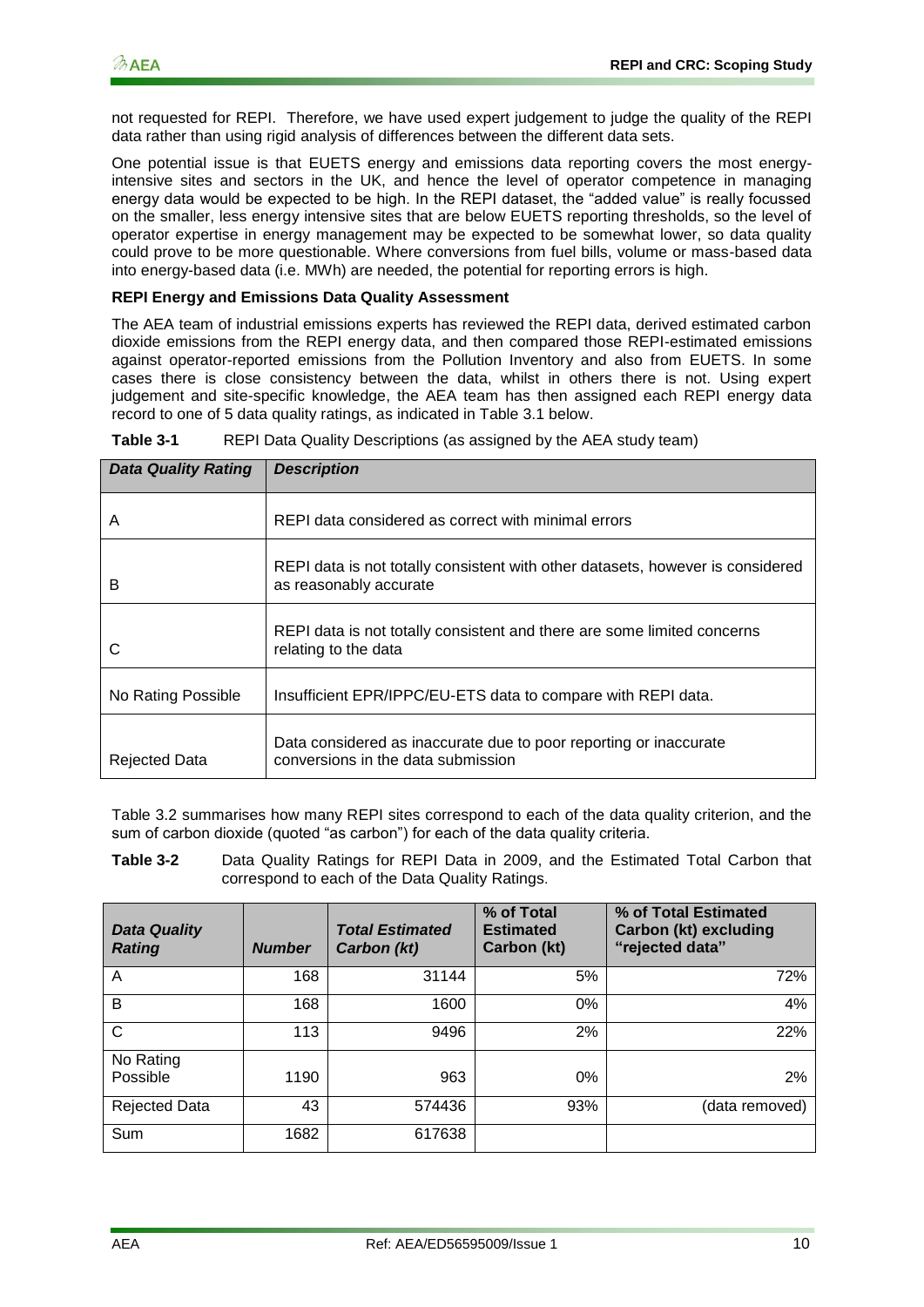The REPI data for 2009 which has been reviewed on the basis of the data quality has been presented in [Table 3-2](#page-13-0) above. It is apparent from the review of the data that a large proportion of the data (1190 of 1682 sites) is considered as "No Rating Possible" this is due to the lack of comparable information on carbon emissions in either PI or EU ETS. Only in the case of 43 sites were data considered poor enough to be rejected – this is just 2.5% of sites. However, because some of the data were rejected because they looked like very large overestimates of fuel consumption, the carbon emissions for the rejected data made up a large proportion (92%) of the total carbon estimated using the REPI data. This is simply due to the fact that a handful of the overestimates were sufficiently high to dominate the carbon estimates. Once the rejected data are removed, then a more realistic picture emerges of the proportion of carbon emissions in each quality class. Almost three quarters of the carbon emissions are then the highest quality, and only 2% of carbon emissions cannot be rated, although this emission is from 71% of the sites. So while the fuel totals would appear to be of good quality, being dominated by the highest quality data, it is difficult to assess the general level of quality in reporting since we cannot judge the quality of data from the majority of sites.

It should be noted that it is far harder to spot sites that may have significantly underestimated their fuel use so the above analysis may underestimate the level of questionable data. Interestingly, the rejected sites included a mixture of large EU ETS sites as well as non-ETS sites, suggesting that permitting under EU ETS may not provide any greater guarantee of quality data in REPI.

It was decided that the data points that were rejected would not be used in the assessment of the data. As indicated previously in the report the data has been rejected on the basis of expert judgement mainly due to erroneously large values being reported. In some cases it might have been possible to use EUETS or PI data to suggest "corrections" to the rejected data, but this has not been done.

#### *3.1.3.2 Comparison of REPI Coal, Gas and Oil Data against DUKES Energy Data*

[Note: The number of significant figures used in the data above should not be considered to be representative of the data](#page-18-0)  [accuracy; the REPI data should be considered as indicative only.](#page-18-0) 

[Table 3-5](#page-18-0) below show a comparisons of fuel use reported by REPI (excluding rejected data) with that reported in the 2009 data from DUKES commodity balance tables specifically the use of coal, oil and gas. The table gives both the absolute value for fuel use, but also shows what percentage the REPI reported data is compared to the figures given in the DUKES commodity balance tables. It should be noted that the REPI data only relates to England and Wales whereas the DUKES data covers the UK.

The absence of data for Scotland and Northern Ireland, plus the absence of data for smaller processes not permitted under IPPC mean that we should not expect that REPI data would agree with data from DUKES. However, we anticipated that for some process sectors we might see 80-90% of DUKES fuel use reported in REPI. This is on the basis that Scotland and Northern Ireland may have only 10% of the UK carbon usage for each sector, and that some sectors would be dominated by processes regulated under IPPC. Sectors where good agreement might be expected would include Petroleum Refineries, Iron and Steel, Major Power Producers, Non-ferrous Metals and Chemicals. Other sectors such as Paper, Printing and Publishing and Heat Generation were also expected to show fairly good agreement.

#### *GAS CONSUMPTION DATA BY SECTOR*

#### **Iron and Steel**

The iron and steel sector is largely confined to England and Wales and much of the fuel use by the sector is likely to be consumed by processes regulated by the Agency. The data shows the expected good agreement between the REPI and DUKES data with >90% of the carbon being covered in the REPI data.

#### **Heat Generation**

The heat generation sector is expected to extend throughout all of Great Britain but to perhaps be less developed in Northern Ireland due to the lower availability of gas until recently. The sector is also characterised by a wide range of size of operation. Therefore, the high proportion of coverage in REPI (91%) is surprising and may indicate that some of the sites we have identified as heat generators should be classified differently, for example as auto generators.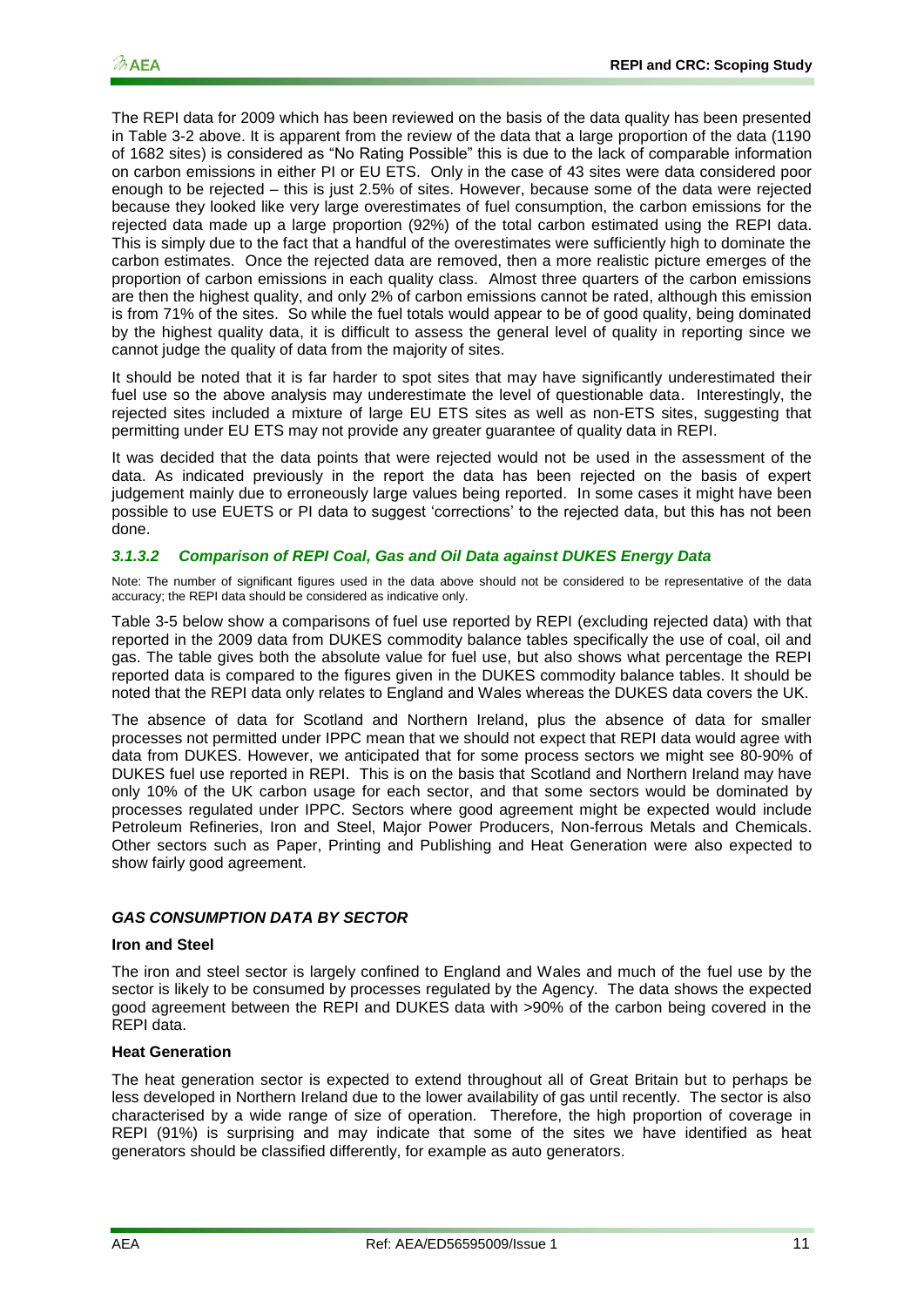#### **Non-Ferrous Metals**

The UK has relatively few non-ferrous metal processes, concentrated mainly in England, and fuel use is probably dominated by a number of large sites permitted in England and Wales, so it is as expected that there is good agreement between the REPI and DUKES data (83%).

#### **Major Power Producers**

The Major Power Producers sector shows fair agreement between REPI and DUKES data with 78% of the gas usage being covered by REPI data. A slightly higher proportion had been expected since relatively few gas-fired stations are located in Scotland and Northern Ireland. However, some data for major power producers were rejected, lowering the REPI figure.

#### **Chemical Processes**

Although there is a large chemical sector representation in the Grangemouth and Fife areas in Scotland, it would be expected that the fuel usage reported for this sector (48%) in REPI would be a higher proportion of the UK DUKES total. This would be expected for the following reasons:

- The majority (possibly 70%) of the processes are located in England and Wales
- The processes will be dominated by IPPC permitted processes

This low proportion compared with the DUKES data is not expected but there are some factors that may help to explain this:

- Scottish chemical sites may be more energy-intensive or likely to use gas perhaps as a result of being located to take advantage of fuels available from North Sea oil and gas terminals;
- Some chemical sites in REPI may not have been identified as such;
- DUKES may overestimate chemical industry gas use slightly. One issue here is that a number of chemical sites are served by CHP or similar plant supplying their heat and power needs. This may lead to a difference in the allocation of gas in our REPI analysis compared with DUKES.

#### **Petroleum Refineries**

REPI contains 431% of the gas use allocated to refineries in DUKES. This might indicate some errors in the REPI data but it could also reflect differing approaches to the categorisation of sites with particular issues regarding whether gas consumption is by refineries or by heat generators or autogenerators.

*(Further brief comments on other sectors are included in [Table 3-3](#page-17-0) to Note:* [The number of significant figures](#page-18-0)  [used in the data above should not be considered to be representative of the data accuracy; the REPI data should be](#page-18-0)  [considered as indicative only.](#page-18-0) 

[Table 3-5](#page-18-0)*.)*

#### *OIL AND COAL CONSUMPTION BY SECTOR*

The reported data relating to the usage of Coal and Oil is thought to be more uncertain due to the calculation methodology, gas is generally metered therefore is easier to estimate usage.

As with gas usage it would be expected that the sectors of Iron and Steel, Major Power Producers, Petroleum Refineries and Non-ferrous Metals processes should have reasonable agreement between REPI and DUKES data. Use of coal for heat generation would be expected to be large-scale so present in REPI, whereas the opposite is likely to be true for oil with small scale use of gas oil in turbines and engines.

#### **Iron and Steel**

REPI figures for oil and coal are 48% and 65% of DUKES totals respectively. The figure for coal would be expected to be higher since usage of this fuel would be expected to occur mostly at IPPCpermitted sites in England and Wales. Some coal may be burnt at numerous small ferrous foundries, but the total tonnage was expected to be small.

The oil figure in REPI is lower, probably because oils are not a major fuel at large steelworks and may find more usage at smaller sites in furnaces etc.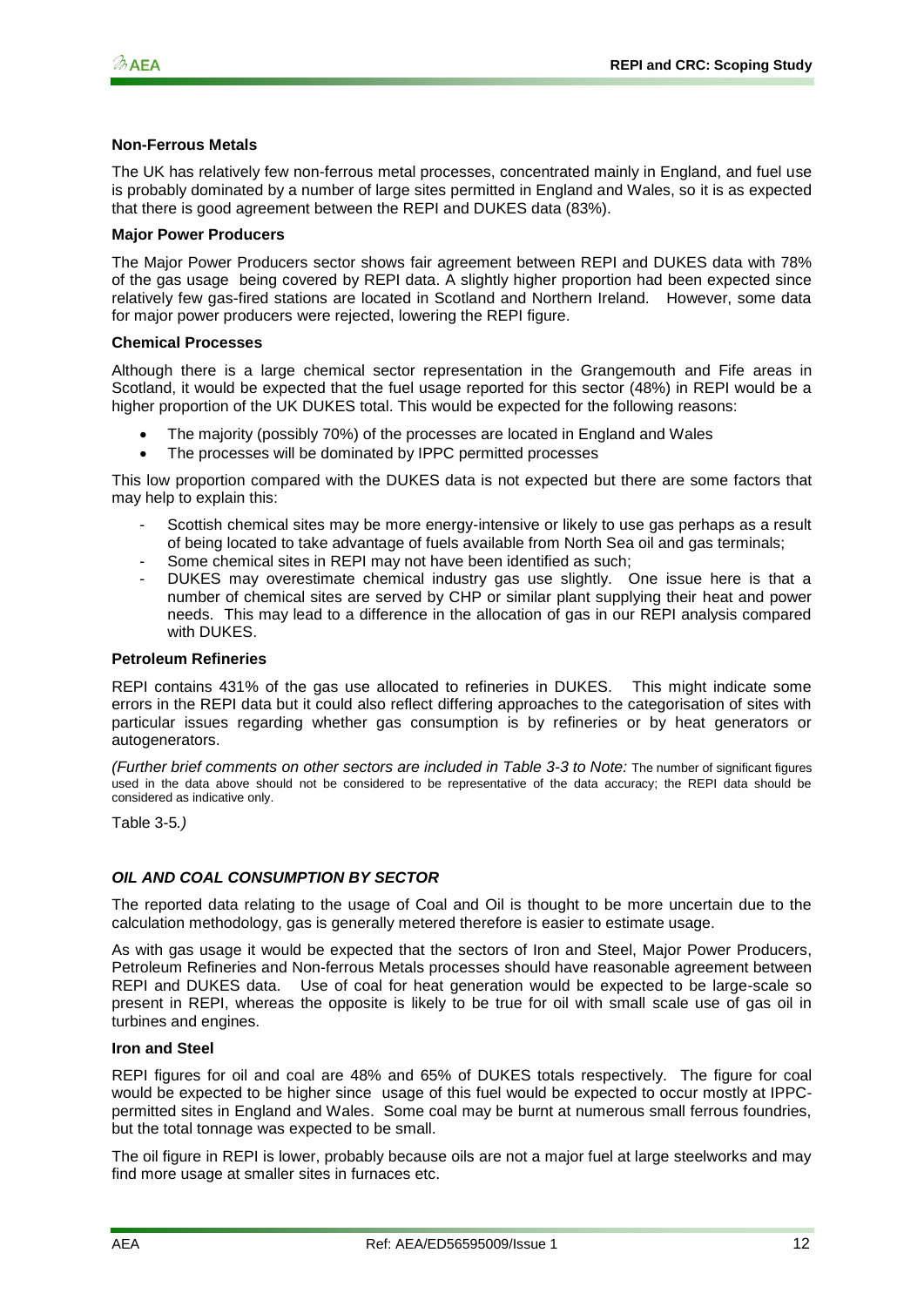#### **Non-Ferrous Metals**

The proportion of the DUKES total covered by REPI for oil and coal in this sector are 9% and 19% respectively. This is likely to reflect the fact that one very large user of coal is classed as an autogenerator (see below) while most other large non-ferrous sites use coke and/or gas. Other users of coal and oils may be small sites such as foundries which are not regulated by the Agency.

#### **Major Power Producers**

The proportion of the DUKES total covered by REPI for oil and coal in this sector are 83% and 86% respectively. This might be expected given the nature of the industry, their experience of reporting and the near 100% proportion of IPPC permitting in this sector.

#### **Autogeneration**

REPI includes 84% of UK coal usage by autogenerators. Fuel use in this sector is dominated by one site which is permitted by the Agency so this high proportion is expected. REPI did not appear to contain any data on oil usage by autogenerators but oil-fired autogenerators are likely to be small and/or difficult to identify so this low proportion is also expected.

#### **Heat Generation**

As with autogeneration, REPI contains a high proportion of UK coal use for heat generation and a low proportion of oil use. This is for similar reasons as for autogeneration – the coal figures are dominated by a small number of sites which the sites using oils are probably small, using gas oil in small CHP plant.

[Table 3-3](#page-17-0) to [Note: The number of significant figures used in the data above should not be considered to be representative of](#page-18-0)  [the data accuracy; the REPI data should be considered as indicative only.](#page-18-0) 

[Table 3-5](#page-18-0) has comments relating to each sector.

Overall there is better agreement in the sectors that are more heavily regulated under IPPC/EPR, as would be expected.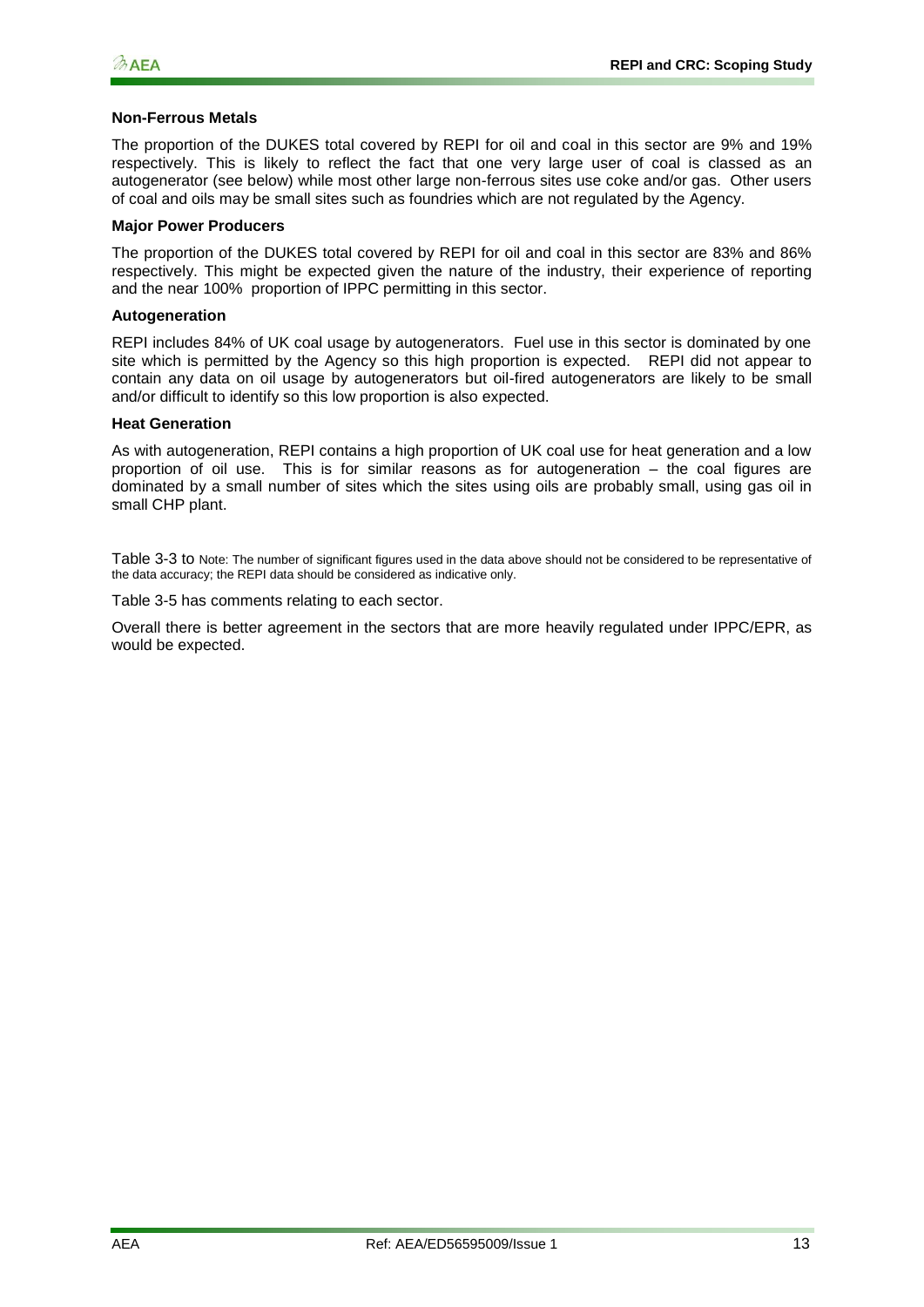#### <span id="page-17-0"></span>**Table 3-3** Comparison of Gas Usage reported by REPI and by DUKES by sector, 2009

| <b>Sector</b>                                          | <b>REPI</b><br>Gas<br><b>Use</b><br>(Mth) | <b>DUKES</b><br><b>Gas Use</b><br>(Mth) | Gas use<br>REPI/<br>DUKES (%) | <b>Comments</b>                                                                                         |
|--------------------------------------------------------|-------------------------------------------|-----------------------------------------|-------------------------------|---------------------------------------------------------------------------------------------------------|
| Agriculture                                            | 21                                        | 63                                      | 34%                           | Many processes not under IPPC                                                                           |
| Air transport                                          | 6                                         | 0                                       |                               | Dukes could be underestimating                                                                          |
| Autogenerators                                         | $\Omega$                                  | 1038                                    | 0%                            | Difficult to identify-                                                                                  |
| Chemicals                                              | 420                                       | 878                                     | 48%                           | Most chemical processes likely to be<br>permitted. Review of this difference<br>should be investigated. |
| Commercial                                             | 0                                         | 997                                     | 0%                            | Many processes not under IPPC                                                                           |
| <b>Electrical engineering</b><br>etc.                  | 54                                        | 111                                     | 48%                           | Some processes not under IPPC                                                                           |
| Food, beverages etc.                                   | 355                                       | 684                                     | 52%                           | Wide range of processes including both<br>big and small                                                 |
| Heat generation                                        | 764                                       | 843                                     | 91%                           | Good agreement                                                                                          |
| Iron & steel                                           | 173                                       | 187                                     | 92%                           | Good agreement                                                                                          |
| Major power producers                                  | 8717                                      | 11116                                   | 78%                           | Reasonable agreement                                                                                    |
| Mechanical engineering<br>etc.                         | 23                                        | 220                                     | 10%                           | Many processes not under IPPC                                                                           |
| Mineral products                                       | 210                                       | 513                                     | 41%                           | Permitted processes often don't use<br>gas (e.g. cement) while non-permitted<br>do (plaster, glass)     |
| Miscellaneous                                          | 494                                       | 513                                     | 96%                           | Good agreement                                                                                          |
| Non-ferrous metals                                     | 70                                        | 84                                      | 83%                           | Good agreement                                                                                          |
| Oil & gas extraction                                   | 194                                       | 2085                                    | 9%                            | Mostly offshore - not permitted by<br><b>Environment Agency</b>                                         |
| Other energy industry<br>(including gas<br>production) | 549                                       | 2085                                    | 26%                           | Many processes not under IPPC                                                                           |
| Other industries                                       | 45                                        | 274                                     | 16%                           | Many processes not under IPPC                                                                           |
| Paper, printing etc.                                   | 261                                       | 473                                     | 55%                           | Reasonable agreement- Scotland may<br>have high number of paper and printing<br>processes               |
| Patent fuel manufacture                                | 5                                         | 0                                       |                               | $\overline{\phantom{a}}$                                                                                |
| Petroleum refineries                                   | 578                                       | 134                                     | 431%                          | Possible over estimation in REPI or<br>difference in reporting scope                                    |
| <b>Public services</b>                                 | 18                                        | 1263                                    | 1%                            | Many processes not under IPPC                                                                           |
| Textiles, leather etc.                                 | 14                                        | 176                                     | 8%                            | Many processes not under IPPC                                                                           |
| Vehicles                                               | 54                                        | 246                                     | 22%                           | Many processes not under IPPC                                                                           |
| Sum of above                                           | 12573                                     | 24104                                   | 52%                           | Reasonable agreement, given that<br>many gas-users will not be regulated<br>under IPPC                  |
| Sum of Dukes Demand                                    |                                           | 34383                                   |                               |                                                                                                         |

Note: The number of significant figures used in the data above should not be considered to be representative of the data accuracy; the REPI data should be considered as indicative only.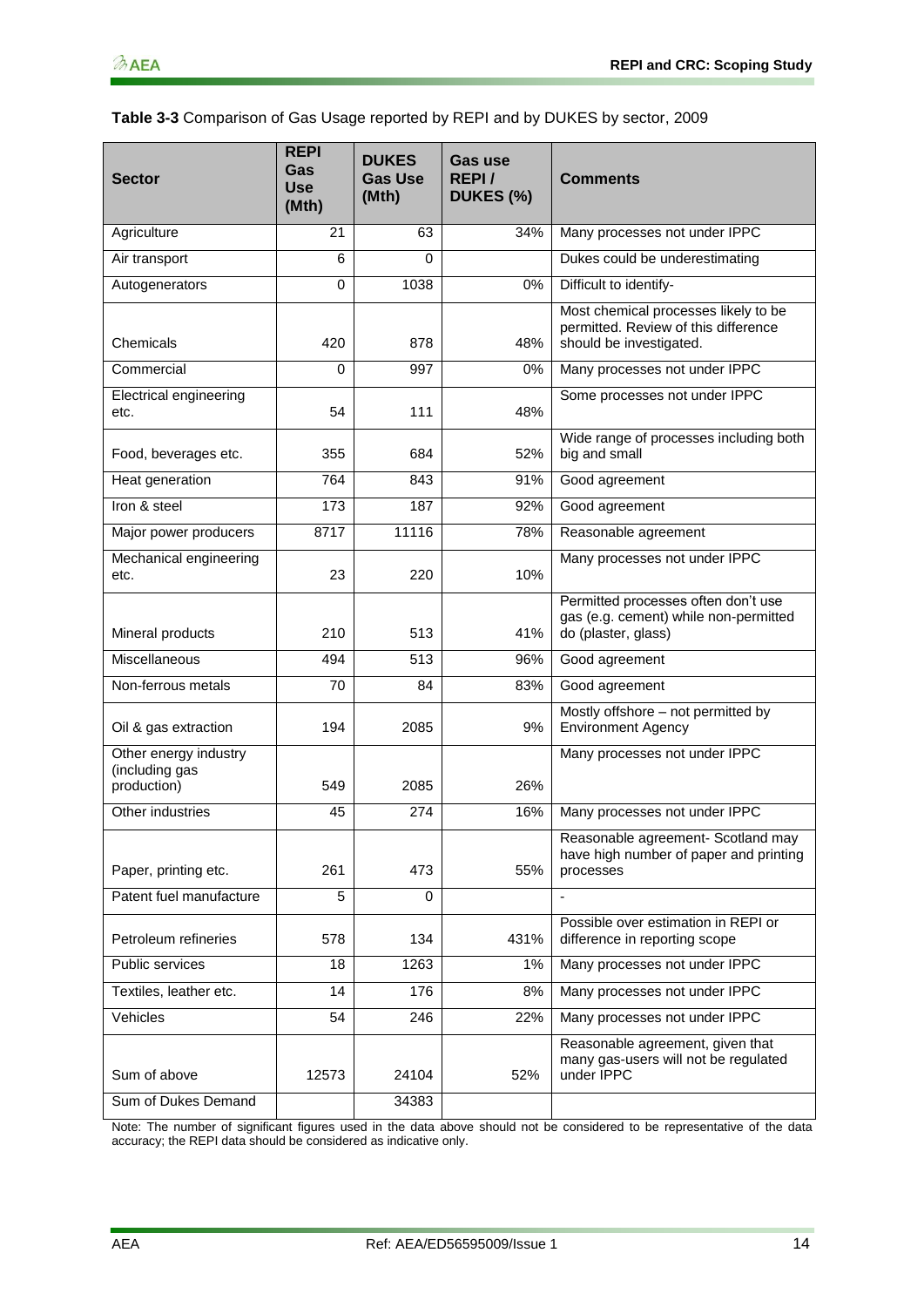| Table 3-4 Comparison of Oil Usage reported by REPI and by DUKES by sector, 2009 |  |  |  |
|---------------------------------------------------------------------------------|--|--|--|
|---------------------------------------------------------------------------------|--|--|--|

| <b>Sector</b>                                          | <b>REPI Oil</b><br>Use (Kt) | <b>DUKES Oil</b><br>Use (Kt) | Oil use REPI/<br>DUKES (%) | <b>Comments</b>                                                                                                           |
|--------------------------------------------------------|-----------------------------|------------------------------|----------------------------|---------------------------------------------------------------------------------------------------------------------------|
| Agriculture                                            | 20                          | 161                          | 13%                        | Many processes not under IPPC                                                                                             |
| Air transport                                          | 1                           | 0                            |                            | Dukes could be underestimating                                                                                            |
| Autogenerators                                         | $\mathbf 0$                 | 137                          | 0%                         |                                                                                                                           |
| Chemicals                                              | 41                          | 146                          | 28%                        | Most chemical processes likely to be<br>permitted is DUKES over estimating<br>usage?                                      |
| Commercial                                             | $\Omega$                    | 334                          | 0%                         | Many processes not under IPPC                                                                                             |
| Electrical engineering<br>etc.                         | $\overline{7}$              | 38                           | 17%                        | Some processes not under IPPC                                                                                             |
| Food, beverages etc.                                   | 137                         | 242                          | 57%                        | Wide range of processes including both<br>big and small                                                                   |
| Heat generation                                        | 3                           | 57                           | 5%                         | Poor agreement                                                                                                            |
| Iron & steel                                           | 102                         | 214                          | 48%                        | Reasonable agreement                                                                                                      |
| Major power<br>producers                               | 511                         | 617                          | 83%                        | Good agreement                                                                                                            |
| Mechanical<br>engineering etc.                         | 0                           | 81                           | 0%                         | Many processes not under IPPC                                                                                             |
| Mineral products                                       | 25                          | 170                          | 15%                        | Permitted processes often don't use<br>gas (e.g. cement, lime) while non-<br>permitted probably do (glass,<br>aggregates) |
| Miscellaneous                                          | 26                          | 209                          | 12%                        |                                                                                                                           |
| Non-ferrous metals                                     | $\overline{\mathbf{4}}$     | 43                           | 9%                         |                                                                                                                           |
| Oil & gas extraction                                   | $\overline{4}$              | $\mathbf 0$                  |                            | $\overline{a}$                                                                                                            |
| Other energy industry<br>(including gas<br>production) | 140                         | 0                            |                            |                                                                                                                           |
| Other industries                                       | 1                           | 1703                         | 0%                         | Many processes not under IPPC                                                                                             |
| Paper, printing etc.                                   | 5                           | 57                           | 9%                         | Poor agreement, perhaps partly due to<br>the relatively high Scottish share of this<br>economic sector.                   |
| Patent fuel<br>manufacture                             | 0                           | 0                            |                            |                                                                                                                           |
| Petroleum refineries                                   | 480                         | 685                          | 70%                        | Good agreement                                                                                                            |
| Public services                                        | 1                           | 345                          | $0\%$                      | Many processes not under IPPC                                                                                             |
| Textiles, leather etc.                                 | $\mathbf 0$                 | 85                           | 0%                         | Many processes not under IPPC                                                                                             |
| Vehicles                                               | $\overline{3}$              | 96                           | 3%                         |                                                                                                                           |
| Sum of above                                           | 1369                        | 5258                         | 26%                        | Poor agreement                                                                                                            |
| Sum of Dukes<br>Demand                                 |                             | 28020                        |                            |                                                                                                                           |

<span id="page-18-0"></span>Note: The number of significant figures used in the data above should not be considered to be representative of the data accuracy; the REPI data should be considered as indicative only.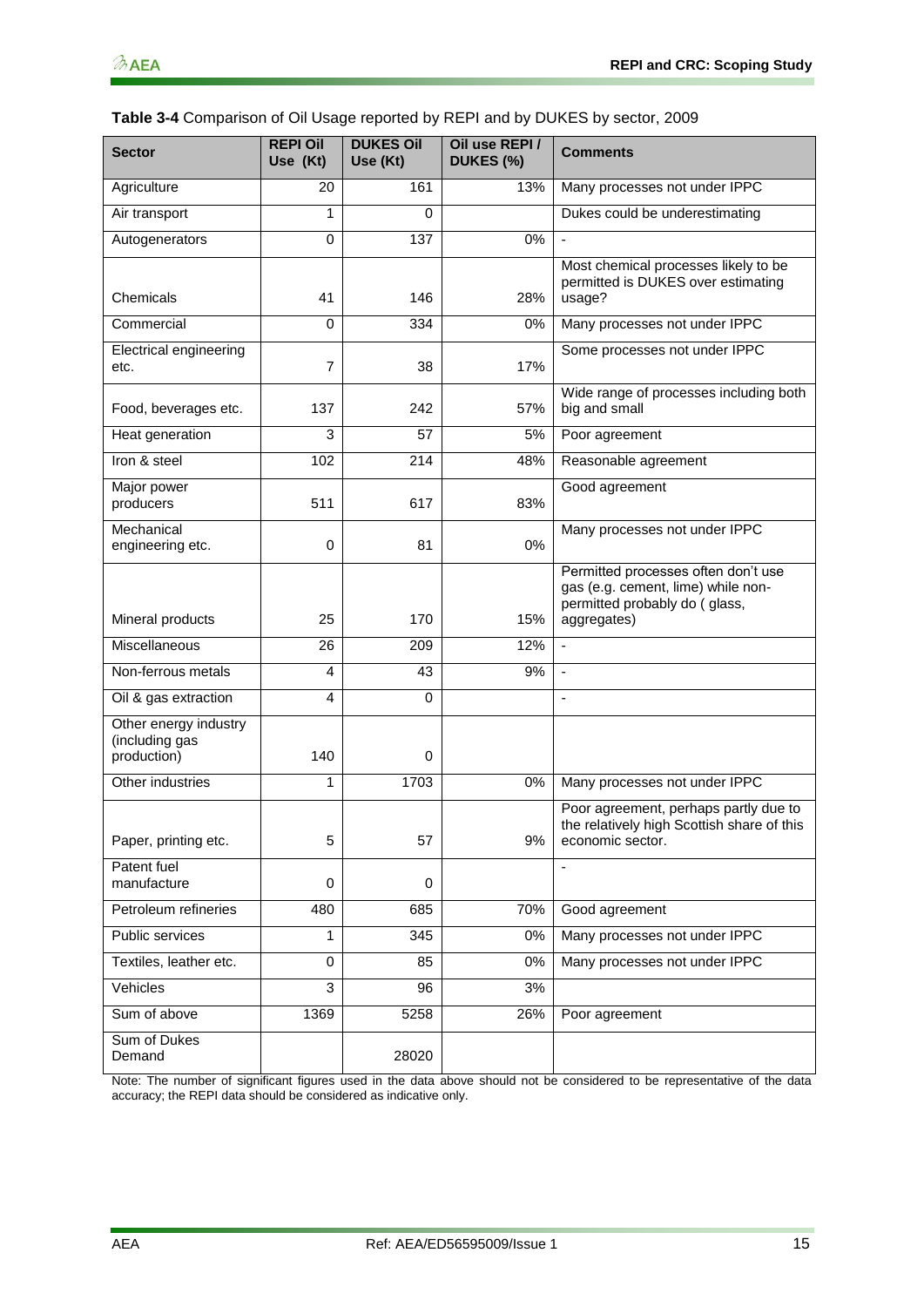| <b>Sector</b>                                          | <b>REPI</b><br><b>Coal Use</b><br>(Mt) | <b>DUKES</b><br><b>Coal Use</b><br>(Mt) | <b>Coal use REPI</b><br>/ DUKES (%) | <b>Comments</b>          |
|--------------------------------------------------------|----------------------------------------|-----------------------------------------|-------------------------------------|--------------------------|
| Agriculture                                            | < 0.001                                | 0                                       |                                     | $\blacksquare$           |
| Air transport                                          | 0                                      | 0                                       |                                     | $\blacksquare$           |
| Autogenerators                                         | 1.2                                    | 1.4                                     | 84%                                 | Good agreement           |
| Chemicals                                              | 0.0                                    | 0.093                                   | 0%                                  | $\blacksquare$           |
| Commercial                                             | 0.0                                    | 0.049                                   | 0%                                  | $\mathbf{r}$             |
| Electrical engineering<br>etc.                         | 0.0                                    | 0.0046                                  | 0%                                  | ä,                       |
| Food, beverages etc.                                   | 0.014                                  | 0.048                                   | 28%                                 | Poor agreement           |
| Heat generation                                        | 0.32                                   | 0.46                                    | 69%                                 | Reasonable agreement     |
| Iron & steel                                           | 3.8                                    | 5.8                                     | 65%                                 | Reasonable agreement     |
| Major power<br>producers                               | 32.9                                   | 38.3                                    | 86%                                 | Good agreement           |
| Mechanical<br>engineering etc.                         | 0.0                                    | 0.014                                   | 0%                                  |                          |
| Mineral products                                       | 0.58                                   | 1.08                                    | 54%                                 | $\blacksquare$           |
| Miscellaneous                                          | 0.0068                                 | 0.0026                                  | 268%                                | Minor source.            |
| Non-ferrous metals                                     | 0.0053                                 | 0.028                                   | 19%                                 | Minor source.            |
| Oil & gas extraction                                   | 0.0                                    | 0.0                                     |                                     | $\blacksquare$           |
| Other energy industry<br>(including gas<br>production) | 0.014                                  | 0.0                                     |                                     | ÷,                       |
| Other industries                                       | 0.0                                    | 0.19                                    | 0%                                  | $\overline{\phantom{a}}$ |
| Paper, printing etc.                                   | 0.0                                    | 0.12                                    | 0%                                  | ä,                       |
| Patent fuel<br>manufacture                             | 0.0                                    | 0.34                                    | 0%                                  | ÷,                       |
| Petroleum refineries                                   | 0.0                                    | 0.0                                     |                                     | ä,                       |
| <b>Public services</b>                                 | 0.0                                    | 0.024                                   | 0%                                  | $\sim$                   |
| Textiles, leather etc.                                 | 0.0                                    | 0.069                                   | $0\%$                               | $\blacksquare$           |
| Vehicles                                               | 0.0                                    | 0.046                                   | $0\%$                               | $\blacksquare$           |
| Sum of above                                           | 38.9                                   | 48.1                                    | 81%                                 | Overall good agreement   |
| Sum of Dukes<br>Demand                                 |                                        | 48.8                                    |                                     |                          |

#### **Table 3-5** Comparison of Coal Usage reported by REPI and by DUKES by sector, 2009

Note: The number of significant figures used in the data above should not be considered to be representative of the data accuracy; the REPI data should be considered as indicative only.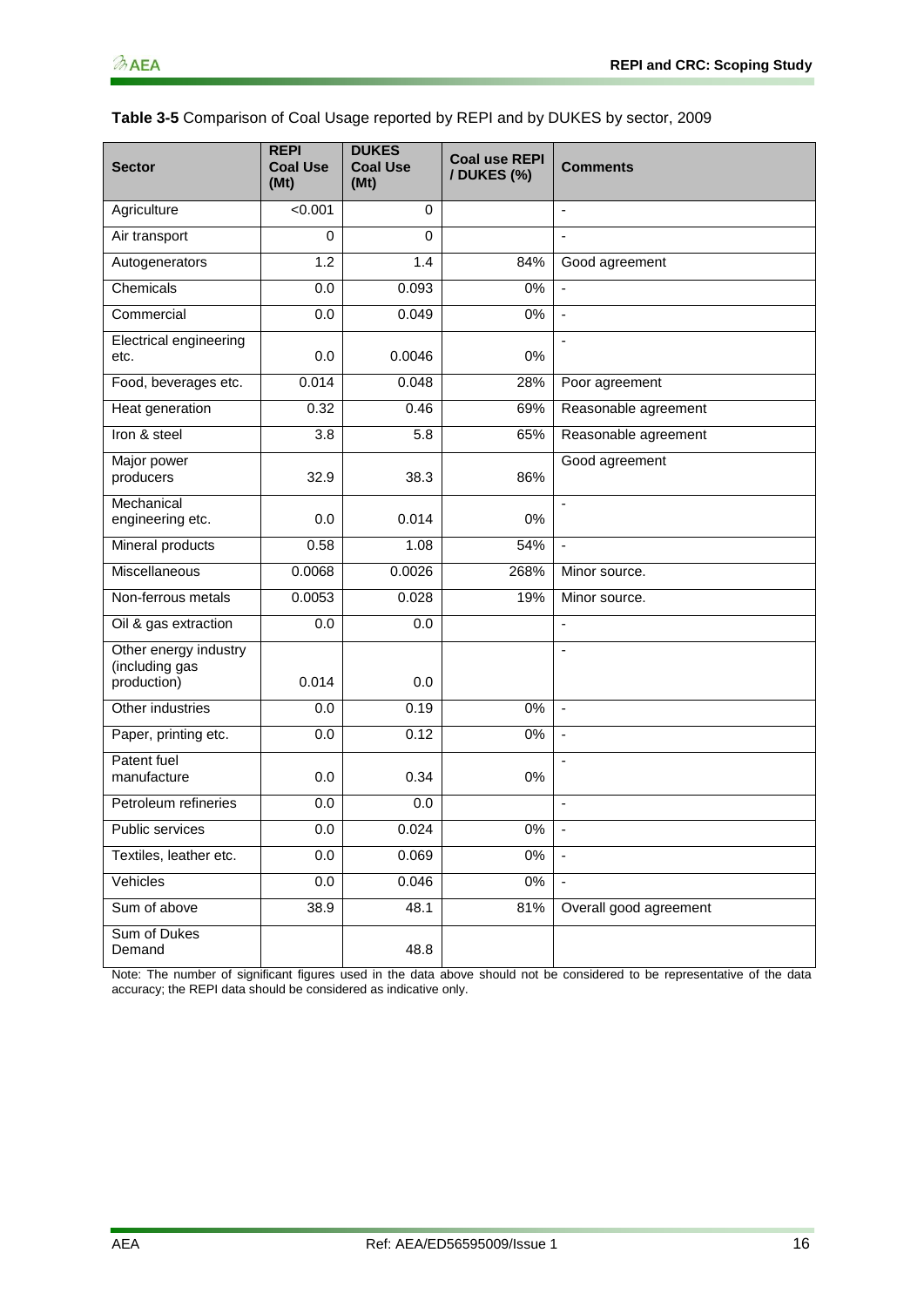#### *3.1.3.3 Comparison of REPI Electricity Use Data against DUKES*

[Table 3-6](#page-20-0) below show the REPI reported electricity usage compared to that reported by DUKES by sector. It should be noted that as with the gas, oil and coal usage figures it wouldn"t be expected that the figures should match as the DUKES data is for the UK where as REPI data only includes data form England and Wales. In addition REPI data does not include any non-permitted processes.

<span id="page-20-0"></span>**Table 3-6** Comparison of Electricity Usage reported by REPI and by DUKES by sector, 2009

| <b>Sector</b>               | <b>England</b><br>electricity<br>data, REPI<br>(MWh) | <b>Wales</b><br>electricity<br>data, REPI<br>(MWh) | <b>England and</b><br><b>Wales</b><br>electricity<br>data, REPI<br>(MWh) | <b>DUKES</b><br>electricity<br>data<br>(MWh) | REPI <sub>/</sub><br><b>DUKES</b><br>(%) |
|-----------------------------|------------------------------------------------------|----------------------------------------------------|--------------------------------------------------------------------------|----------------------------------------------|------------------------------------------|
| Agriculture                 | 2,959,742                                            | 32,814                                             | 2,992,556                                                                | 3,766,019                                    | 79%                                      |
| Air transport               | 5,171                                                |                                                    | 5,171                                                                    |                                              |                                          |
| Chemicals                   | 11,283,628                                           | 374,475                                            | 11,658,103                                                               | 17,188,648                                   | 68%                                      |
| Commercial                  | 86,777                                               |                                                    | 86,777                                                                   | 70,191,138                                   | 0%                                       |
| Electrical engineering etc. | 2,815,345                                            | 4,676,063                                          | 7,491,409                                                                | 6,367,356                                    | 118%                                     |
| Food, beverages etc.        | 30,380,540                                           | 307,899                                            | 30,688,439                                                               | 10,659,479                                   | 288%                                     |
| Gas production              | 1,147,377                                            | 8                                                  | 1,147,384                                                                |                                              |                                          |
| Heat generation             | 1,419,860                                            | 1,412                                              | 1,421,272                                                                | 16,474,298                                   | 9%                                       |
| Iron & steel                | 1,800,628                                            | 2,373,303                                          | 4,173,931                                                                | 4,069,802                                    | 103%                                     |
| Major power producers       | 3,121,488                                            | 361,756                                            | 3,483,244                                                                |                                              |                                          |
| Mechanical engineering etc. | 1,964,798                                            | 18,830                                             | 1,983,628                                                                | 7,401,050                                    | 27%                                      |
| Miscellaneous               | 2,437,470                                            | 4,375,591                                          | 6,813,062                                                                |                                              |                                          |
| Minerals products           | 3,253,891                                            | 4,468,167                                          | 7,722,058                                                                | 6,373,983                                    | 121%                                     |
| Non-ferrous metals          | 531,684                                              | 1,702,849                                          | 2,234,534                                                                | 6,373,983                                    | 35%                                      |
| Oil & gas extraction        | 374,490                                              | 4,564                                              | 379,054                                                                  | 604,670                                      | 63%                                      |
| Other energy industry       | 33,342                                               |                                                    | 33,342                                                                   | 1,647,686                                    | 2%                                       |
| Other industries            | 243,347                                              | 67,622                                             | 310,969                                                                  | 19,253,662                                   | 2%                                       |
| Paper, printing etc.        | 8,612,337                                            | $\overline{1,}221,164$                             | 9,833,501                                                                | 10,821,848                                   | 91%                                      |
| Patent fuel manufacture     | 26,873                                               | 10,064                                             | 36,937                                                                   |                                              |                                          |
| Petroleum refineries        | 625,200                                              | 549,560                                            | 1,174,760                                                                |                                              |                                          |
| Public services             | 13,619                                               | 40,328                                             | 53,947                                                                   | 19,073,272                                   | 0%                                       |
| Textiles, leather etc.      | 3,304,768                                            | 996                                                | 3,305,764                                                                | 2,883,504                                    | 115%                                     |
| Vehicles                    | 447,830                                              | 812,278                                            | 1,260,108                                                                | 5,052,570                                    | 25%                                      |
| <b>Grand Total</b>          | 75,922,299                                           | 17,128,377                                         | 93,050,676                                                               | 208,821,719                                  | 45%                                      |

Note: The number of significant figures used in the data above should not be considered to be representative of the data accuracy; the REPI data should be considered as indicative only.

The analysis indicates that only 45% of the DUKES reported electricity consumption is covered by the sites reporting to REPI. The sector-specific comparisons also highlight specific reporting anomalies. For example, the data for the food and beverage sector indicates that REPI data exceeds the DUKES data by 288%, which could be an under-report in DUKES or an over-report in REPI. Both Scotland and Northern Ireland have a high share of the food and drink industries, so perhaps this is a sector that warrants further research. Other sectors that appear to need review due to potential mis-reporting are electrical engineering, mineral products and textiles. Many other sectors appear to be much lower than expected these include chemicals and the non-ferrous metals sectors that might be expected to be <80% as processes in these sectors may be highly permitted (hence reported in REPI data).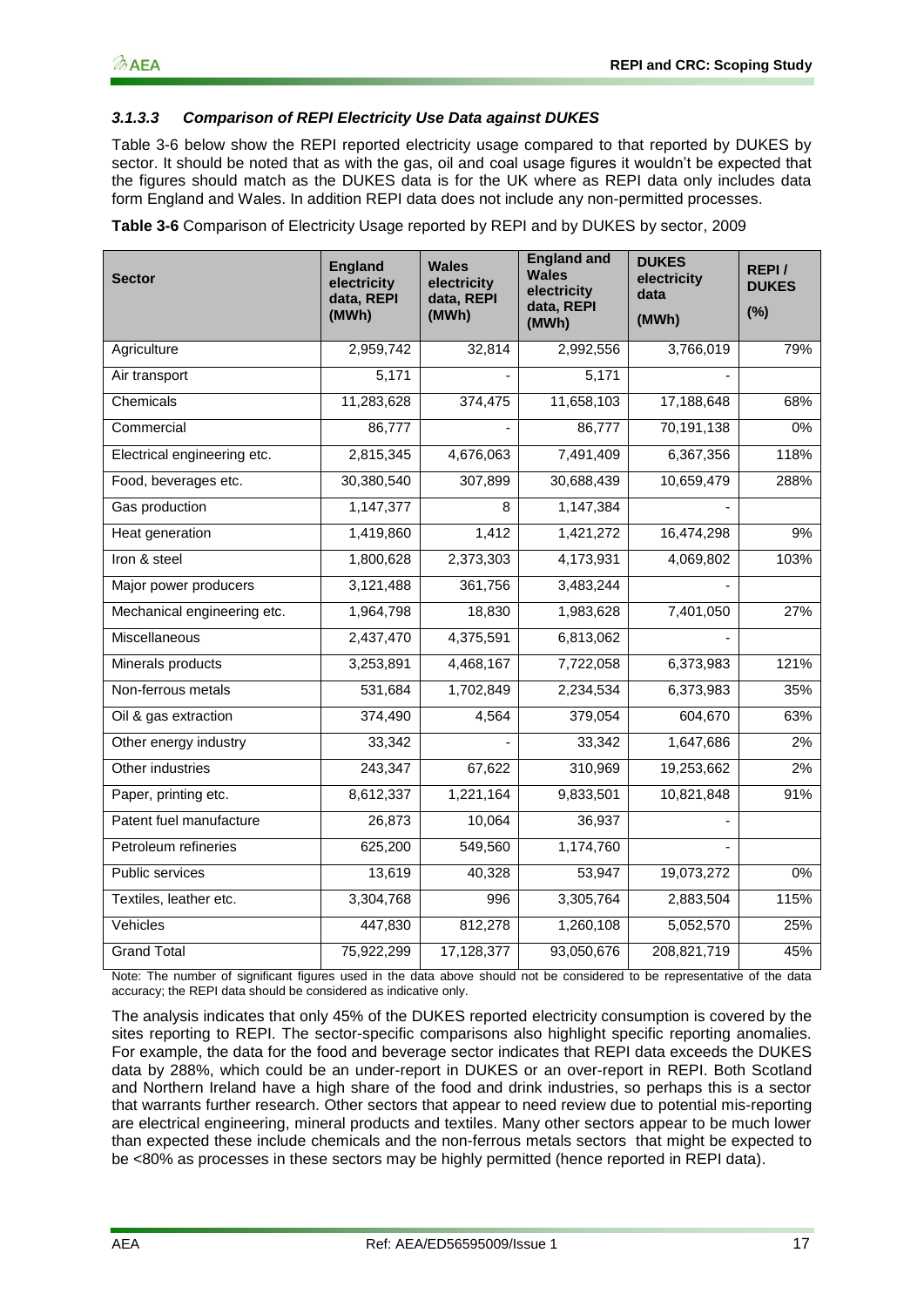#### *3.1.3.4 Traded and Non-traded Carbon Dioxide Emissions in England and Wales*

The REPI data can be analysed to provide an estimate of carbon dioxide that is emitted at industrial sites that operate within the EUETS (i.e. in the "traded" sector) and the non-traded share of carbon dioxide for those industries in England and Wales. The data used to prepare [Table 3-7](#page-21-0) includes all data with the exception of the data that has been "rejected" as detailed in [Table 3-1.](#page-13-1)

<span id="page-21-0"></span>**Table 3-7** REPI Traded and Non-traded Carbon Dioxide (as kt carbon) in England and Wales, 2009

|                                                | <b>England</b><br>(ktC) | <b>Wales</b><br>(ktC) | <b>England and Wales</b><br>(ktC) |
|------------------------------------------------|-------------------------|-----------------------|-----------------------------------|
| <b>Emissions</b><br>at<br>non-<br>traded sites | 2289                    | 145                   | 2434                              |
| Emissions at<br>traded<br>sites (within EUETS) | 36863                   | 3895                  | 40758                             |
| % Non-traded                                   | 6%                      | 4%                    | 6%                                |

Note: The number of significant figures used in the data above should not be considered to be representative of the data accuracy; the REPI data should be considered as indicative only.

[Table 3-7](#page-21-0) shows that only a small proportion of REPI carbon dioxide emissions data is at sites in the non-traded sector, with 6% non-traded in England and 4% in Wales. Although these figures initially seem small, it must be noted that the traded sector includes the largest energy users and practically all sites in many energy-intensive industries (e.g. power stations and refineries), so energy use and carbon dioxide emissions from traded sites will be large, making the non-traded emissions seem small in comparison.

Comparing the REPI non-traded emission totals against the non-traded emissions for all sources in England and Wales enables the REPI data usefulness to be put into context.

When compared against the estimates for 2008 non-traded emissions for all IPCC sector 1A1 and 1A2 sources (29,400 kt  $CO<sub>2</sub>$  in England and 3,120 kt  $CO<sub>2</sub>$  in Wales) the sum of the REPI non-traded carbon dioxide corresponds to 29% and 17% for England and Wales respectively.

Note that these total non-traded figures are based on the 2008 DA GHGI inventory and hence direct comparison is not possible. It is also worth noting, however, that due to the economic downturn between 2008 and 2009, these percentage shares are likely to be under-estimates, as it would be expected that in 2009 the total non-traded emissions in England and Wales will be lower than those estimated for 2008.

It is possible to review the REPI data in more detail; this enables an assessment of the traded and non-traded carbon dioxide by sector and by region. A brief assessment of the data has been undertaken to create the tables below. These tables exclude the rejected data.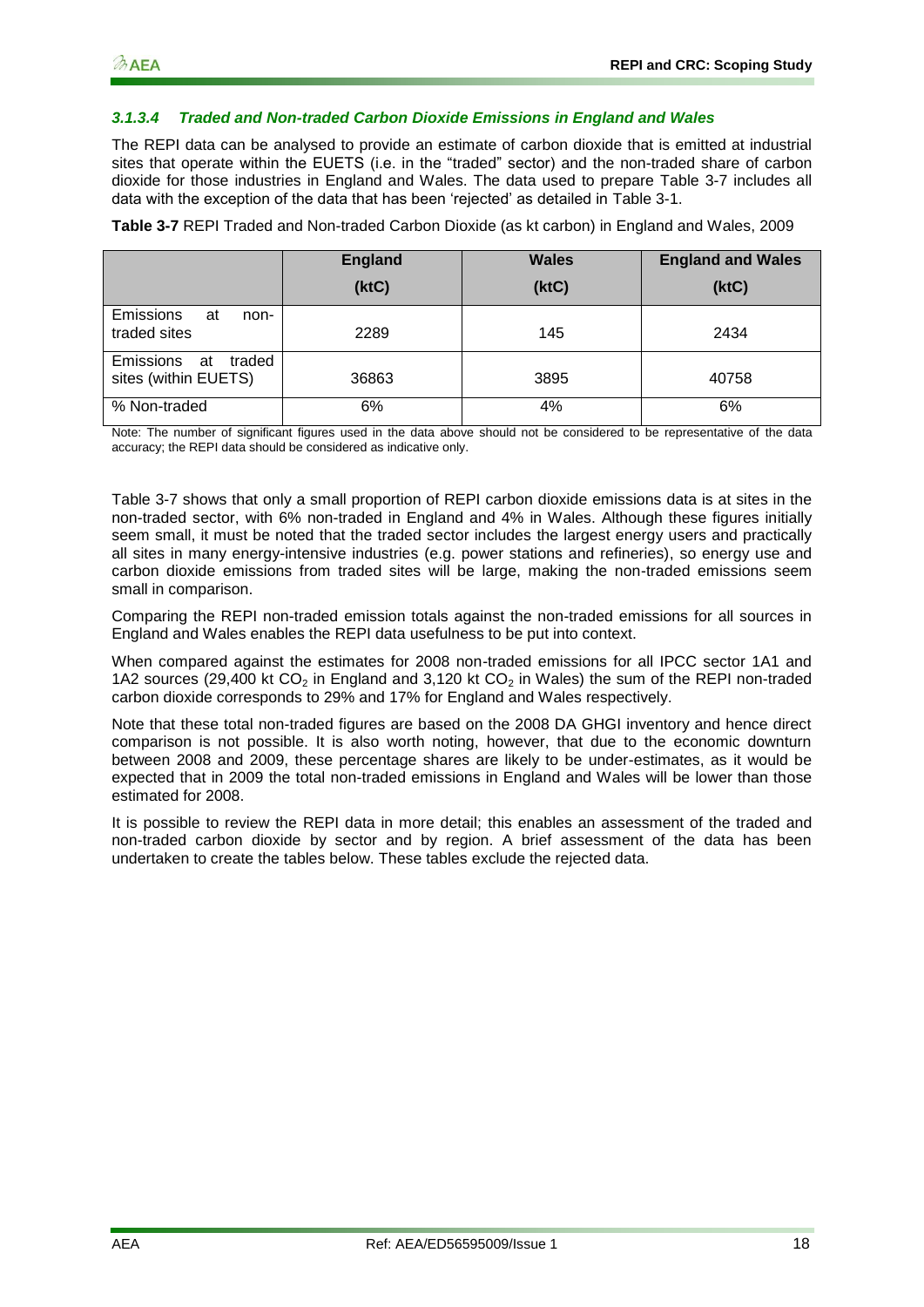<span id="page-22-0"></span>

| Table 3-8 Traded and Non-traded REPI Carbon Dioxide (as kt carbon) by sector in England, 2009 |  |  |
|-----------------------------------------------------------------------------------------------|--|--|
|                                                                                               |  |  |

| <b>Sector</b>                                        | <b>Total England</b><br><b>REPI carbon</b><br>dioxide (kt C) | <b>Traded England</b><br><b>REPI carbon</b><br>dioxide (ktC) | Non-traded<br><b>England REPI</b><br>carbon dioxide<br>(ktC) | <b>Non-traded</b><br>share of<br><b>England REPI</b><br>carbon dioxide |
|------------------------------------------------------|--------------------------------------------------------------|--------------------------------------------------------------|--------------------------------------------------------------|------------------------------------------------------------------------|
| Agriculture                                          | 47.3                                                         | 0.2                                                          | 47.1                                                         | 2%                                                                     |
| Air transport                                        | 9.2                                                          | 9.2                                                          | $\Omega$                                                     | 0%                                                                     |
| Chemicals                                            | 636.0                                                        | 323.0                                                        | 313.0                                                        | 15%                                                                    |
| Commercial                                           | 0                                                            | 0                                                            | 0                                                            | 0%                                                                     |
| Electrical engineering etc.                          | 77.6                                                         | 19.9                                                         | 57.7                                                         | 3%                                                                     |
| Food, beverages etc.                                 | 615.0                                                        | 345.0                                                        | $\overline{270}$                                             | 13%                                                                    |
| Gas production                                       | 130                                                          | 118.0                                                        | 11.9                                                         | 1%                                                                     |
| Heat generation                                      | 1300                                                         | 1100                                                         | 204.0                                                        | 10%                                                                    |
| Iron & steel                                         | 1540                                                         | 1500                                                         | 39.1                                                         | 2%                                                                     |
| Major power producers                                | 31700                                                        | 31600                                                        | 79.7                                                         | 4%                                                                     |
| Mechanical engineering etc.                          | 33.7                                                         | $\Omega$                                                     | 33.7                                                         | 2%                                                                     |
| Mineral products (cement)                            | 295.0                                                        | 295.0                                                        | $\Omega$                                                     | 0%                                                                     |
| Mineral products (glass)                             | 1.6                                                          | 0                                                            | 1.6                                                          | 0%                                                                     |
| Mineral products (lime)                              | 53.7                                                         | 53.7                                                         | 0                                                            | 0%                                                                     |
| Mineral products (lime); food,<br>beverages etc.     | 248.0                                                        | 199.0                                                        | 48.9                                                         | 2%                                                                     |
| Mineral products (other)                             | 11.5                                                         | 7.7                                                          | 3.8                                                          | 0%                                                                     |
| Mineral products (plaster)                           | 66.3                                                         | 65.8                                                         | 0.5                                                          | 0%                                                                     |
| Mineral products or Iron & steel                     | 13.3                                                         | 13.3                                                         | 0                                                            | 0%                                                                     |
| Miscellaneous                                        | 124.0                                                        | 5.0                                                          | 119.0                                                        | 6%                                                                     |
| Non-ferrous metals                                   | 808.0                                                        | 733.0                                                        | 74.8                                                         | 4%                                                                     |
| Oil & gas extraction                                 | 276.0                                                        | 248.0                                                        | 27.9                                                         | $1\%$                                                                  |
| Other energy industry                                | 15.1                                                         | 15.1                                                         | 0                                                            | 0%                                                                     |
| Other industries                                     | 43.4                                                         | 18.2                                                         | 25.2                                                         | $1\%$                                                                  |
| Paper, printing etc.                                 | 339.0                                                        | 149.0                                                        | 190                                                          | 9%                                                                     |
| Patent fuel manufacture                              | $\overline{5.1}$                                             | $\Omega$                                                     | 5.1                                                          | 0%                                                                     |
| Petrochemical<br>$\prime$<br>processes<br>refineries | 712.0                                                        | 264.0                                                        | 448.0                                                        | 22%                                                                    |
| Public services                                      | 25.2                                                         | 22.8                                                         | 2.4                                                          | 0%                                                                     |
| Textiles, leather etc.                               | 20.4                                                         | $\mathbf 0$                                                  | 20.4                                                         | 1%                                                                     |
| Vehicles                                             | 67.8                                                         | 52.2                                                         | 15.6                                                         | $1\%$                                                                  |
| <b>Grand Total</b>                                   | 39200                                                        | 37100                                                        | 2040                                                         | 100%                                                                   |

<span id="page-22-1"></span>Note: The number of significant figures used in the data above should not be considered to be representative of the data accuracy; the REPI data should be considered as indicative only.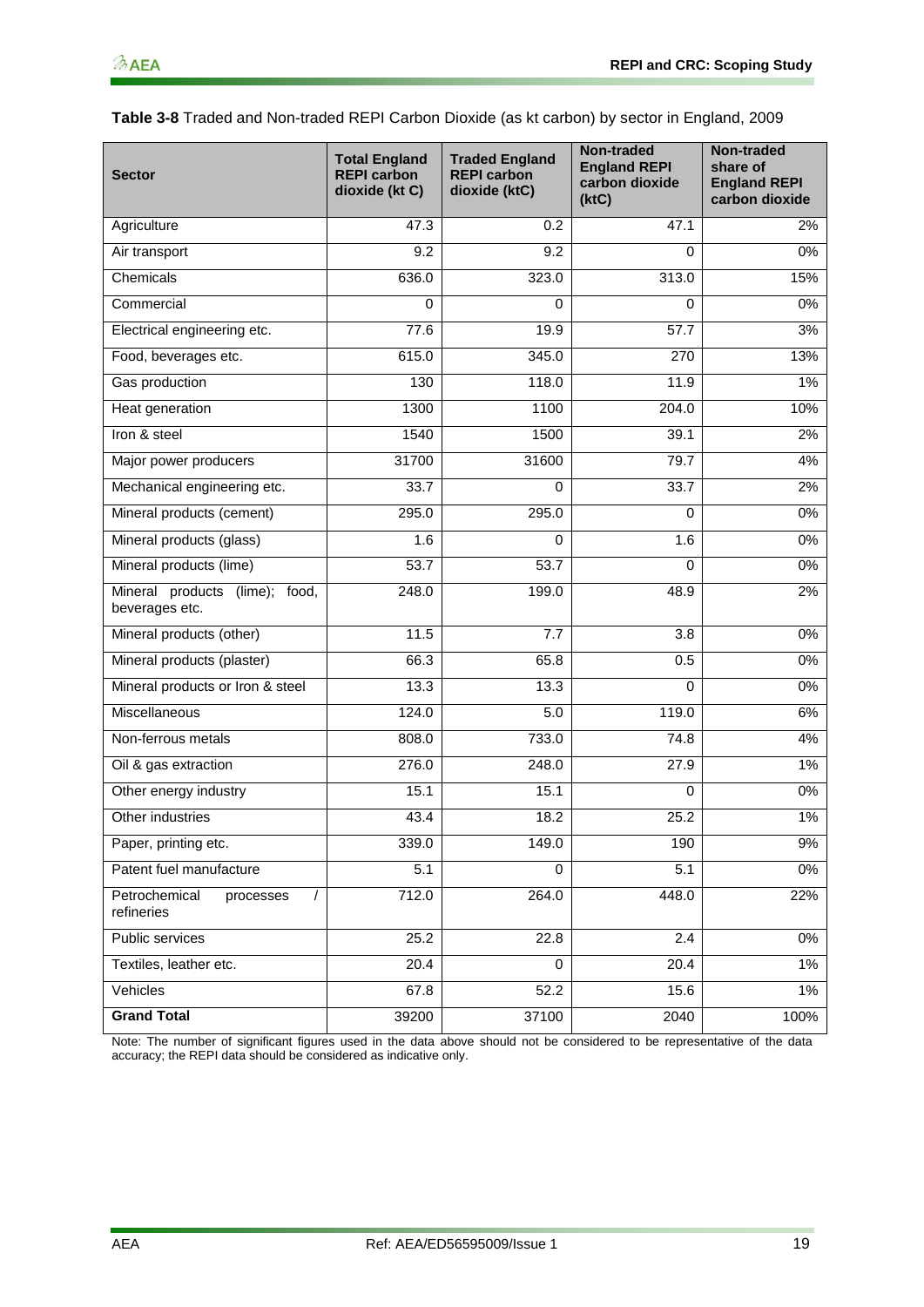| Table 3-9 Traded and Non- traded REPI Carbon Dioxide (as kt carbon) by sector in Wales, 2009 |  |
|----------------------------------------------------------------------------------------------|--|
|----------------------------------------------------------------------------------------------|--|

| <b>Sector</b>                                        | <b>Total Wales REPI</b><br>carbon dioxide<br>(kt C) | <b>Traded Wales</b><br><b>REPI carbon</b><br>dioxide (ktC) | Non-traded<br><b>Wales REPI</b><br>carbon dioxide<br>(ktC) | Non-traded<br>share of Wales<br><b>REPI carbon</b><br>dioxide |
|------------------------------------------------------|-----------------------------------------------------|------------------------------------------------------------|------------------------------------------------------------|---------------------------------------------------------------|
| Agriculture                                          | 1.8                                                 | 0                                                          | 1.8                                                        | 1%                                                            |
| Air transport                                        | $\Omega$                                            | $\Omega$                                                   | 0                                                          | 0%                                                            |
| Chemicals                                            | 41.9                                                | 9.9                                                        | 32.0                                                       | 16%                                                           |
| Commercial                                           | $\Omega$                                            | 0                                                          | 0                                                          | 0%                                                            |
| Electrical engineering etc.                          | 7.1                                                 | 3.7                                                        | 3.4                                                        | 2%                                                            |
| Food, beverages etc.                                 | 37.1                                                | 15.0                                                       | 22.1                                                       | 11%                                                           |
| Gas production                                       | 0.4                                                 | 0                                                          | 0.4                                                        | 0%                                                            |
| Heat generation                                      | 48.4                                                | 40.7                                                       | 7.7                                                        | 4%                                                            |
| Iron & steel                                         | 1410                                                | 1350                                                       | 62.8                                                       | 31%                                                           |
| Major power producers                                | 1750                                                | 1750                                                       | 2.5                                                        | 1%                                                            |
| Mechanical engineering etc.                          | 0.5                                                 | 0                                                          | 0.5                                                        | 0%                                                            |
| Mineral products (cement)                            | 36.1                                                | 36.1                                                       | 0                                                          | 0%                                                            |
| Mineral products (glass)                             | 2.9                                                 | 2.9                                                        | 0                                                          | 0%                                                            |
| Mineral products (lime)                              | $\mathbf 0$                                         | $\mathbf 0$                                                | 0                                                          | 0%                                                            |
| Mineral products (lime); food,<br>beverages etc.     | $\Omega$                                            | 0                                                          | $\Omega$                                                   | 0%                                                            |
| Mineral products (other)                             | $\Omega$                                            | $\mathbf 0$                                                | 0                                                          | 0%                                                            |
| Mineral products (plaster)                           | $\mathbf 0$                                         | $\mathbf 0$                                                | 0                                                          | 0%                                                            |
| Mineral products or Iron & steel                     | $\mathbf 0$                                         | $\mathbf 0$                                                | 0                                                          | 0%                                                            |
| Miscellaneous                                        | 1.3                                                 | 0.1                                                        | $\overline{1.2}$                                           | 1%                                                            |
| Non-ferrous metals                                   | 18.5                                                | 0                                                          | 18.5                                                       | 9%                                                            |
| Oil & gas extraction                                 | 13.8                                                | 11.8                                                       | 2.0                                                        | $1\%$                                                         |
| Other energy industry                                | $\mathbf 0$                                         | $\mathbf 0$                                                | 0                                                          | 0%                                                            |
| Other industries                                     | 27.8                                                | $\mathbf 0$                                                | 27.8                                                       | 14%                                                           |
| Paper, printing etc.                                 | 49.7                                                | 34.9                                                       | 14.8                                                       | 7%                                                            |
| Patent fuel manufacture                              | $\overline{2.6}$                                    | $\Omega$                                                   | $\overline{2.6}$                                           | $1\%$                                                         |
| Petrochemical<br>processes<br>$\prime$<br>refineries | 571.0                                               | 571.0                                                      | $\mathbf 0$                                                | $0\%$                                                         |
| Public services                                      | 1.1                                                 | $\mathbf 0$                                                | 1.1                                                        | $1\%$                                                         |
| Textiles, leather etc.                               | 0.3                                                 | $\Omega$                                                   | 0.3                                                        | $0\%$                                                         |
| Vehicles                                             | 14.0                                                | 13.4                                                       | 0.6                                                        | 0%                                                            |
| <b>Grand Total</b>                                   | 4040                                                | 3840                                                       | 202.2                                                      | 100%                                                          |

Note: The number of significant figures used in the data above should not be considered to be representative of the data accuracy; the REPI data should be considered as indicative only.

The dominance of the emissions data for some traded sectors is illustrated in the tables, with the emission figures for major power producers, petrochemicals/refineries and iron & steel standing out. By presenting the data by sector, much more information can be obtained on the distribution of nontraded fuel use and sectors with higher levels of non-traded carbon within the REPI data set can be identified.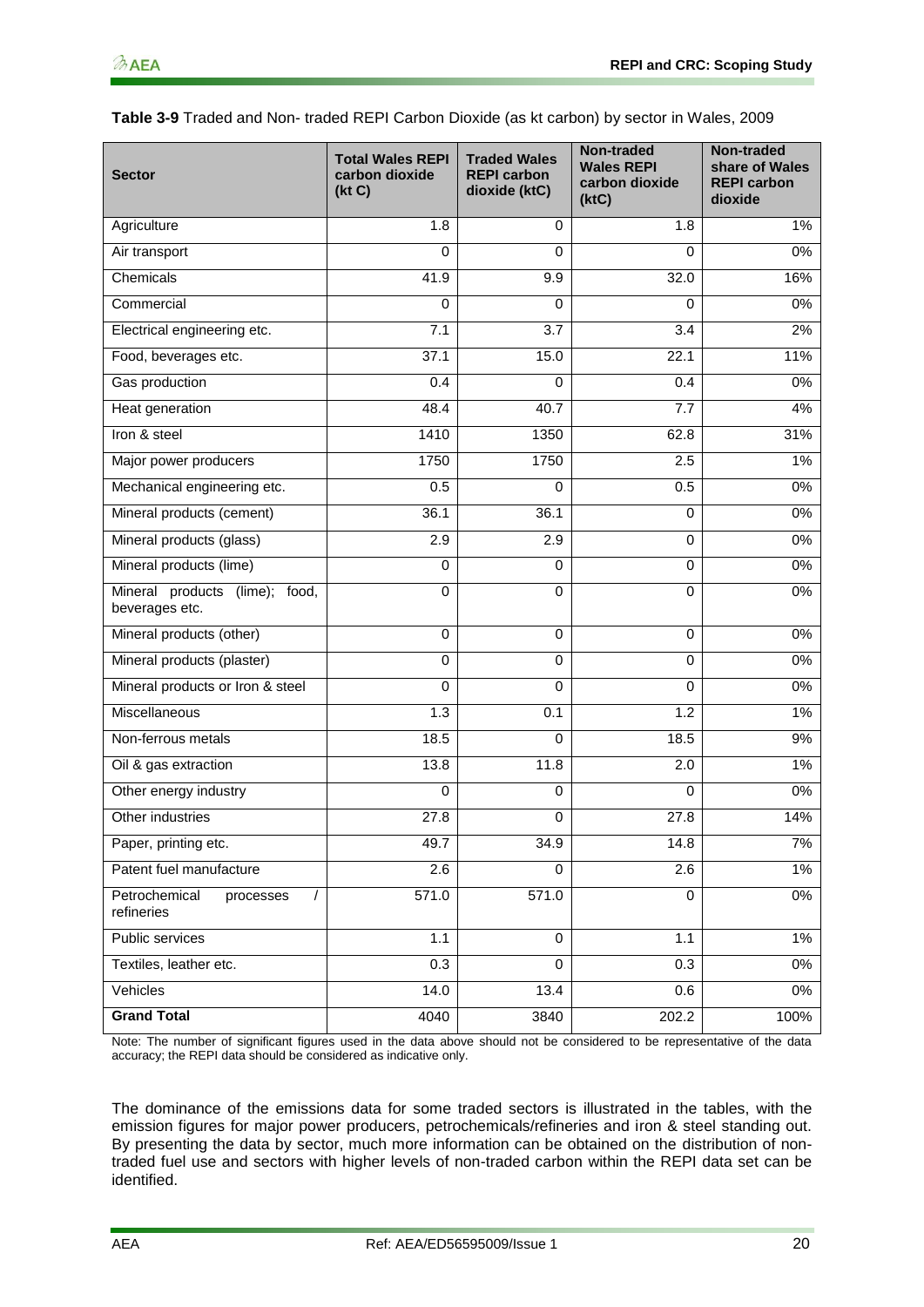The REPI data set only covers sites that are regulated under IPPC and so the patterns seen in Tables 3-8 and 3-9 will not necessarily be repeated across those sites outside the scope of REPI. But the analysis does provide at least an indication of which sectors might be important. The next logical steps in a "bottom-up" analysis of fuel use by non-traded sites would be to obtain data similar to REPI for IPCC regulated processes in Scotland and Northern Ireland and, following that, fuel data for processes regulated under LAPC in England and Wales, and similar processes in the other two regions. Data for those processes are not available currently, and even if they were, we would still lack data for the large number of small sites which are not regulated. Obtaining good data for those sites would be exceptionally difficult, so we believe that the REPI data delivers improvement to the bottom-up analysis of traded/non-traded carbon and fuel use in one of the few areas where improvement seems feasible.

The initial analysis undertaken in this very brief scoping study suggests that in England, non-traded carbon is most significant in the heat generation, food and chemical/petrochemical sectors (see [Table](#page-22-0)  [3-8\)](#page-22-0) whereas for Wales, the key sectors are chemicals, food, iron and steel, non-ferrous metals, paper and printing and other industries sectors (see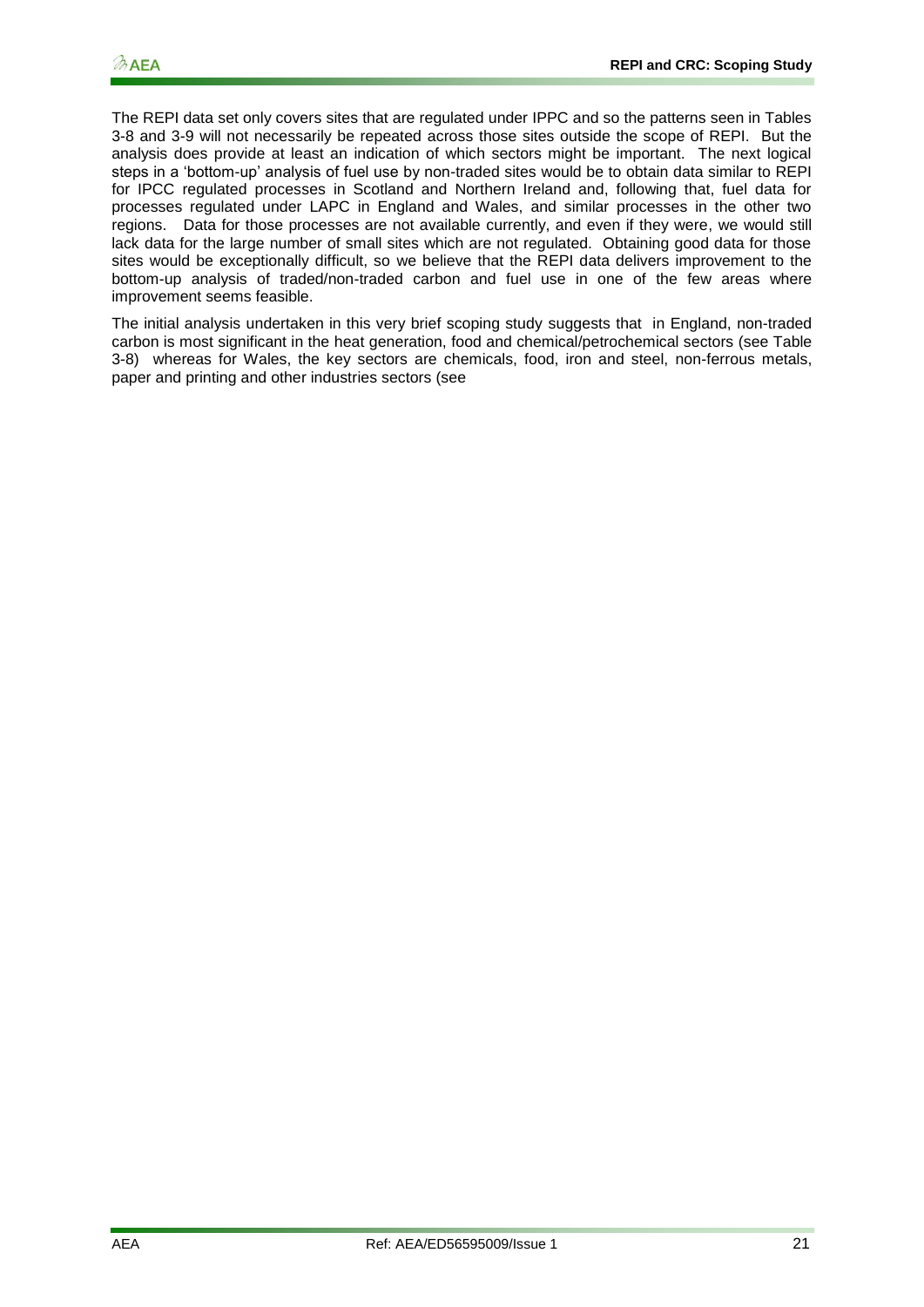#### Table 3-9).

### <span id="page-25-0"></span>**3.2 CRC Energy Efficiency Scheme Data Analysis**

The CRC registration data that have been used for this scoping study is a limited dataset, as it only contains estimates of electricity use by the scheme participants from Half Hourly Meters (HHMs). The annual reporting of energy use to be used within the trading scheme will include a wider scope of fuel use, including the participant consumption of oils, gas and solid fuels. National default factors will be applied to generate the GHG emission estimates from these energy data (Personal Communication: Paul Allen, Environment Agency, 2011).

#### *Reporting*

In the first year of the scheme, participants will submit two reports to the CRC regulators by the end of July 2011, although the full contents of these reports will not be publicly available:

- Footprint Report. To cover all fuel use by the participant organisation(s), including data on consumption of solid, liquid and gaseous fuels and all electricity use. This will include energy use for sites and activities that are included within other trading schemes such as EUETS and CCAs, but which may be outside of the scope of CRC.
- **Annual Report.** To cover the scope of energy use by the participants that falls under the CRC only, which is a narrower scope than the Footprint report, and will be used by the Environment Agency to calculate the CRC performance metrics and derive the annual league tables. (Note that the annual league tables will be published).

#### *Sector Resolution*

For many participants, the scope of the organisation and its economic activities within CRC can be allocated to a single economic sector; however, for some participants the range of activities within its CRC scope may cover several organisations and several economic sectors (e.g. private investment firms could own a range of organisations in different sectors, but report as one participant to CRC).

#### *Geographical Resolution*

Each CRC participant organisation will submit one annual return to cover energy use within all organisations and all sites that come under the scope of the participant, and the participant registered address is likely to be at the headquarters of the parent organisation. Therefore, the CRC data from each participant is not site-specific; further work, for example to match electricity meter IDs to specific sites, would be needed to enable the CRC data to be used to improve local and regional energy and emissions data. Even to derive a DA-level split of CRC data, additional analysis would need to be conducted, e.g. to review participant registration packs or the footprint reports (available to regulators later in 2011), but note that:

- This is likely to be very resource-intensive; and
- Registration documents and footprint reports are not required to be published under the CRC Order, and therefore access to them for energy and emissions research may not be possible.

#### *The CRC Registration Data Used for this Study*

The registration dataset contains record for 2773 scheme participants. Each line in the dataset has a participant name, CRC Registrant number, participant type and then a series of columns of data, which include:

- Claimed Settled HHM Supply (estimated annual electricity use in MWh, used by the Agency as an indicator of the expected registration data)
- Total Registered HHM Supply (i.e. the latest registration data from the participants, electricity use in MWh)
- Percentage of expected supply ( = Claimed settled HHM Supply / Total Registered HHM Supply)

For the purposes of energy and emissions data analysis, it would be ideal if each of the 2773 participants could be allocated to either a Standard Industry Classification sector, or an economic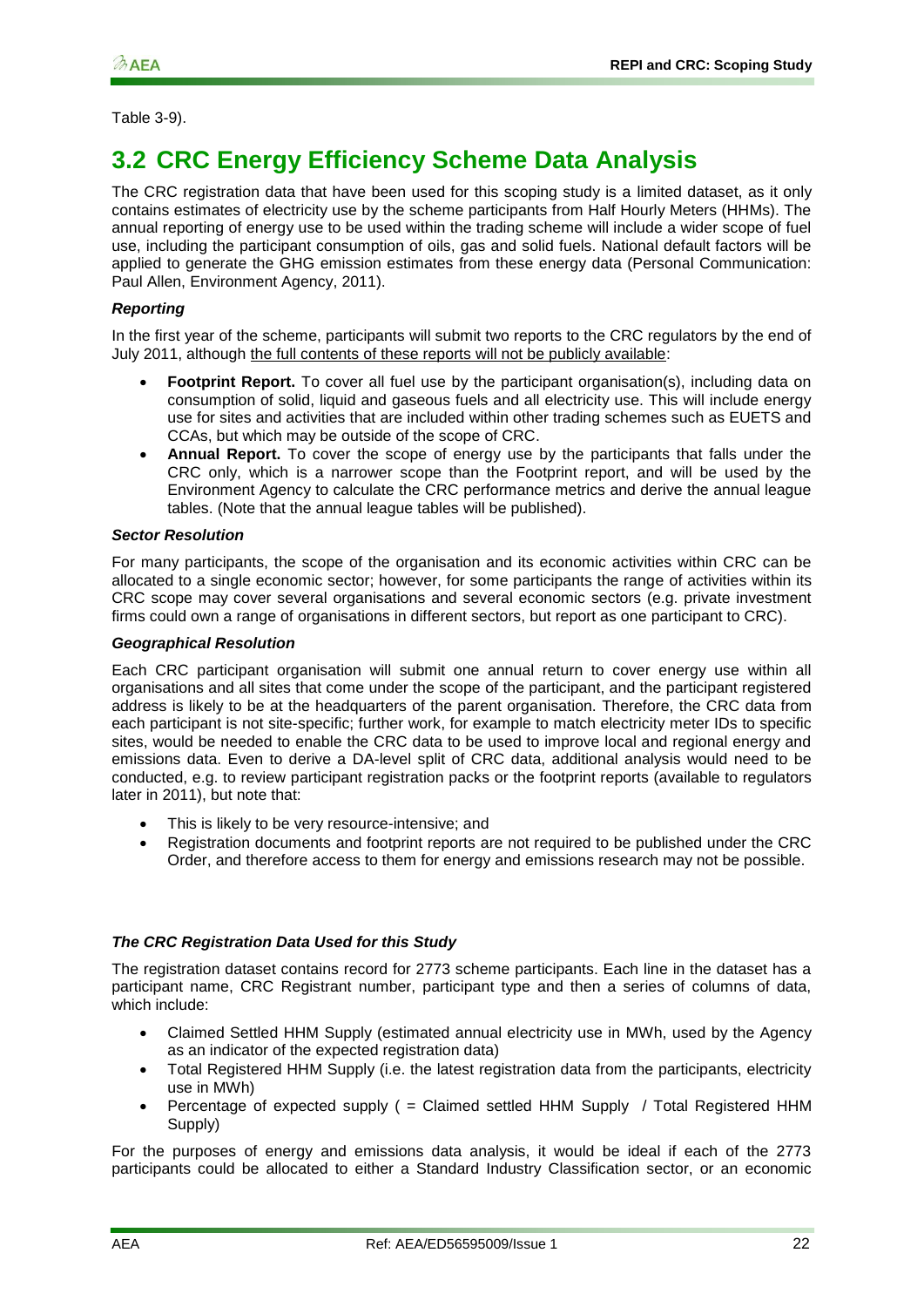sector aligned with the industry and other classifications used within the DUKES Commodity Balance tables. There are some limitations to this – see the *Sector Resolution* comments above.

The AEA team conducted a limited assessment of the overall challenge to allocate CRC data to sectors, using participant names, industry knowledge and internet searches to allocate to DUKES economic sectors; it is generally possible to use the participant names and in most cases allocate the participant to a sector, but to do this manually is very resource-intensive and subject to error, especially as there are a large number of "commercial" sites that could be more accurately allocated if the SIC allocations were available, as well as several participants that operate within several sectors.

#### **3.2.1 Emission Factors in CRC**

For gas, solid and liquid fuels the CRC participants apply UK default emission factors to convert energy use to GHG emissions, as the scheme is designed to use UK organisational standards rather than apply site-specific or region-specific factors (Personal Communication, Paul Allen, Environment Agency, 2011). This is a simpler approach to that applied in the EUETS, where operators apply gas default emission factors on a regional basis to reflect the natural gas compositional variations monitored annually within the Local Distribution Zones (LDZs), or derive site-specific emission factors.

The CRC utilises published UK emission factors, as outlined in the guidance note Conversion Factors and Emission Factors, at:

<http://publications.environment-agency.gov.uk/pdf/GEHO0310BRYY-e-e.pdf>

The factors are mainly sourced from the 2009 Guidelines to Defra/DECC"s Greenhouse Gas (GHG) Conversion Factors for Company Reporting; these factors have been selected as the preferred source because they are derived from the UK Greenhouse Gas Inventory (UK GHGI) and the measurement units are widely used and understood by energy managers.

Therefore the CRC is not going to provide any new data on UK or sub-UK fuel composition or emission factors.

#### **3.2.2 CRC Public Sector Analysis**

As outlined in section 2.2.3, the review of CRC registration participant names identified 616 public sector organisations (i.e. 22% of all participants).

Most of the 616 public sector participants was then allocated to one of the constituent countries of the UK (i.e. England, Scotland, Wales, Northern Ireland), with 10 agencies assumed to operate in all countries.

The initial analysis of public sector data reviewed the data quality for the 616 organisations and using expert judgement and comparison against other reference sources (e.g. the Public Sector Energy Campaign reporting in Northern Ireland) 12 entries were revised (2 increased by x1000, 2 decreased by x10, and 8 decreased by x1000) to generate a new assumed public sector dataset.

Note that the revisions to Registration data that have been assumed by the AEA team have been copied to the Environment Agency CRC team, in case there are data quality improvements that can be achieved from this scoping study analysis.

The overall public sector electricity data within the current CRC dataset is summarised below.

#### **Please note that the data are associated with high uncertainty and should be regarded as indicative only; the precision to which the data are quoted are not an indication of the data accuracy.**

**Table 3-10** Public Sector CRC Electricity Registration Data by Sub-Set, AEA Estimates

| <b>Sector</b>              | <b>England</b><br><b>MWh</b> | <b>Scotland</b><br><b>MWh</b> | Wales<br><b>MWh</b> | N Ireland<br><b>MWh</b> | "All"<br><b>MWh</b> | <b>Sector</b><br><b>Total</b><br><b>MWh</b> | Sector %<br>of Public<br><b>CRC</b><br>total |
|----------------------------|------------------------------|-------------------------------|---------------------|-------------------------|---------------------|---------------------------------------------|----------------------------------------------|
| Public<br>۰.<br>LA         | 3,961,282                    | 537,518                       | 291,660             | 11.400                  |                     | 4,801,860                                   | 30.7%                                        |
| Public<br>۰.<br><b>NHS</b> | 2,830,865                    | 516,741                       | 23,339              | 123,305                 |                     | 3,494,250                                   | 22.3%                                        |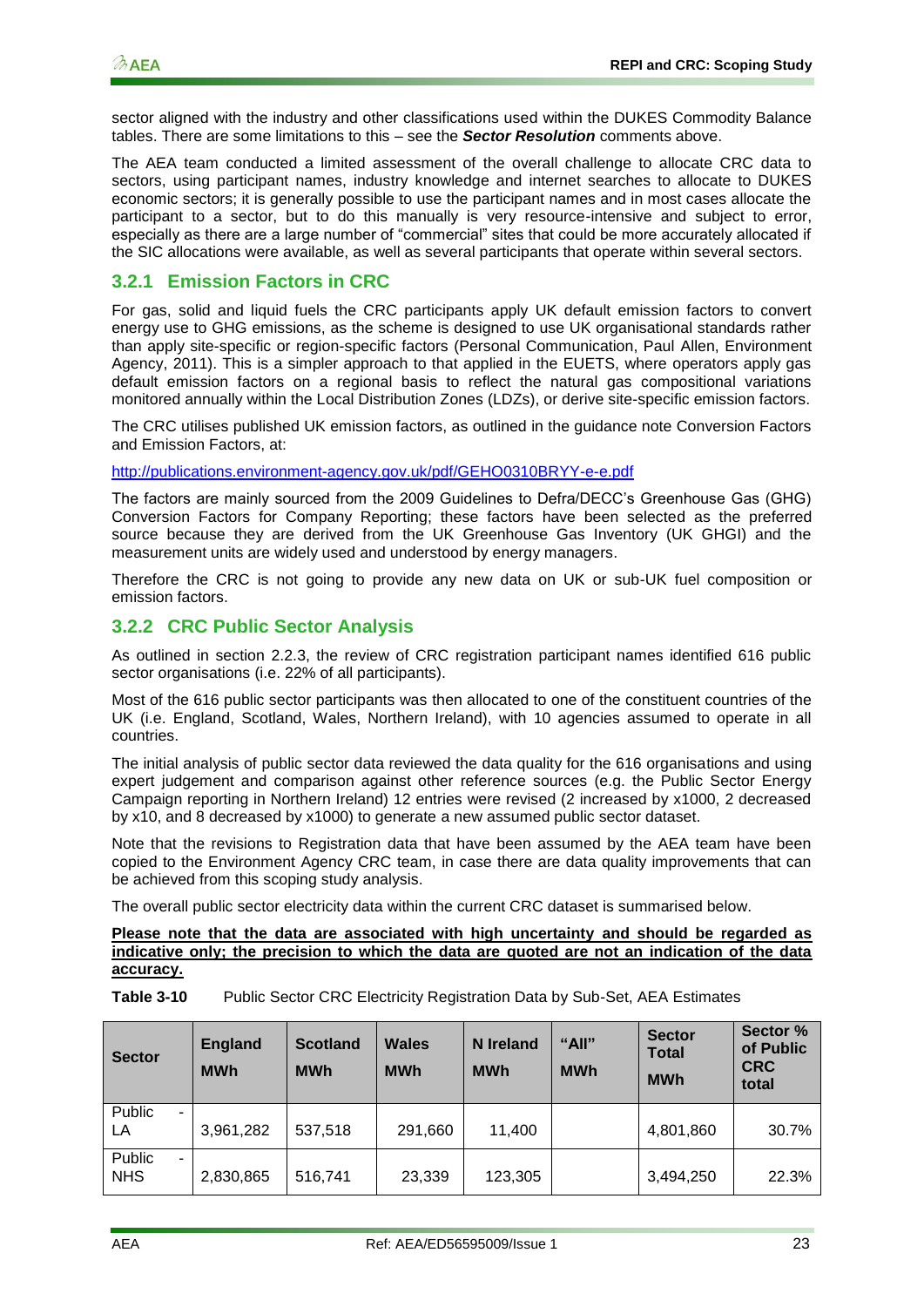| Public<br><b>UK</b>   | 2,889,993  |           |         |         |        | 2,889,993  | 18.5% |
|-----------------------|------------|-----------|---------|---------|--------|------------|-------|
| Public<br>Education   | 2,367,332  | 269,673   | 125,179 | 49,599  |        | 2,811,783  | 18.0% |
| Public<br>۰.<br>Other | 745.950    | 33,211    | 29,572  |         | 83,228 | 891,961    | 5.7%  |
| Public<br>Police      | 413,395    | 17,500    |         | 51,284  | 2,216  | 484,395    | 3.1%  |
| Public<br>۰.<br>DA    |            | 88,900    | 23,850  | 150,218 |        | 262,968    | 1.7%  |
| Grand<br>Total        | 13,208,817 | 1,463,543 | 493,600 | 385,806 | 85,444 | 15,637,210 | 100%  |

The country share of each public sub-sector CRC electricity estimate is presented below.

| <b>Sector</b>      | <b>England</b> | <b>Scotland</b> | <b>Wales</b> | <b>N</b> Ireland | <b>All</b> |
|--------------------|----------------|-----------------|--------------|------------------|------------|
| Public - LA        | 82.5%          | 11.2%           | 6.1%         | 0.2%             | $0.0\%$    |
| Public - NHS       | 81.0%          | 14.8%           | 0.7%         | 3.5%             | $0.0\%$    |
| Public - UK        | 100.0%         | $0.0\%$         | $0.0\%$      | 0.0%             | 0.0%       |
| Public             |                |                 |              |                  |            |
| Education          | 84.2%          | 9.6%            | 4.5%         | 1.8%             | $0.0\%$    |
| Public - Other     | 83.6%          | 3.7%            | 3.3%         | 0.0%             | 9.3%       |
| Public - Police    | 85.3%          | 3.6%            | $0.0\%$      | 10.6%            | 0.5%       |
| Public - DA        | $0.0\%$        | 33.8%           | 9.1%         | 57.1%            | 0.0%       |
| <b>Grand Total</b> | 84.5%          | 9.4%            | 3.2%         | 2.5%             | 0.5%       |

**Table 3-11** Estimated Electricity Usage by each Public Sub-Sector

The sum of the electricity consumption in organisations that are identified as operating in all countries was then allocated on to the individual countries on the basis of the overall sub-national electricity split for 2009, which is 78% England, 12% Scotland, 6% Wales and 4% Northern Ireland.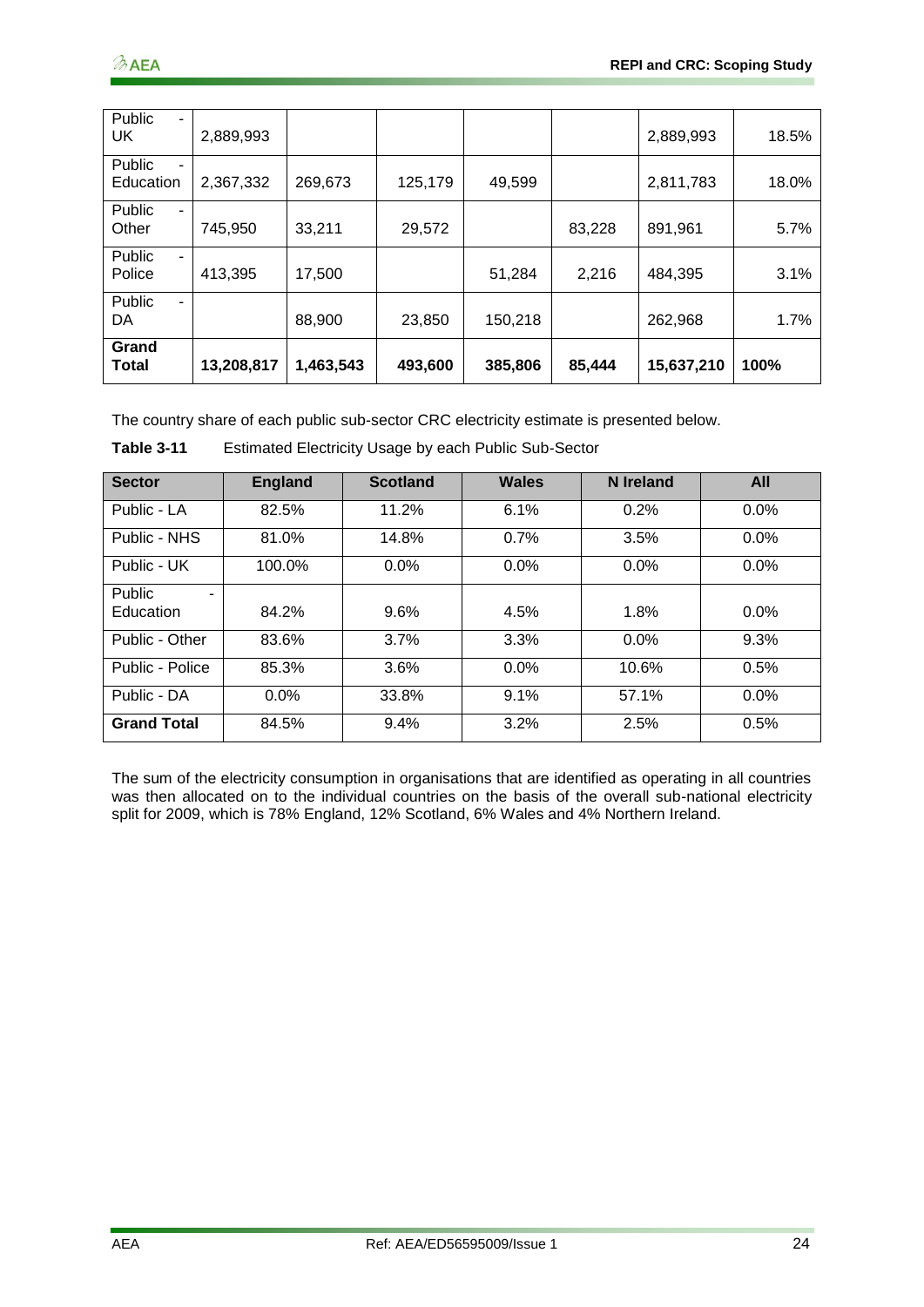This leads to an overall estimates CRC public sector electricity allocation and split for the constituent countries of:

| $\bullet$ | England          | 13,275 GWh | $(84.9\%)$ |
|-----------|------------------|------------|------------|
| $\bullet$ | Scotland         | 1.474 GWh  | $(9.4\%)$  |
| $\bullet$ | Wales            | 499 GWh    | $(3.2\%)$  |
| $\bullet$ | Northern Ireland | 389 GWh    | (2.5%)     |

In DUKES 2010, the total electricity allocation for the public administration sector is given as 19,073 GWh. The estimated CRC registration data total of 15,637 GWh represents 82% of this reported UK total for 2009.

This level of CRC coverage of the public sector total seems to be quite high, but the comparison is encouraging nonetheless, given the uncertainty in the CRC dataset due to the evident incidence of mis-reporting by participants.

To explore the data quality and coverage within the public sector, we reviewed the data in more detail for several sub-sets of the public sector participants:

- PUBLIC LA (county councils, local councils and London boroughs)
- PUBLIC NHS (NHS trusts, Primary Care Trusts, individual hospitals)
- PUBLIC Police (Police forces and constabularies)
- PUBLIC Education (Universities, colleges and schools)

Observations from the above data and subsequent query of underlying information to explore the coverage of the CRC participants within these public sector sub-sets are that:

- England hosts a high proportion of the central Government Departments, and the assumption here has been to allocate all such electricity use to England. This sector is estimated to comprise 18.5% of the public sector CRC dataset and contributes to the high overall share of the UK public sector CRC data in England of 84.9%;
- Northern Ireland share of the Local Authority dataset is low;
- This is to some extent countered by the high share of the "DA" Government share of the CRC data. The Northern Ireland Departments already have an established system of energy data reporting through the Public Sector Energy Campaign, and all of the Departments are "mandated participants" of CRC, whilst it appears that the scope of CRC data for the Scottish Government and Welsh Assembly Government may be narrower, as the sum of DA Government CRC data for Scotland and Wales is much lower than that reported for Northern Ireland;
- Coverage of Local Authorities in CRC high within Great Britain, but low in Northern Ireland. Across all authorities (county, city, borough etc) we have conducted a simple indicative quality check to simply compare the reported electricity data against the population within the council area. Although this is a crude measure, it has helped to identify possible outlier data;
- In Wales, 18 out of 22 Local Authorities are reporting within CRC, with the exceptions being generally the less populous;
- In Scotland, 27 out of 32 Local Authorities are reporting within CRC, and again the less populous authorities tend to be those outside of CRC;
- In Northern Ireland only one out of 26 Local Authorities is reporting under CRC;
- In England, all London Boroughs report to CRC, as do all of the County Councils with a few exceptions whilst all but two other local authorities report to CRC. There are some outlier data evident and some possible double-counts of county council data for a small number of city councils. All of these have been fed back to the Environment Agency for information.
- In the second most significant sub-set, that of the NHS, it is evident that the Wales shared is very low. Only one Welsh NHS Trust entry is evident in the current dataset, out of a total of at least 13 NHS Trusts in Wales;
- In contrast, the Scotland share of the NHS sector is nearly 15% which is considerably above the population share of Scotland in the UK, indicating a higher uptake of CRC there, although only 10 entries are evident out of at least 22 NHS Trusts in Scotland;
- Note that the analysis of the coverage of NHS Trusts within CRC is difficult to resolve due to the variability in approach to CRC in different regions, ranging from reporting as individual hospitals, single NHS Trusts or in some cases as aggregated NHS Trusts. Therefore comparison against lists of all NHS Trusts does not provide an accurate assessment and further work would be needed to review the scope of CRC entries in more detail;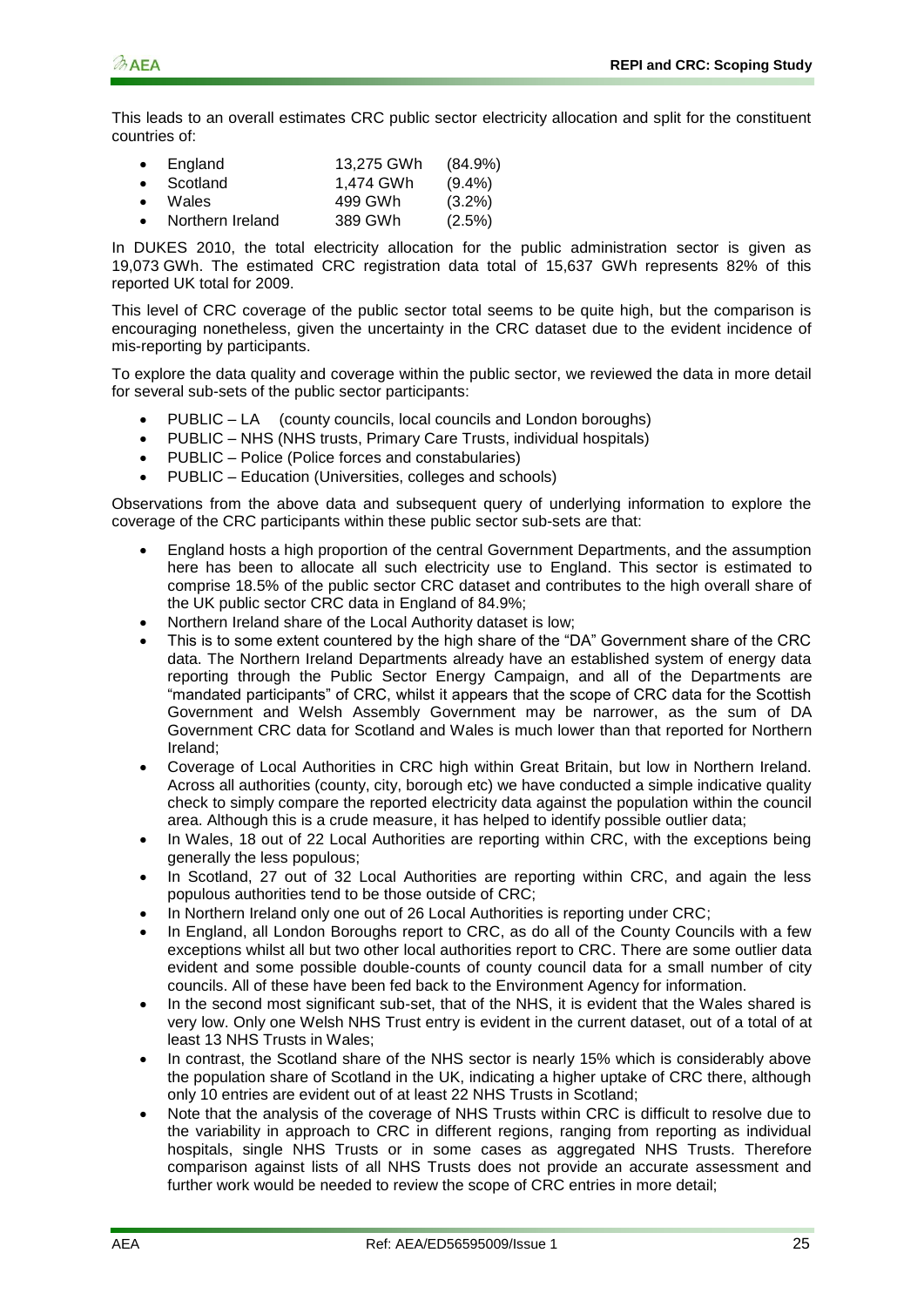- The inclusion of police force data within the CRC is very variable, with high shares evident for England and Northern Ireland, but low shares for Scotland and Wales. Upon further investigation of the CRC dataset, the coverage of participants is 23 out of 39 forces in England, none out of 4 in Wales, 1 out of 8 in Scotland and 1 out of 1 in Northern Ireland;
- The Education sector seems to be represented across the countries at a level that is broadly consistent with the "typical" split of DA energy use data, indicating that perhaps this sector has a fairly consistent level of uptake within the scheme across the UK (unlike the NHS data, LA data and police data, for example);
- A more detailed review of the coverage of universities under CRC shows that in England 83 out of 131 universities are included, with 11 out of 19 in Scotland, 6 out of 11 in Wales and 2 out of 4 in Northern Ireland. Additional analysis to derive an indicative benchmark of "electricity use per student" does show an order of magnitude scope in data reported, from 0.4MWh per student to 4MWh per student.

#### **3.2.3 CRC Top 50 Participant Analysis**

The AEA team derived a list of the "assumed" top 50 CRC electricity consumers based on the registration data, through a process of reviewing the highest reported data and discounting participants that appear to have over-reported.

The breakdown of overall electricity use by sector for these top 50 participants is summarised below. The allocation of the top 50 participants to economic sectors is subject to low uncertainty, as most of them are well known organisations that operate predominantly within a single economic sector. There are also several of the top 50 participants that have organisations that operate within several economic sectors, but for the purposes of this analysis we have assumed that all electricity use is within one sector. These allocation assumptions do therefore add uncertainty to the analysis.

Note that the AEA team has made around 50 revisions to participant electricity use estimates within the original Environment Agency dataset, to revise participant data to remove apparent overreporting.

#### **All of the CRC electricity data presented here are uncertain, and therefore this analysis should be considered as indicative only.**

Our estimated total electricity use within the CRC Registration data is 129,200 GWh.

In DUKES 2010 Table 5.1, the total non-domestic electricity use in 2009 is 199,900 GWh, and hence the estimated CRC scheme coverage is 65% of the total non-domestic electricity use in the UK as reported by DECC.

The Top 50 participants in the CRC are estimated to account for 45,200 GWh, which is 35% of the total CRC scheme estimated total, and 23% of the total non-domestic electricity use in the UK in 2009.

The breakdown of the top 50 sites according to economic sector is as follows: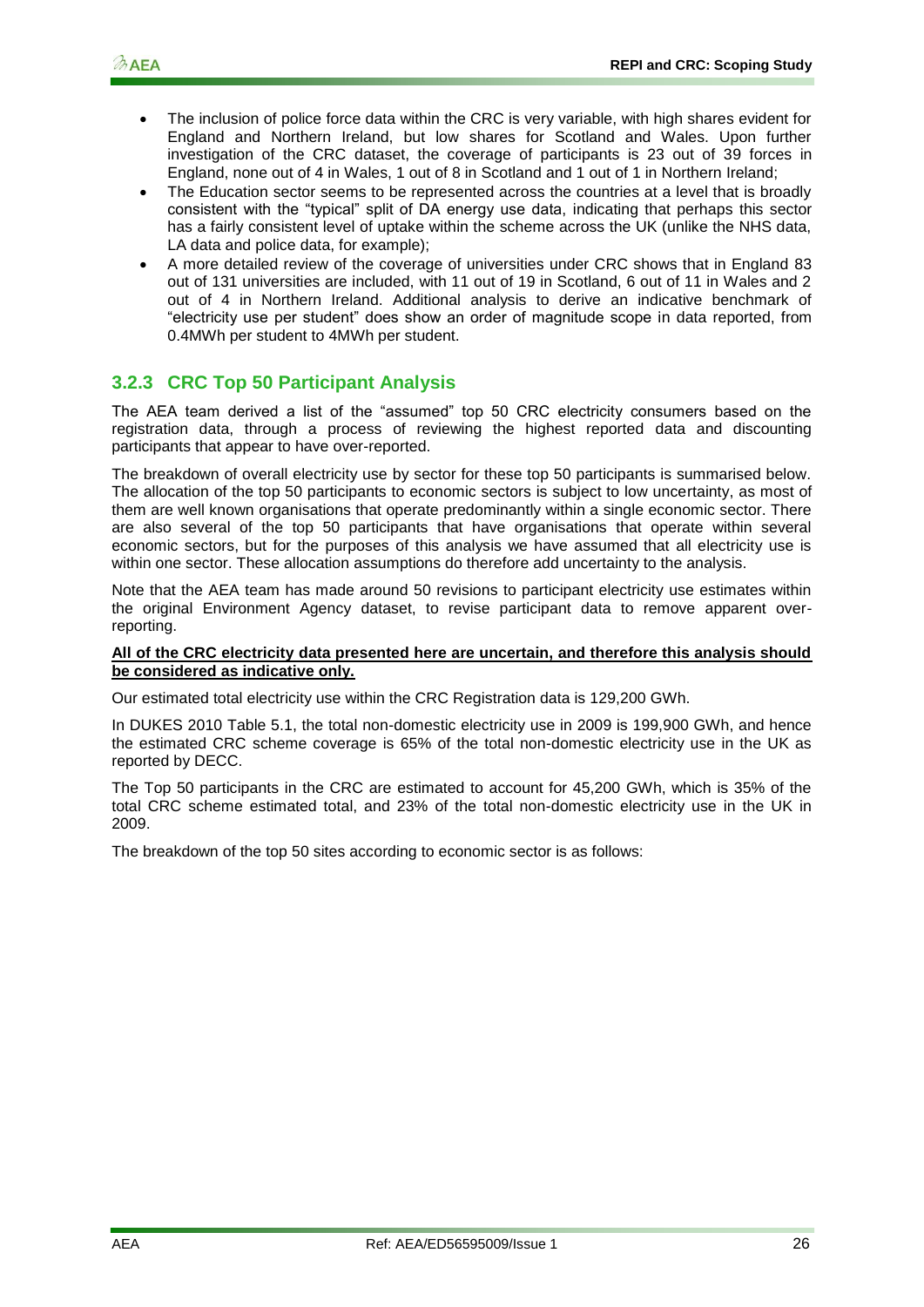| <b>Sector</b>               | <b>Number</b><br><b>of</b><br>participants<br>in<br>the top 50 | <b>Total Electricity</b><br>Use (GWh) | %<br>of Top<br>50<br><b>Electricity Use</b> | $\%$<br><b>of</b><br>total<br><b>CRC</b><br>estimated<br>electricity use |
|-----------------------------|----------------------------------------------------------------|---------------------------------------|---------------------------------------------|--------------------------------------------------------------------------|
| Commercial<br>(Supermarket) | 5                                                              | 8134                                  | 18.0%                                       | 6.3%                                                                     |
| <b>Chemicals</b>            | $\overline{4}$                                                 | 6280                                  | 13.9%                                       | 4.9%                                                                     |
| Commercial<br>(other)       | $\overline{5}$                                                 | 5105                                  | 11.3%                                       | 4.0%                                                                     |
| Oil & Gas                   | $\overline{\mathbf{4}}$                                        | 4842                                  | 10.7%                                       | 3.7%                                                                     |
| Water                       |                                                                | 4599                                  | 10.2%                                       | 3.6%                                                                     |
| Iron & steel                | 3                                                              | 4239                                  | 9.4%                                        | 3.3%                                                                     |
| Public                      | $\overline{2}$                                                 | 2230                                  | 4.9%                                        | 1.7%                                                                     |
| Food & drink                | 5                                                              | 2194                                  | 4.9%                                        | 1.7%                                                                     |
| Quarry & Mining             | 3                                                              | 2083                                  | 4.6%                                        | 1.6%                                                                     |
| Vehicles                    | 4                                                              | 1714                                  | 3.8%                                        | 1.3%                                                                     |
| Cement                      | $\overline{2}$                                                 | 1190                                  | 2.6%                                        | 0.9%                                                                     |
| Paper & Pulp                | $\overline{2}$                                                 | 1149                                  | 2.5%                                        | 0.9%                                                                     |
| Commercial<br>(bank)        | $\overline{2}$                                                 | 1018                                  | 2.3%                                        | 0.8%                                                                     |
| Transport                   | 1                                                              | 449                                   | 1.0%                                        | 0.3%                                                                     |
| <b>Grand Total</b>          | 50                                                             | 45226                                 | 100.0%                                      | 35.0%                                                                    |

| Table 3-12 | Top 50 sites in CRC according to economic sector |
|------------|--------------------------------------------------|
|------------|--------------------------------------------------|

*Note that data have been rounded from exact data in supporting spreadsheets, so there may be rounding issues in some of the percentage data.*

For the top 50 participants, we assessed how many of the participants were judged to have 10 sites or fewer within CRC and how many had more than 10 sites within CRC, in order to provide an insight into the likely ease of obtaining better geographically-referenced data through direct research into these organisations.

We judged that 27 out of the 50 participants would have 10 sites or fewer, and the total electricity use of these participants within the CRC registration data was 23,730 GWh, which is 53% of the top 50 electricity use and 18% of the total estimated CRC registration data.

Of the participants that were judged to have "many" sites, the 5 supermarket chains account for 18% of the top 50 CRC electricity registration data, and over 6% of the total estimated CRC registration data.

This indicates that engaging with 32 participants to improve the geographical referencing of data would cover 24% of the total CRC data, whilst 50 participants cover 35% of the total. This leaves 65% of the CRC electricity data covered by the remaining 2,723 participants, which gives an indication of the spread of CRC data across the scheme participants; to allocate a high proportion of the total CRC energy data would require analysis of data for several thousand participants.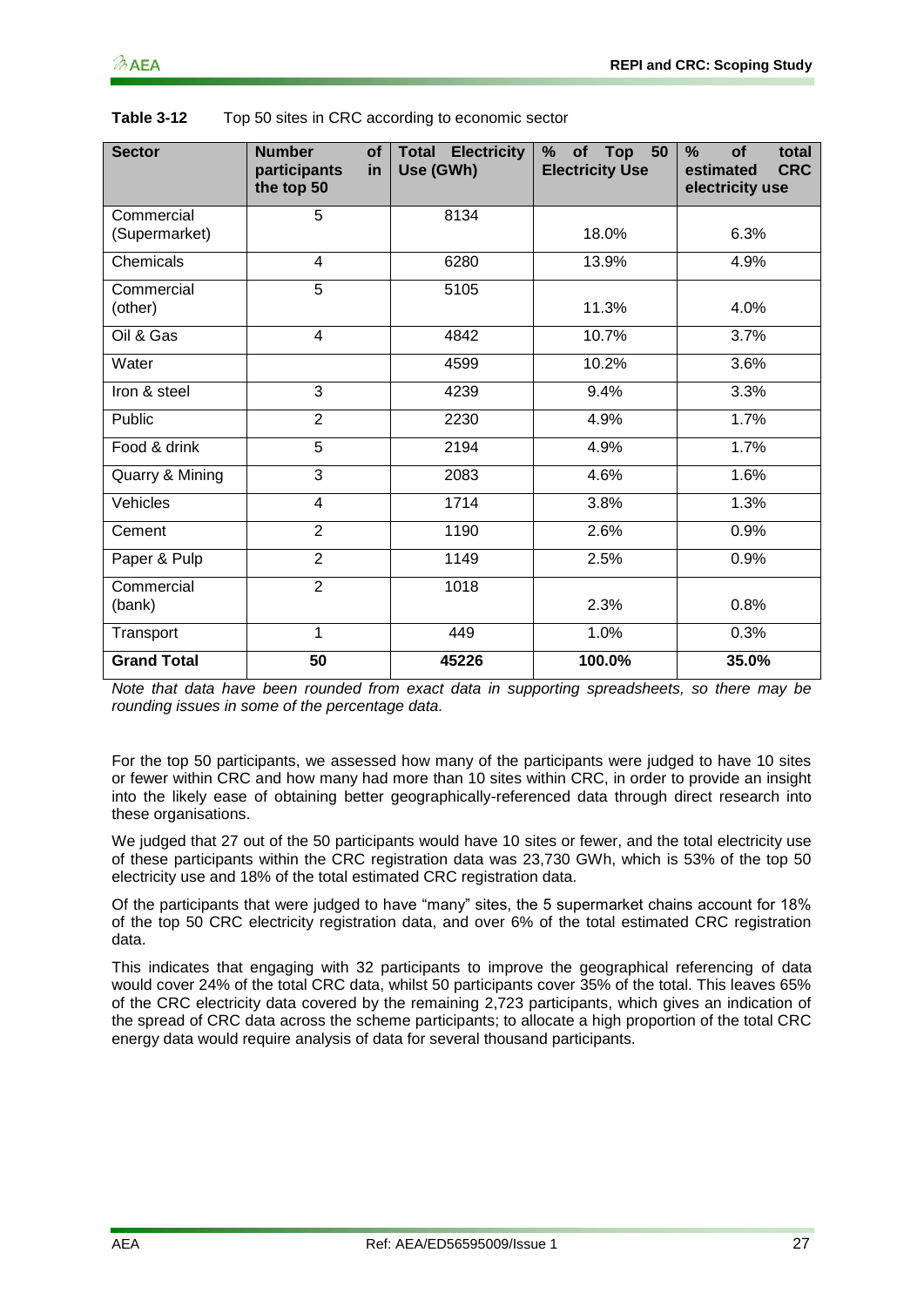# <span id="page-31-0"></span>**4 Summary and Recommendations**

## <span id="page-31-1"></span>**4.1 REPI: Discussion**

The key criteria for reviewing these new data and assessing their usefulness for inventory work are: Geographical coverage, sector coverage, assessment of the data"s accuracy/consistency and to identify the limitations of the data.

**Geographical coverage:** It is possible to assign the data at a sub-national level which will make it possible to undertake Devolved Administration and Local Authority mapping of energy and/or emissions data and to work to improve data accuracy at local/regional level.

**Sector coverage:** It is possible to **allocate data to specific economic sectors** which means the data could be used to improve energy and/or emission estimates for a given source within the UK and at regional/local level.

**Accuracy/consistency**: It has been possible to make some comparison with other datasets such as energy data from DUKES and the EU Emissions Trading Scheme (EUETS) although it is not always easy to have direct comparison due to the different reporting scope. After applying a filter to remove a few errors in the data, then analysis found that about 70% of the fuel usage was consistent with other data sets and likely to be accurate.

**Limitations and priorities for further research**: There are limitations of the data and associated uncertainties, which are discussed further below. Recommendations for actions/priorities are given in section [4.2.](#page-32-0)

It has been highlighted in this report that this is hard to verify the REPI data for a large number of sites, because there are no carbon emissions data in the PI or EU ETS to compare with. One future possibility is that the fuel data could be checked against other pollutants reported in the PI, for example oxides of nitrogen. This is perhaps the most suitable candidate both because it is mainly emitted as a result of combustion and not often from processes, but also because it would be relatively straightforward to select representative emission factors to convert the fuels data to REPIbased  $NO<sub>x</sub>$  emission estimates.

Assessing the quality of the data will also become easier with additional sets of data. Consistency across years can be checked for each site allowing potentially erroneous data to be spotted more easily and patterns emerge that can help to uncover specific issues or common problems.

Where REPI data have been compared with PI and EUETS data, there are many instances where the data are different to a significant degree (we have used 5% as the definition of significant). On the face of it, this might indicate that REPI data are low quality, but in reality there are many possible explanations for differences – the inclusion or otherwise of biological carbon, the inclusion or otherwise of process-related emissions, differences in scope – and our experience from analysing EUETS data, suggests that reporting discrepancies are often resolved once more information on the scope of the data is available. This would be a resource-intensive job for a dataset as large as the REPI.

Overall, we are satisfied that, with the exception of a small number of sites with obviously erroneous fuel estimates, there were no compelling reasons to assume large-scale problems with the REPI data set and that the REPI data could therefore provide useful information on many sites for which we have previously not had any data on fuel use. These sites are, by definition, non-traded and so the REPI data set is particularly useful in that it extends our knowledge of fuel use across the non-traded part of UK fuel users. Comparison with data from 2008 suggests that it might provide data on 25% of the non-traded carbon emissions from 1A1 and 1A2 (energy production and industry), although the comparison of data from different years does introduce some uncertainty. Where REPI is less informative is on non-traded emissions among other economic sectors, such as the public and commercial sectors. This is because sites in these sectors would not be regulated by the Agency unless they had large combustion plant on site, in which case they would almost certainly already be covered by EU ETS.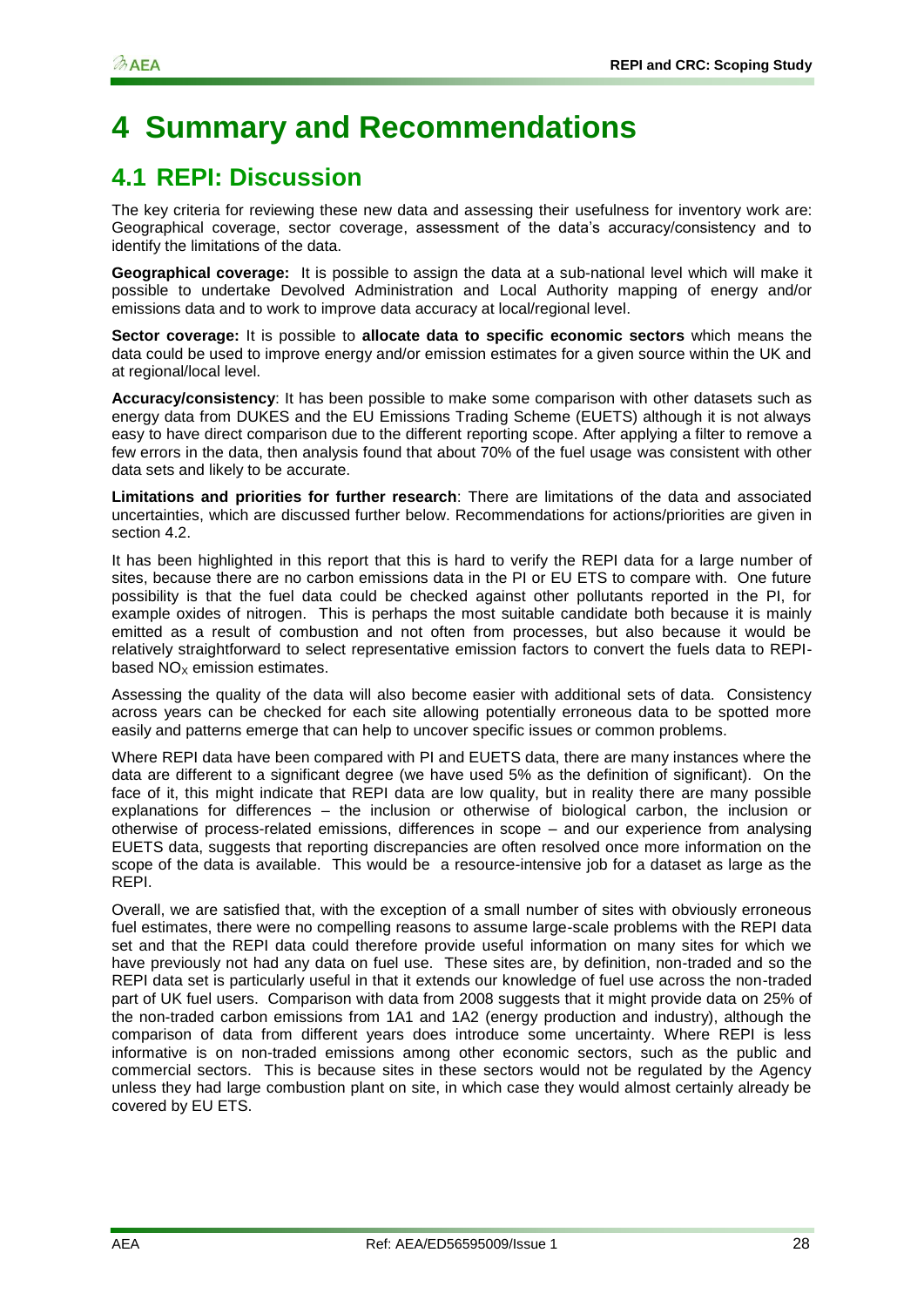As well as informing the analysis of the non-traded sector, the REPI energy data is also a potentially very valuable dataset to improve energy mapping in the industrial sector, as well as emissions mapping, Local Authority and Devolved Administration emissions datasets, the UK GHGI and NAEI and the ONS Air Accounts. The REPI dataset is also potentially useful to inform sector-specific UK energy estimates, thereby affecting the allocations of emissions to IPCC sectors, but not affecting the overall UK GHGI total.

As well as improving the energy and GHG emissions data at all levels of Government, the level of detail on site-specific fuel use will enable more detailed analysis of air quality emissions mapping, such as emissions from heavy metals, where the annual emissions by site are not high enough to be directly reported within the Pollution Inventory, and to date the Inventory Agency has had to make assumptions on the fuel source on site, to estimate emissions of such pollutants. No assessment of this has been undertaken as part of this work.

The review has not considered in detail the benefits to environmental regulation, reporting and tracking afforded by the available data on water use and waste arising and fate. The potential benefits of these datasets to improve multi-media emission release inventories of a wide range of pollutants is likely to be very high and warrants further specific enquiry. From recent work on multi-media release inventories for Persistent Organic Pollutants, the AEA inventory team notes that the water volumes from sites in specific industries (e.g. paper, textiles, chemicals) could be used to improve the current estimation models for key target POPs.

It is apparent from the review of the REPI data that although this dataset appears to have value in the identification of sectors that have a large proportion of the reported carbon usage that it will only be useful if the dataset itself if relatively complete and accurate. This scoping study has not reviewed each of the data points however has flagged data that may be in doubt.

More sector-specific detailed review would be needed to fully assess the REPI data, both to qualitycheck the data (e.g. to identify over-reports and under-reports) and to improve its usefulness for energy efficiency and wider policy analysis. This is likely to be resource-intensive and would mainly help to improve the quality of Local Authority datasets.

### <span id="page-32-0"></span>**4.2 REPI: Recommendations**

There are a number of recommendations that arise from the review of the REPI data, although we note the additional resource implications for several of these items:

- We suggest a meeting between the Environment Agency REPI team and the AEA industrial emissions team in early-mid 2011 to go through the analysis that we have conducted, to exchange ideas and seek to identify any systematic modifications to data collection or QA/QC techniques that may help to improve the dataset. There may be lessons that can be learned and site-specific data to consider (e.g. within the Agency"s own analysis of the 2010 REPI dataset).
- The usefulness of the REPI data will only become apparent as the dataset develops in future years, to enable more quality checking and to reduce data mis-reporting. We therefore recommend that similar analysis is conducted when the 2010 REPI dataset becomes available, to examine year-to-year consistency, to develop our understanding of the quality of the data and to further explore the usefulness of non-traded data and the comparisons against DUKES.
- We recommend that future analysis could be extended to check whether use of a NOx equivalent to the carbon emission estimates developed for this scoping study, could extend our abilities to cross-check REPI data with emissions reported in the PI and elsewhere.
- We recommend that the Environment Agency considers developing the data reporting format in future years to request separate reporting for "waste-derived fuels" and "renewable fuels" from operators and/or to include a field in the reporting structure for operators to enter the fuel type using a drop-down menu to cover fuels such as: waste solvent, waste oils, solid waste, sewage gas, landfill gas, process sludges, anaerobic digestion derived gases, biomass, bio-diesel and renewables. A more detailed picture of the use of "waste-derived" and "renewable" fuels could be generated through REPI, which would be very valuable and benefit policy evaluation, tracking and reporting as the UK seeks to meet renewable heat targets, as well as improving emissions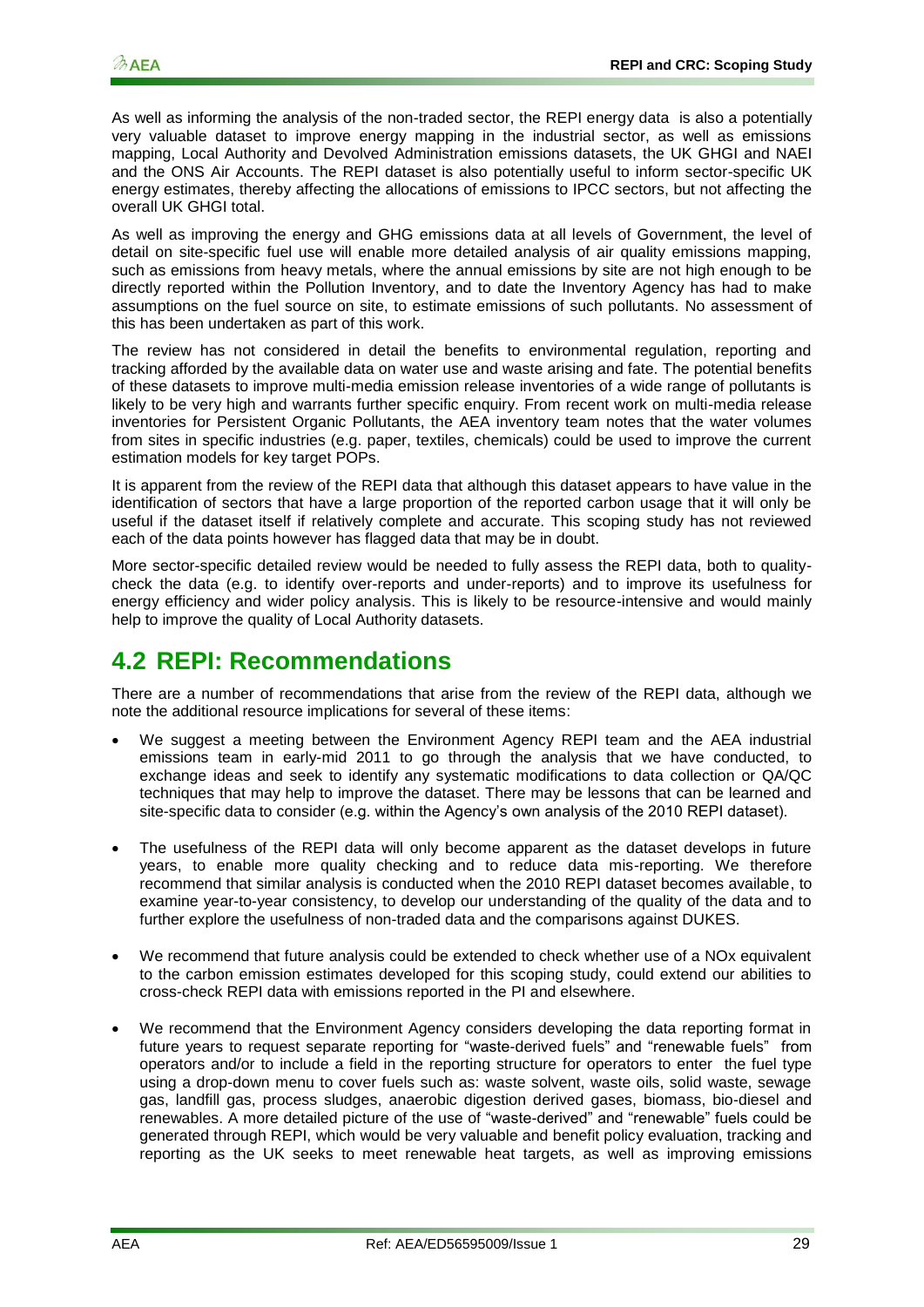inventories, emission mapping and modelling, and heat mapping outputs for DECC, Defra, Devolved Governments and Local Authorities.

- We recommend that the Environment Agency considers a modification to the reporting format of the REPI energy section, to enable operators to report use of "Other" fuels, to include a dropdown menu of coke, petroleum coke, liquefied petroleum gas, other petroleum gases and refinery fuel gas and to update the REPI guidance note to operators to cover the recommended protocol for reporting use of these fuels. This should help to ensure a more complete and consistent approach to reporting of this fuel use, improving the usefulness of the REPI data further.
- The provision of further guidance for operators would be useful to minimise errors in the reporting and the provision of data in original units as well as the units requested by the Environment Agency could be a useful tool for checking data quality.
- It is recommended that consideration be given to the development of equivalent datasets in Scotland and Northern Ireland, especially noting the potential for improved understanding of energy use within the non-traded industrial sector, and the cost-effectiveness of this approach given the pre-existing infrastructure of the SPRI and ISR, as well as the investment in developing REPI by the Environment Agency of England and Wales. This would improve the overall dataset for non-traded industrial policy development across climate change and air quality policy areas.
- The initial analysis presented here could be developed further to enhance the usefulness of the data for example by additional checking, correction of the rejected data where possible, and further analysis. There is considerable scope for researching the other aspects of the REPI dataset (i.e. the waste and water records) for applications within other environmental research, such as within the development of PRTR and multi-media (air, land, water) release inventories for specific pollutants such as Persistent Organic Pollutants.

### <span id="page-33-0"></span>**4.3 CRC Energy Efficiency Scheme: Summary**

Only a limited analysis of the CRC dataset has been conducted, to reflect the current status of the available registration dataset.

#### *Summary of CRC Review Findings and Options for Further Work*

**Fuel scope**: Currently only registration data are available, and this only includes annual electricity use estimates from participant Half Hourly Meters; full CRC data in annual returns will include a wider scope of fuel use, including solid, liquid and gaseous fuels.

- → Further research is recommended to assess the usefulness of the annual participant reports under CRC, in particular to determine the usefulness of solid, liquid and gaseous fuel data for energy and emissions inventory work. The availability of new electricity data currently limits the application of the CRC data to end-user emissions inventory work. The first set of annual reports by CRC participants will become available from July 2011.
- $\rightarrow$  Analysis of CRC participant registration packs and footprint reports may be useful to derive additional data other than that published within the annual dataset. However, there are legal and procedural issues regarding access to these CRC documents which the Agency will need to clarify and resolve with DECC and other stakeholders before such analysis can be conducted. We understand that information in registration packs is intended for use within CRC auditing only, whilst the footprint reports are also not intended for publication.

**Fuel Quality:** The CRC system uses national default emission factors for all fuels, and does not therefore provide any new data on fuel composition, as is the case within EUETS.

**Coverage of organisations / sites within sectors**: Not all organisations in each economic sector have to report to CRC, as the participation in the scheme is subject to meeting scheme-specific thresholds of energy use. Analysis of the public sector indicates a variable coverage of different organisations within the UK, e.g. not all local or county councils report under CRC. This limits the usefulness of the data to inform UK-wide and regional energy use estimates by sector.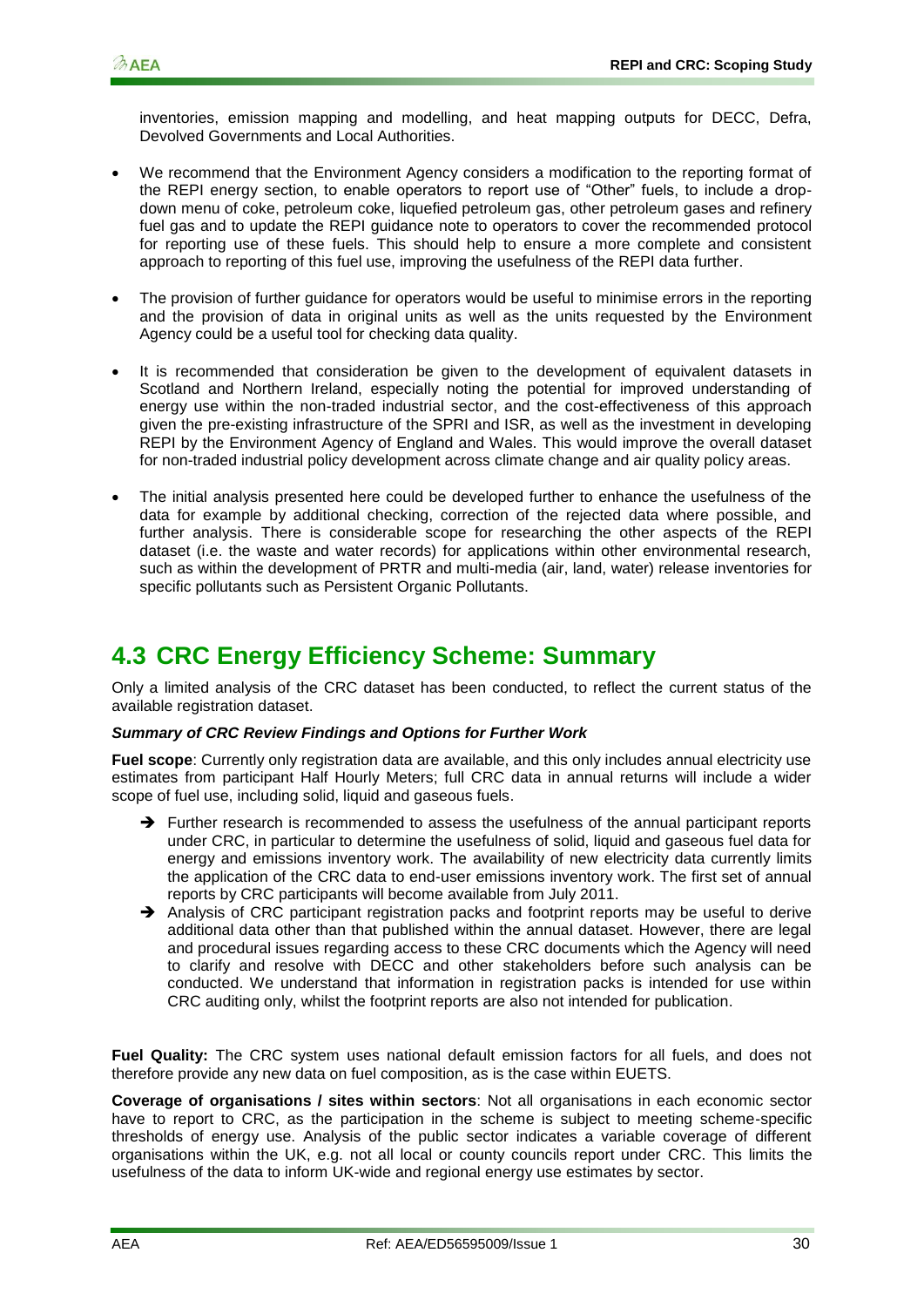**Sector referencing**: Currently the dataset contains no systematic way of allocating the participants to economic sectors. The Agency is looking into whether additional database queries can provide SIC codes for each participants, but this allocation is not yet available.

- $\rightarrow$  The Agency is considering whether allocation of all participants to SIC codes is possible through the existing CRC dataset. If so, then further research could be implemented to determine the completeness of reporting under CRC by economic sector.
- $\rightarrow$  For sectors where this analysis indicates a high level of completeness of reporting to CRC. then the CRC energy data will provide a new "bottom-up" dataset of energy use, to help augment current data used for energy and emissions analysis for policy development and tracking. For example, sector-specific data would greatly enhance the usefulness of the CRC dataset at the UK-level to assess de-minimis fuel use data (notably for electricity) for consideration within DUKES and subsequent by-source and end-user emission inventory analysis.
- However, there are some CRC participants that cover a range of economic activities, and therefore the allocation of participants to economic sectors is not a one-to-one relationship in all cases, and this will inhibit the usefulness of CRC data for energy and emissions analysis.

**Geographical referencing**: The CRC is not designed to be an installation-based system, as the data are collected and reported at the organisation level. For many organisations with multiple sites, it is therefore not possible to directly allocate energy use data from CRC to Local Authorities or Devolved Administrations, limiting its use to improve local and regional emission inventories.

- $\rightarrow$  For the CRC data to be useful in local and regional energy and emissions analysis (i.e. to generate more sensitive and accurate local inventory estimates), additional work is needed, e.g. to link meter references to other datasets that enable geographical-referencing to be achieved. The DECC DUKES team are considering this approach, in consultation with the Environment Agency. The access to CRC data needs to be clarified, in case there are legal barriers to using the CRC data for such purposes.
- $\rightarrow$  For organisations with multiple sites (e.g. supermarket chains), disaggregated fuel use data by site may be available through query of underlying participant datasets such as registration packs or footprint reports. It is recommended that the Agency and/or DECC considers requesting (voluntary) provision of additional information by such scheme participants, prioritising these requests to address the highest energy users first.

**Data Accuracy**: The CRC registration dataset contains data reporting errors and is therefore subject to uncertainty. In the analysis of the public sector CRC data, the AEA team has identified several instances of participants mis-reporting data by several orders of magnitude and we have fed this information back to the Agency team. The CRC registration data is reported in MWh, whereas several operators appear to have reported either kWh or GWh.

In the early stages of such a new data reporting mechanism it is to be expected that mis-reporting by participants will occur, due to errors in use of units, use of conversion factors, from typographical errors and so on. The ongoing data quality checking by the Environment Agency team is expected to help identify and resolve the largest data reporting errors in consultation with scheme participants, ahead of the first year CRC reporting submissions.

Until the CRC dataset is larger, with data reporting teething troubles reduced and the expertise of participant energy managers honed to the CRC reporting requirements, the usefulness of the data for inventory work is expected to be low; from the EUETS experience, we expect that several years of CRC data may be needed before the data are considered of good enough quality to use directly in energy and emissions analysis.

Where systematic data reporting errors are identified, it is recommended that the Environment Agency drafts supplementary guidance or case studies to help participants to resolve these issues within future CRC submissions.